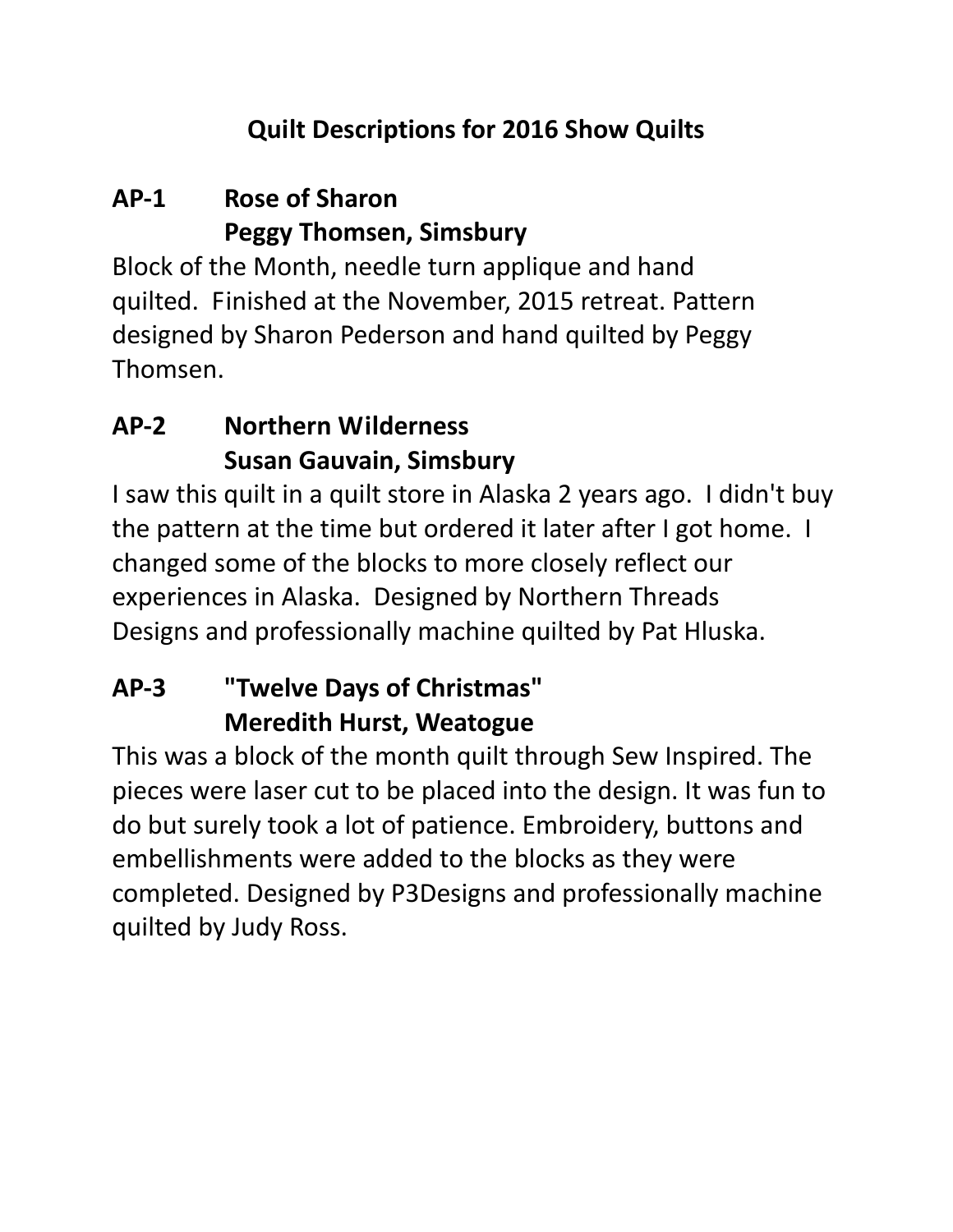### **AP-4 Amy's Baltimore Album Quilt Naoma Morgenstein, Unionville**

I've made Baltimore Album quilts for each of my four children. To be special, I designed one of the blocks in each quilt that was about that child. Amy's shows her with our Great Dane and our Siamese cat. The design was done by Elly Sienkiewicz and myself, and I hand quilted it.

### **AP-5 Yours Truly, Mark Twain Naoma Morgenstein, Unionville**

The Harwinton Woman's Club makes a raffle quilt each year. Their topic was Mark Twain. I was asked to do his portrait. I made two. One block for the quilt and one for me, as my husband requested. The person who won the quilt gave it to the Mark Twain House. They accepted it and exhibited it in a showing there. I designed this using a small newspaper photograph. It is hand quilted by me.

### **AR-1 Backdoor Bear Susan Gauvain, Simsbury**

I saw this pattern on our trip to Alaska 2 years ago and it reminded me of all of the bears in our yard in Simsbury. Designed by Toni Whitney and machine quilted by me.

### **AR-2 Hidden Lake Susan Gauvain, Simsbury**

This is another pattern from Alaska that I bought to celebrate seeing our first moose and crossing that off our bucket list! Designed by Toni Whitney & machine quilted by me.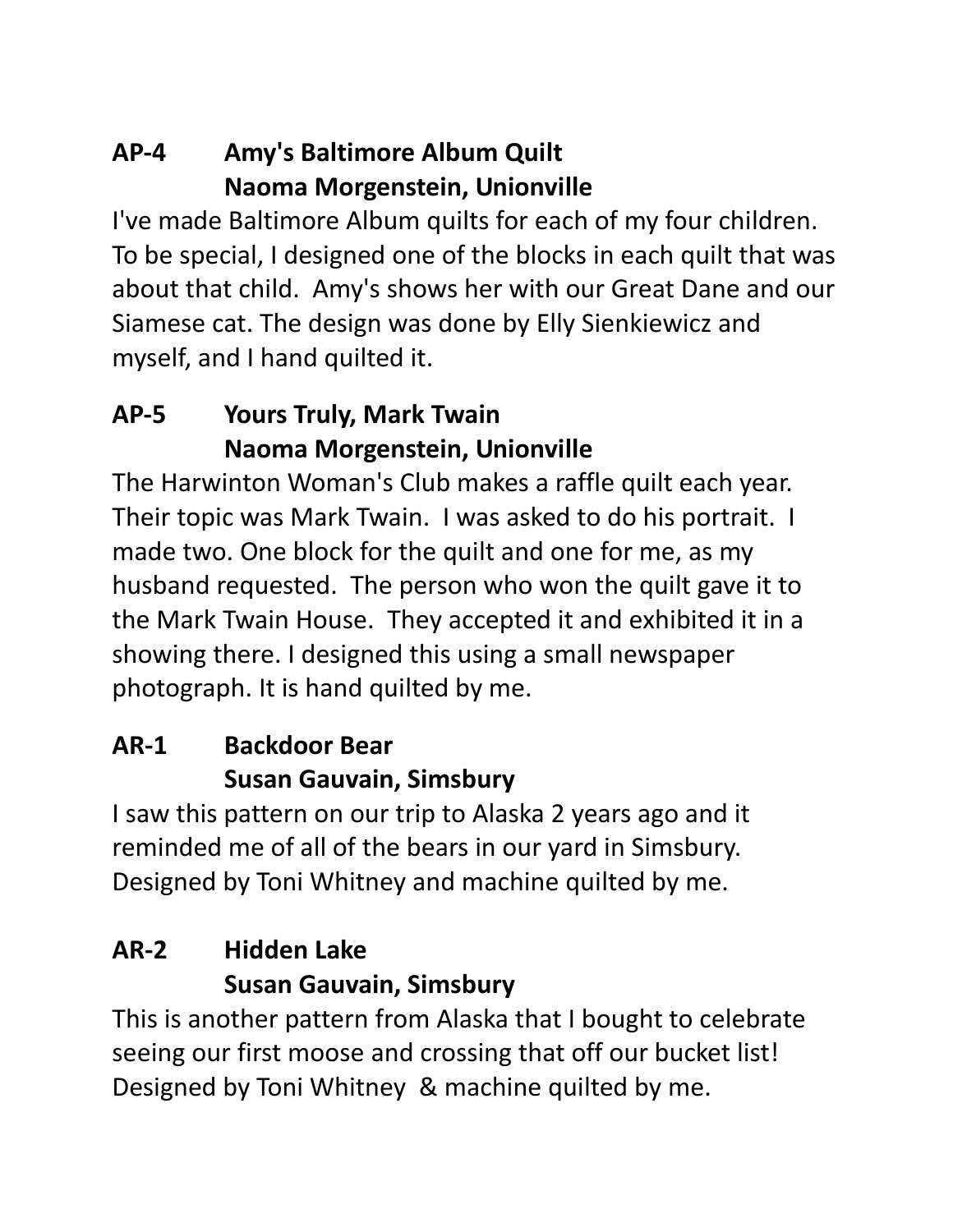## **AR-3 Sandcastles Susan Gauvain, Simsbury**

I made this quilt to remind me of the sandcastles my grandkids build at the lake every summer. Designed by Karen Eckmeier and machine quilted by me.

#### **AR-4 Long Distance Runner Phyllis Small, West Hartford**

I made this quilt for the guild challenge "my country" with some star blocks won in a friendship block raffle. I had fun with the idea of making it longer and longer. I designed and machine quilted it.

### **AR-5 Inner Calm Betty Warner, Simsbury**

Both the orange fabric and the blue and white shibori fabric were hand-dyed by the artist. The work also incorporates a piece of Sashiko embroidery completed by the artist. This is an original design and is machine quilted by the artist.

## **PC-1 Hugs and Kisses Lisa Salvatore, Simsbury**

This quilt was made for my daughter Francesca in celebration of her high school graduation. The pattern is found in The Modern Quilt Workshop by Weeks Ringle and Bill Kerr. I loved the pattern and I thought it was a perfect match as Weeks had coincidentally attended the same high school as Francesca. Designed by Weeks Ringle and professionally machine quilted by Debbie D'Angelo, The Quilted Basket.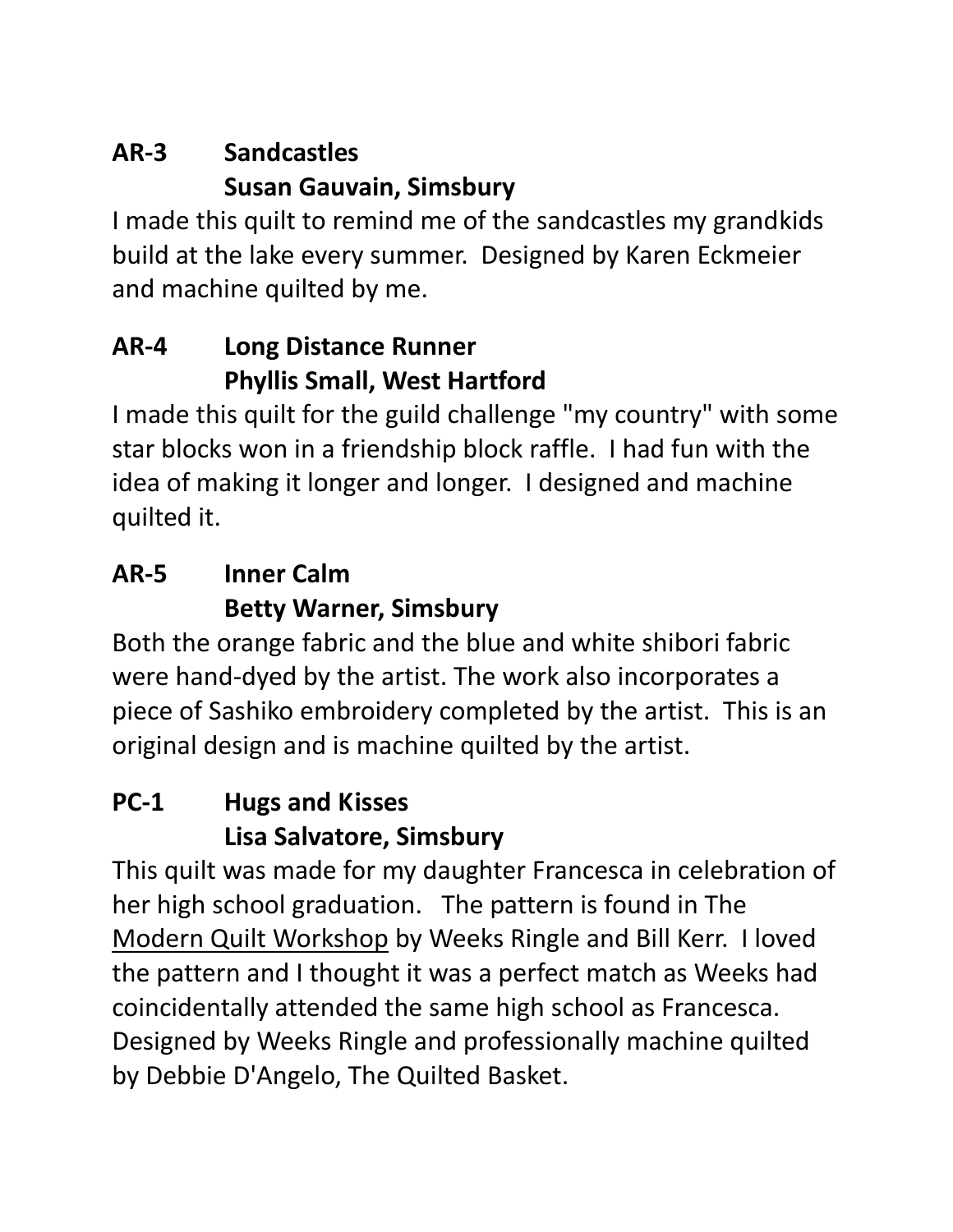### **PC-2 Oceans of Love Lisa Salvatore, Simsbury**

I made this quilt for my daughter, Ana-Maria. We looked at many patterns and discovered that she was always drawn to quilts with triangles...there are 1260 of them in this quilt. This classic pattern was re-imagined by Denyse Schmidt in her book Modern Quilts - Traditional Inspiration. Though my points don't always match, I'm okay with it. This quilt was a pleasure to make. Designed by Denyse Schmidt and machine quilted by me.

### **PC-3 Avian Delight Anne Dodge, Barkhamsted**

I fell in love with the bird fabric and selected the others to show the seasons of the year. So many of these birds are in our backyard year after year. Designed by Villa Rosa Designs and professionally machine quilted by Debby D'Angelo, Quilted Basket.

### **PC-4 Cloud Nine Anne Dodge, Barkhamsted**

When I showed this to other guild members at one of our retreats the comment was "this is not typical for you, Anne". I don't usually work with very bright colors and doing so was so much fun. Designed by Villa Rosa Designs and professionally machine quilted by Debbie D'Angelo, Quilted Basket.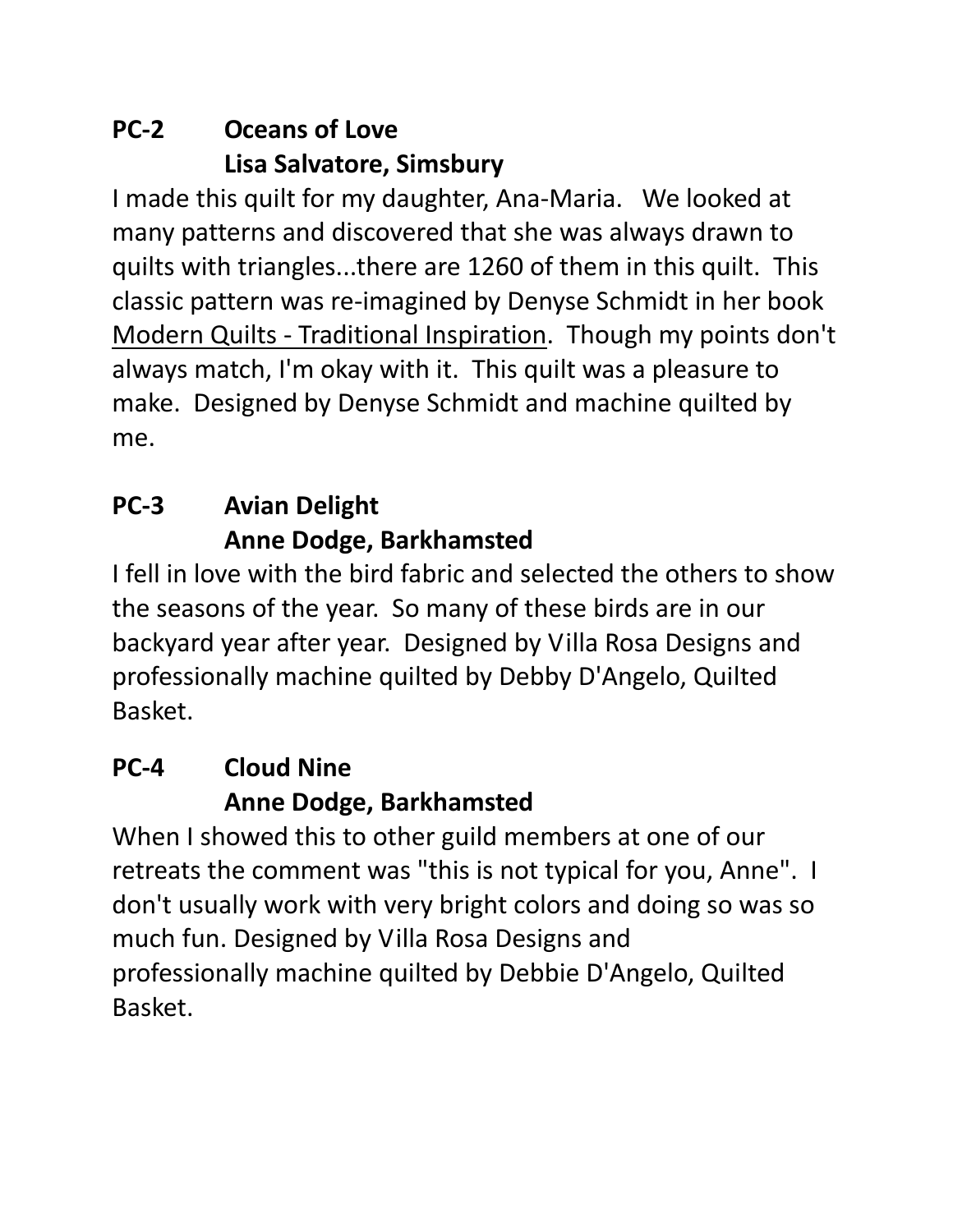## **PC-5 Lovely Lanterns Peggy Thomsen, Simsbury**

I finished this as part of the guild's UFO Challenge. Machine quilted by me.

## **PC-6 Little Bits Diane Francini, New Britain**

Little Bits of left over fabrics were continually piecedtogether in a variety of block sizes and color combinations. Once I had a nice large pile, I haphazardly arranged them on my design board to create this colorful quilt. Designed and machine quilted by me.

### **PC-7 Best Bunny Friends Diane Francini, New Britain**

This started out as a jelly roll race quilt, but it just didn't look the way I wanted. I slashed it up and rearranged the blocks to create this quilt. Designed and machine quilted by me.

## **PC-8 Bob's Recovery Diane Francini, New Britain**

I found this quilt idea on Pinterest and made my version while my husband was recovering from knee replacement surgery. It also met the requirements for our guilds "Solids Only" June Challenge. It won third place. Designed by Maria Shell, Anchorage, Alaska and machine quilted by me.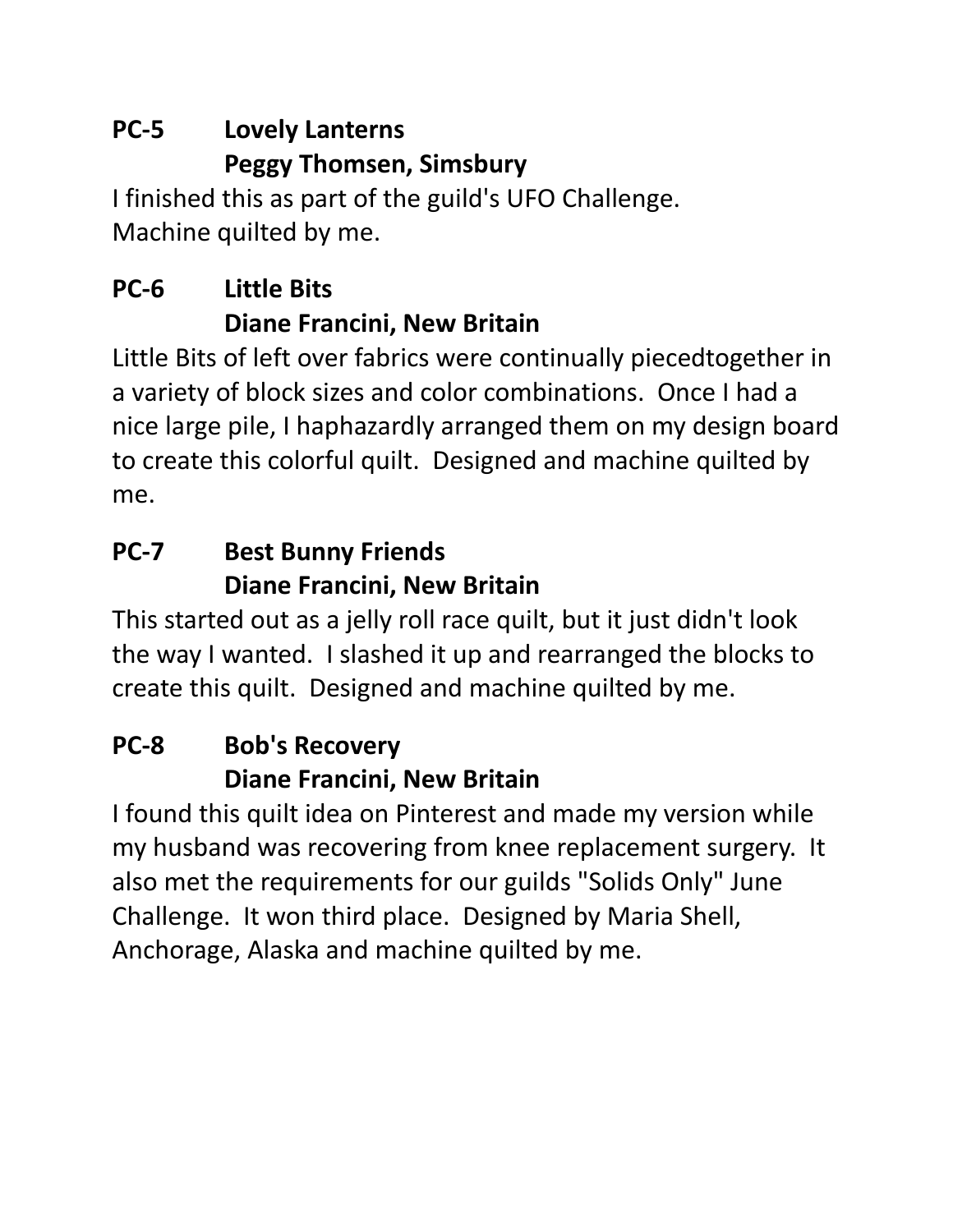### **PC-9 Leftovers Sally Sargent Markey, Granby**

I've made a few other Drunkard's Path quilts in other settings. These blocks are left-overs from those earlier quilts. I find the circular setting pleasing to the eye. My goal in hand quilting is not perfection....Just get it done! Designed and hand quilted by me.

## **PC-10 "Mini Fishies" Meredith Hurst, Weatogue**

This quilt was paper pieced. The pattern reminded me of a song my mother used to sing to me about little fishies learning to swim in a puddle in the meadow. Happy memories. Designed by Cindi Edgerton and machine quilted by me.

## **PC-33 Kathi's Garden Meg Lines, Bloomfield**

This fabric is from Pat Leslie's estate and was perfect for this Kaffe Fassett pattern. I named it after my sister who passed away just as I was finishing it. Designed by Kaffe Fassett and I did the machine quilting.

### **PC-34 Murmuration Laura Parker, Hamden**

Three rows of flying geese, surrounded by a murmuration print fabric. Quilting is dense matchstick over the geese. Colors are mainly white, mint, and pink. Designed and machine quilted by me.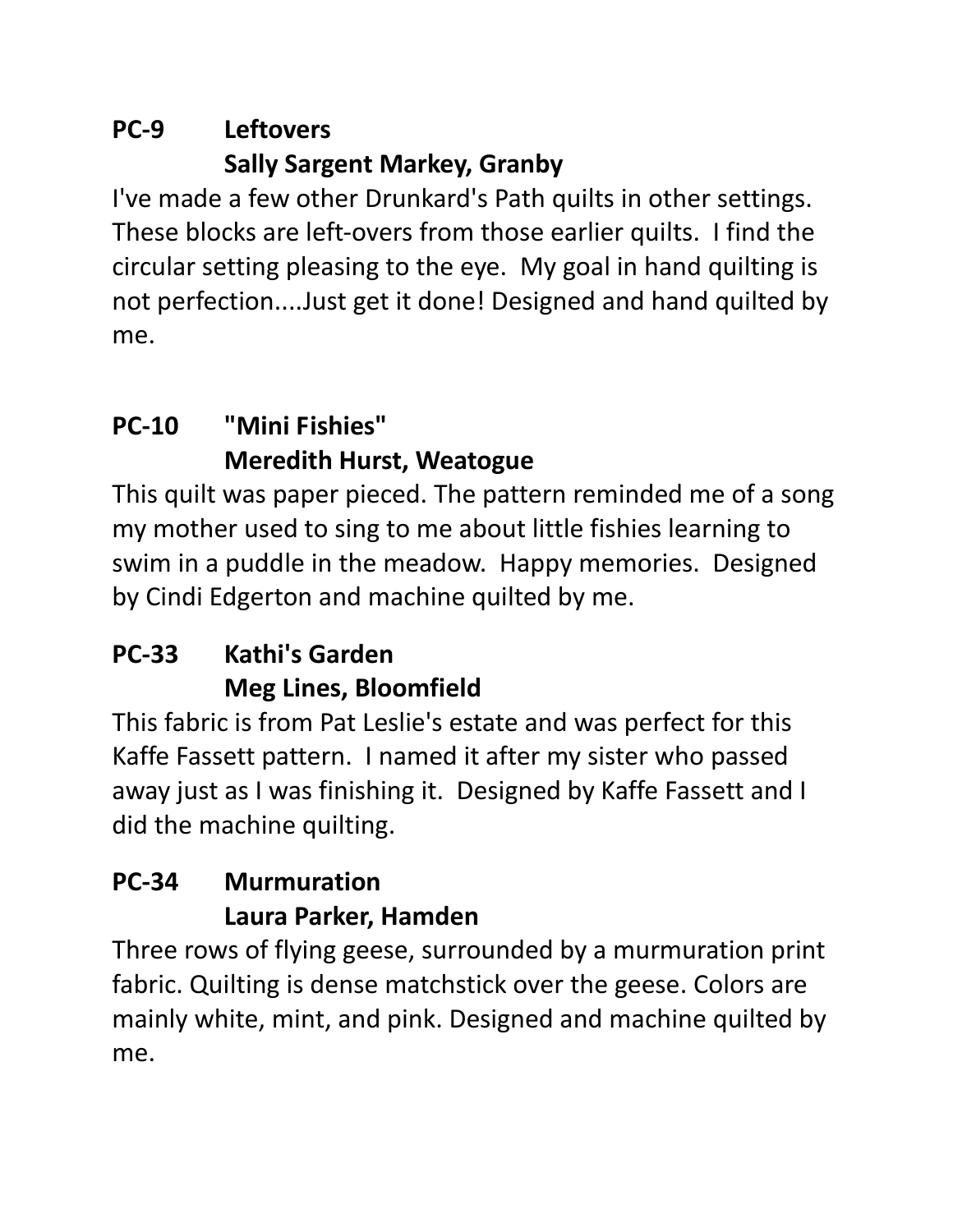### **PC-35 Fire in the Evening Linda Walter, Bloomfield, CT**

Made in response to a "Making the Masters" challenge by the Women Against the Grain art quilt group. Inspired by Paul Klee's 1929 painting, Fire in the Evening (picture on the back of the quilt). Started January 2015. Completed July 2016. This was designed and hand quilted by me.

### **PC-36 For Leah Gropen Linda Walter, Bloomfield, CT**

Made for Leah Gropen's 90th birthday. Shown are two quilts that she made. The amazing 3000th Anniversary of Jerusalem quilt is 7 feet high by 14 feet long. The words in the lower left are from the invitation to her birthday party that we attended in Charlottesvile, Virginia in 2014. Designed and machine quilted by me.

### **AP-18 Old Fashioned Charm Lucille Ladden, Granby, CT**

I started sewing the Grandmother Choice blocks in 2010 using 50 different fabrics from my stash. In 2012 while recovering from hip replacement surgery I hand appliqued the border. Lastly I added the sawtooth border and finished the hand quilting In August of 2015.Pattern designed by Lydia Quigley and hand quilted by me.

### **AP-19 Dresden Plate Lucille Ladden, Granby, CT**

The blocks were made pre-1990. The quilt was finished in March, 2016. Another UFO project! This is a traditional pattern. Hand quilted by me.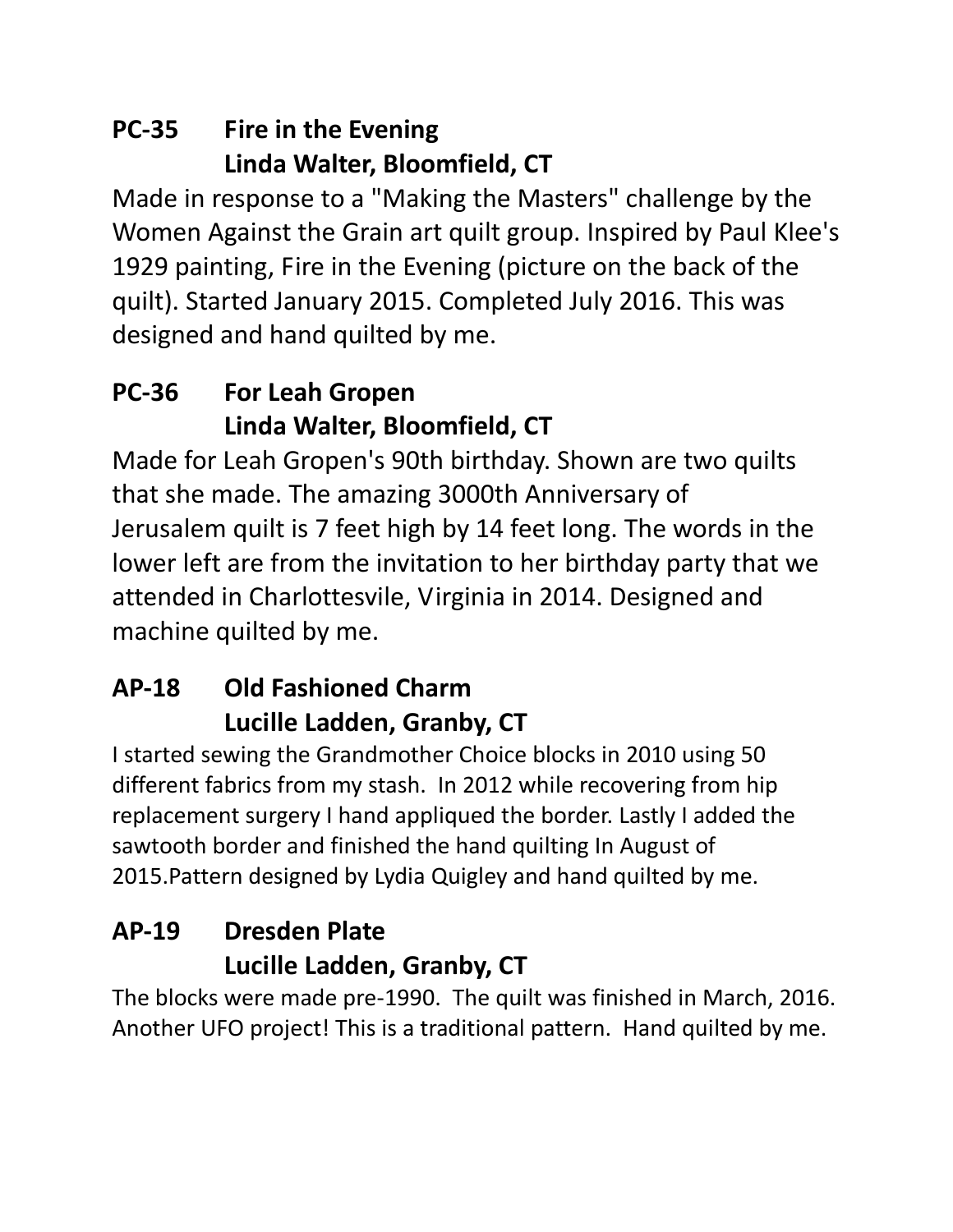## **AP-20 A Dog's Life Susan Grace Nagel, Avon, CT**

Dogs and cats with an attitude living in the moment:

\* one dog sitting in a flower garden;

\* two cats and one dog riding in a wagon (if only the dog had not dropped the lead!);

\* proximity to a favorite tree; and,

\* three dogs meet and greet with bows and butterflies. Lynette Anderson's basic design with many humorous and structural modifications. Hand Quilted by me.

## **AP-22 All is Bright Kathi Maglia, Canton, CT**

Christmas themes in non-traditional colors are a favorite for me. I made two of these table runners for friends, then finally made one for myself! The pattern is from a McCall's Quilting Magazine. Hand quilted by me.

#### **AP-23 Fife and Drum Quilt Maureen Hulsart, Bloomfield, CT**

I got the idea for this quilt when I saw this quilting pattern on-line. The quilting pattern includes fifes, drums, ancient style hats with feathers and the American Shield with stars. This Fife and Drum Quilt was made as a fund-raiser for the Marty Andrews Scholarship Committee. Proceeds help kids who are active in a Drum Corp with a scholarships to supplement their college expenses. Designed by me and Professionally machine quilted by Sharon Kozaczka.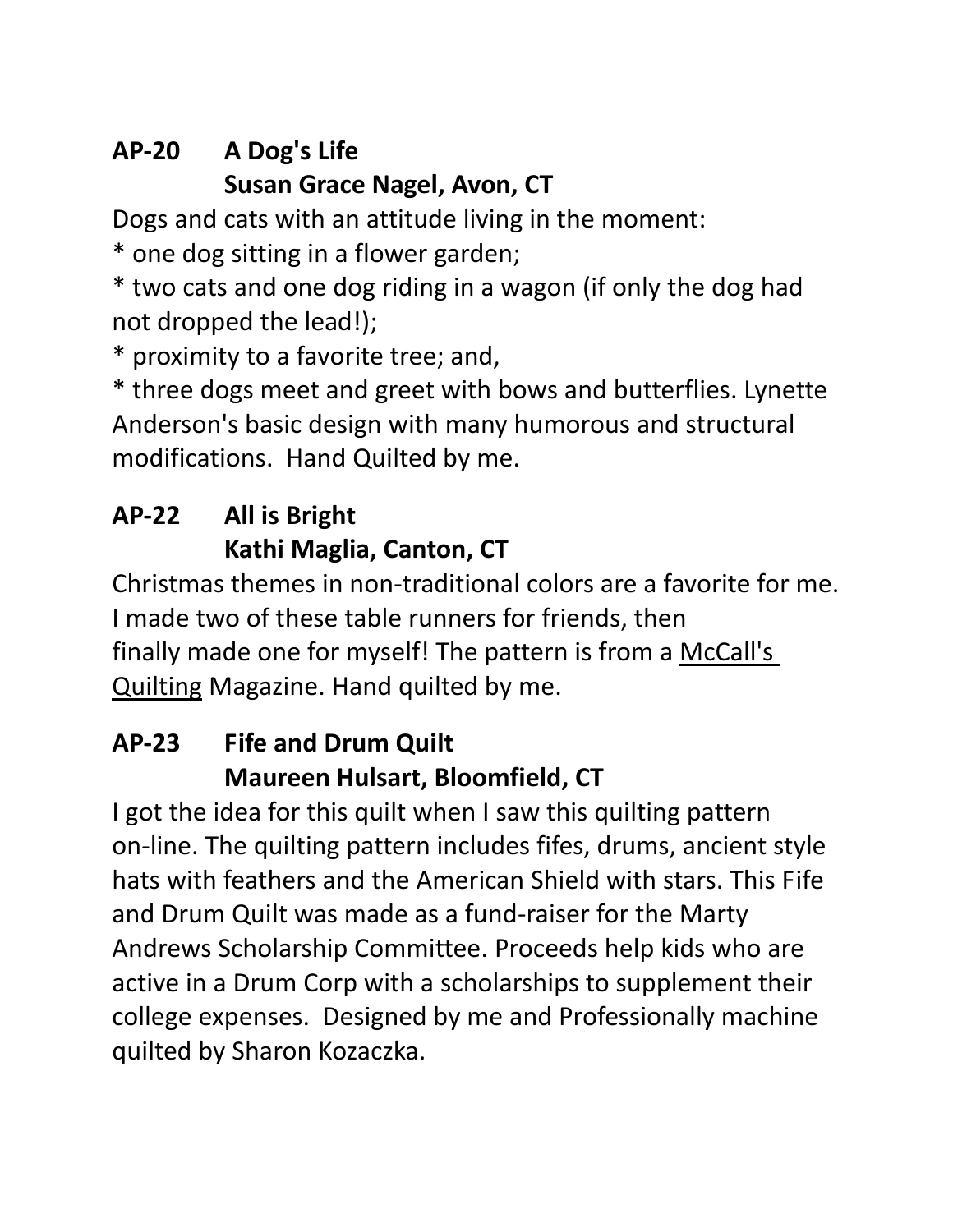#### **AP-24 Michael's ABC Animals Pat Davis, East Hartland, CT**

Michael Hudson Charette's quilt started with Jennifer Jangles' design for "ABC Animals Applique Quilt." I substituted designs for 11 of the animals by drawing them freehand from a photo of another quilt by "Don't Look Now" called "Animal Alphabet." Others I drew freehand from designs I found on the Internet. Hand Appliqued & Hand Quilted by me. Designed by Jennifer Jangles (with my modifications).

## **AP-21 Dogs Linda Walter, Bloomfield**

Started in 2009. I bought the precut dogs at a quilt show. Machine appliqued and machine quilted. I designed and machine quilted this quilt.

## **AR-14 Jeweled Forest Kathi Maglia, Canton**

I saw this quilt at a Quilt Show a few years ago and I knew I had to make it. I found the paper pieced pattern in a McCall's Quilting Magazine. I raided my Mother's stash to find the 15 different shades of beige that the pattern required! The pattern was designed by Renee Peterson and hand quilted by me.

## **AR-15 Randi Reindeer Kathi Maglia, Canton**

I found this pattern in a great Quilt Shop when visiting Golden, Colorado. I thought it would be a fun project and my friend and I each made one using different color palettes. I improvised the design of the swirl pattern to fill in the night sky.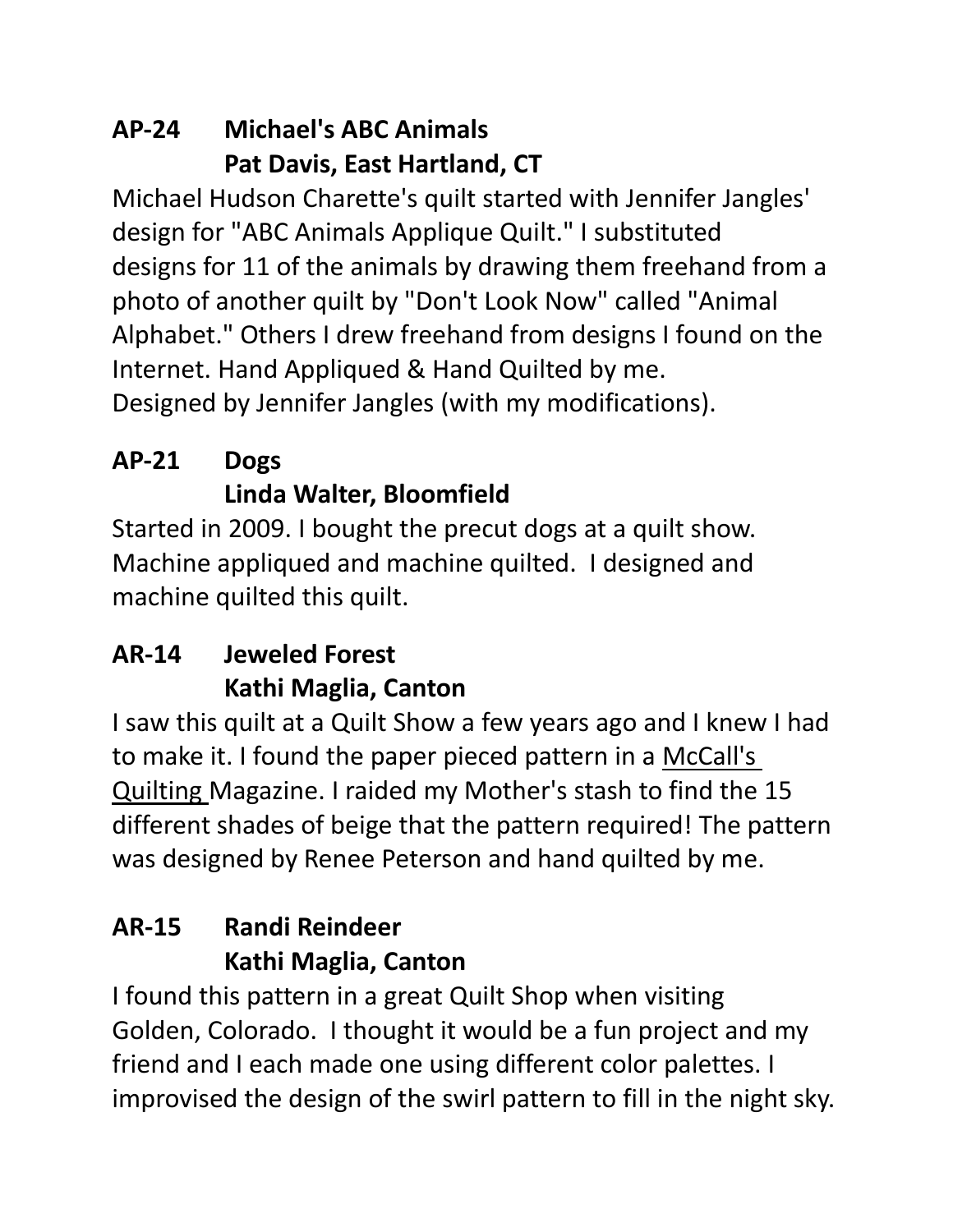Designed by Barbara Jones, BJ Designs & Patterns. Hand quilted by me.

### **AR-16 Waverly Moose Kathi Maglia, Canton**

I liked the Reindeer pattern so much from this designer, that I decided to do the Moose too! I favor a vibrant color palette, so went bright with this one too! As always, my Mother's stash came in handy with many contributions! Designed by Barbara Jones, BJ Designs and Patterns. Hand quilted by me.

### **AR-17 View from the Palisades Roberta Morehouse, Simsbury**

This quilt was inspired by the view of Manhattan from the Palisades Parkway at dawn returning from the airport. I took a photo and the reflections were vivid, then I discovered I had fabric that just came together. This pattern is designed and machine quilted by me.

#### **AR-18 Burlington CT Sandi Schrader, Burlington**

This quilt depicts the natural beauty of Burlington CT, a scenic, rural, New England community, with the Farmington River, a stone wall outside the Farmington Bank, bears who are common visitors, Tory's Den in Sessions Woods which served as a hideout for the Tories, and rainbow trout raised in the DEEP Fish Hatchery. The pattern is designed and machine quilted by me.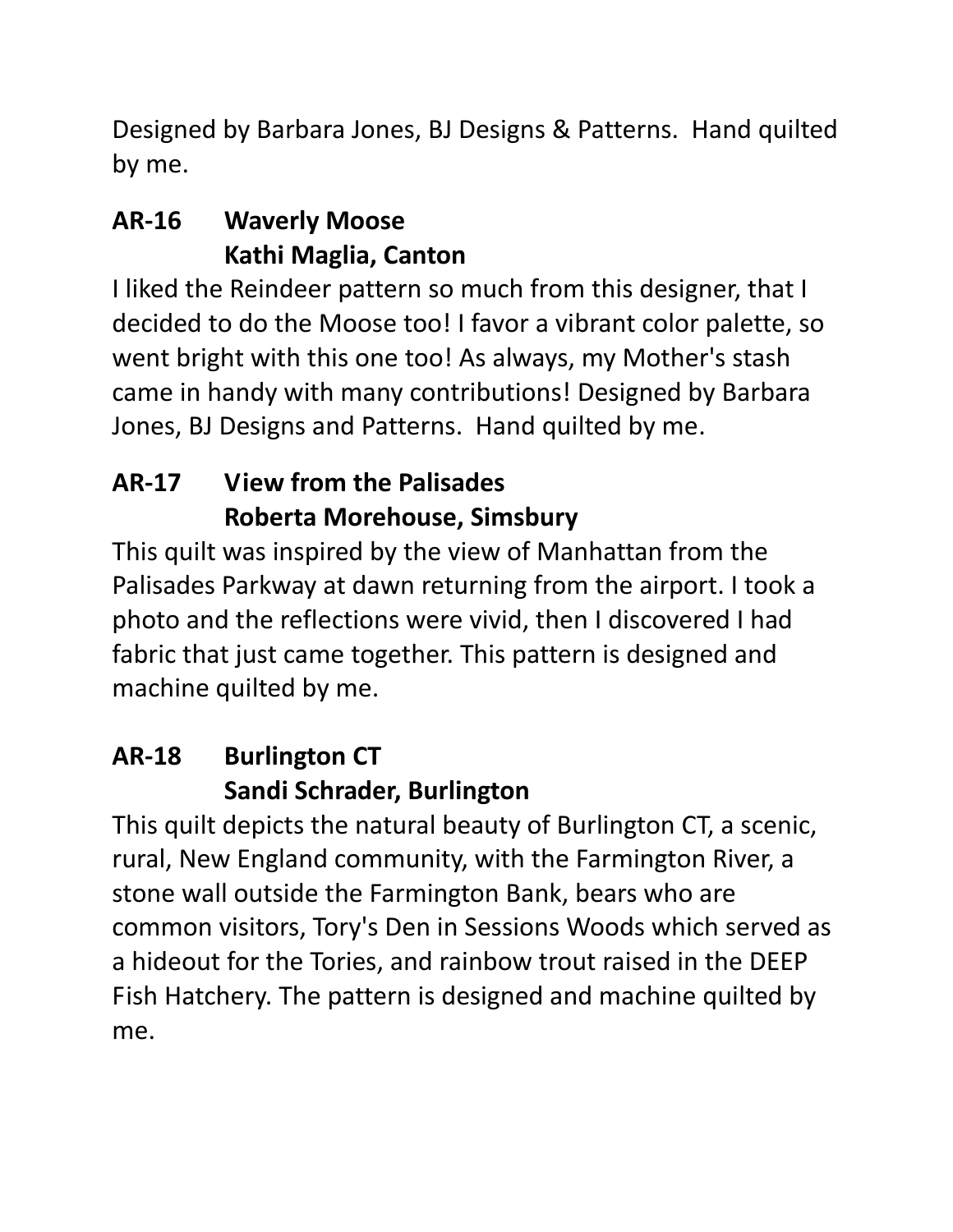## **AR-19 Cityscape Aurelle Locke, Granby**

Based on a photo I took in Tampa, Florida. This is my original design. It is machine quilted by me.

### **AR-20 Magnolias Chris Snieckus, Barkhamsted**

I made this quilt at a Kate Themel workshop. This is a Kate Themel design. I machine quilted it.

## **PC-37 Spinning Stars Linda Walter, Bloomfield**

Made as a sample for Sew Inspired quilt shop. Loved the way that the stars floated - no lost star points. One of my many favorite quilts. Designed by Minick & Simpson and professionally machine quilted by Viv Lazich.

## **PC-38 Double take Leslie Perry, Canton Center**

I choose this pattern for its multiple blocks within blocks. I thought the fabric brought another dimension to the quilt. Designed by Pam & Nicky Lintott and professionally machine quilted by Debbie D'Angelo, Quilted Basket.

## **AP-25 Meadow Lisa Bermel, Simsbury**

This reverse applique quilt was inspired by "Daisy Chain" by Gwen Marston in Minimal Quiltmaking. This is my design and it is hand quilted by me.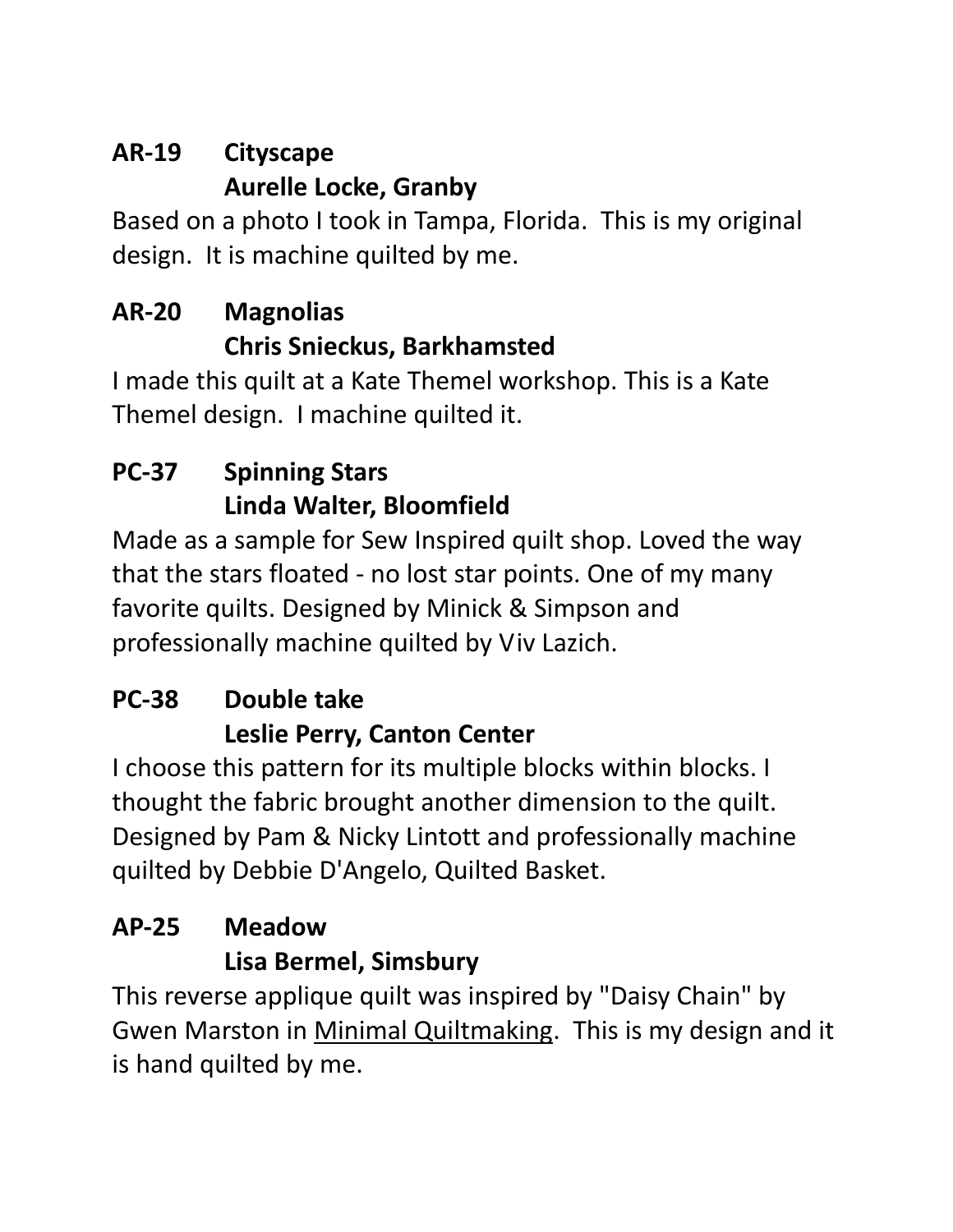#### **PC-40 Weekly Quilt Fix Lynda Cook, Weatogue**

This quilt was made in 2014 as a Homestead Hearth 6" block of the week from Sew Inspired Quilt Shop. I machine quilted in 2016 in time for this quilt show. I enjoyed having a different block to complete each week (49 total) and now have a variety of 6" block patterns for my next project. Designed by Homestead Hearth.

## **PC-41 Floral Serenity Anne Dodge, Barkhamsted**

This is the first time I have used strong black background fabric. I love the dark colors with the rose colored sashing. The pattern is Bird Cage designed by Laundry Basket Quilts. Professionally machine quilted by Debbie D'Angelo, Quilted Basket.

### **PC-42 Crazy Quilt Donna Flynn, Naugatuck**

This quilt was started by a dear friend who passed away, Ann Butler. She left her stash to our church quilt group and I was lucky enough to be asked to finish what she started. This was machine quilted by me

### **PC-43 Trees on Point Roberta Morehouse, Simsbury**

Foundation pieced trees designed by George Siciliano. There are 25 blocks, each block has 70 pieces. I placed the square quilt on point to emphasize the tree shapes.

Machine quilted by me.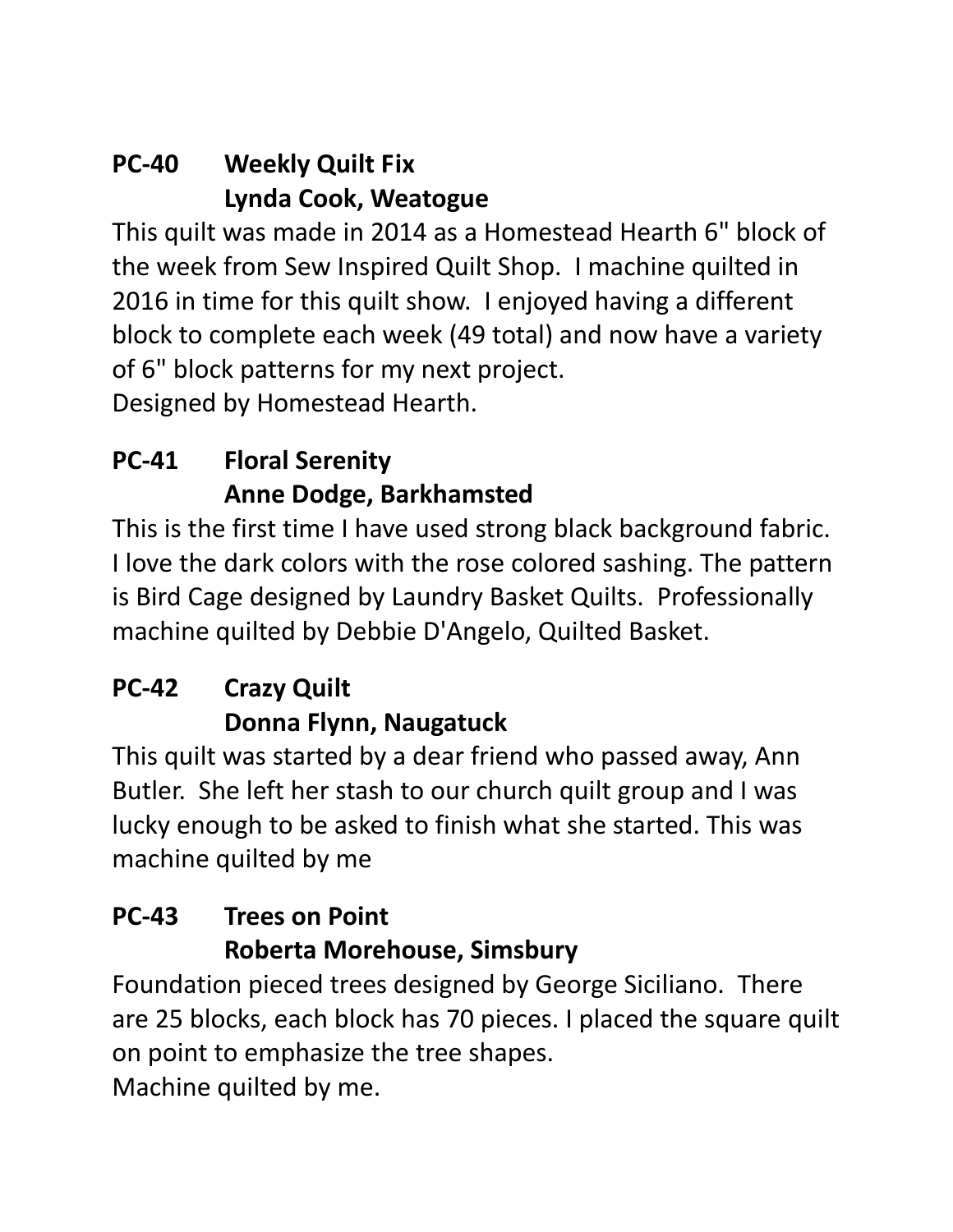### **PC-44 Sweeping up the Crumbs Marguerite Boslaugh, Simsbury**

I call this quilt "Sweeping up the Crumbs" because it is made from extra pieces and leftover fabric from many of my past projects. The quilting is a variety of free motion designs adapted from Leah Day. My nieces each quilted a section when they visited last summer. This was designed and machine quilted by me.

#### **PC-45 Black and White and Red All Over Marguerite Boslaugh, Simsbury**

The quilt designer was expecting us to use muted, flowered prints, but I like the excitement of mixing several different reds with a variety of black and white prints, using the solid pieced border to frame and contain the design. Designed by Kaffee Fassett and machine quilted by me.

### **PC-46 Follow The Path Diane Francini, New Britain**

I'm on a mission to creatively use all the Black & White fabrics I've been collecting for years. I designed and machine quilted this quilt.

#### **PC-47 Cottage Comfort Diane Francini, New Britain**

This quilt was made to put into the cottage I hope to own one day. You've got to have a dream!! This was machine quilted by me.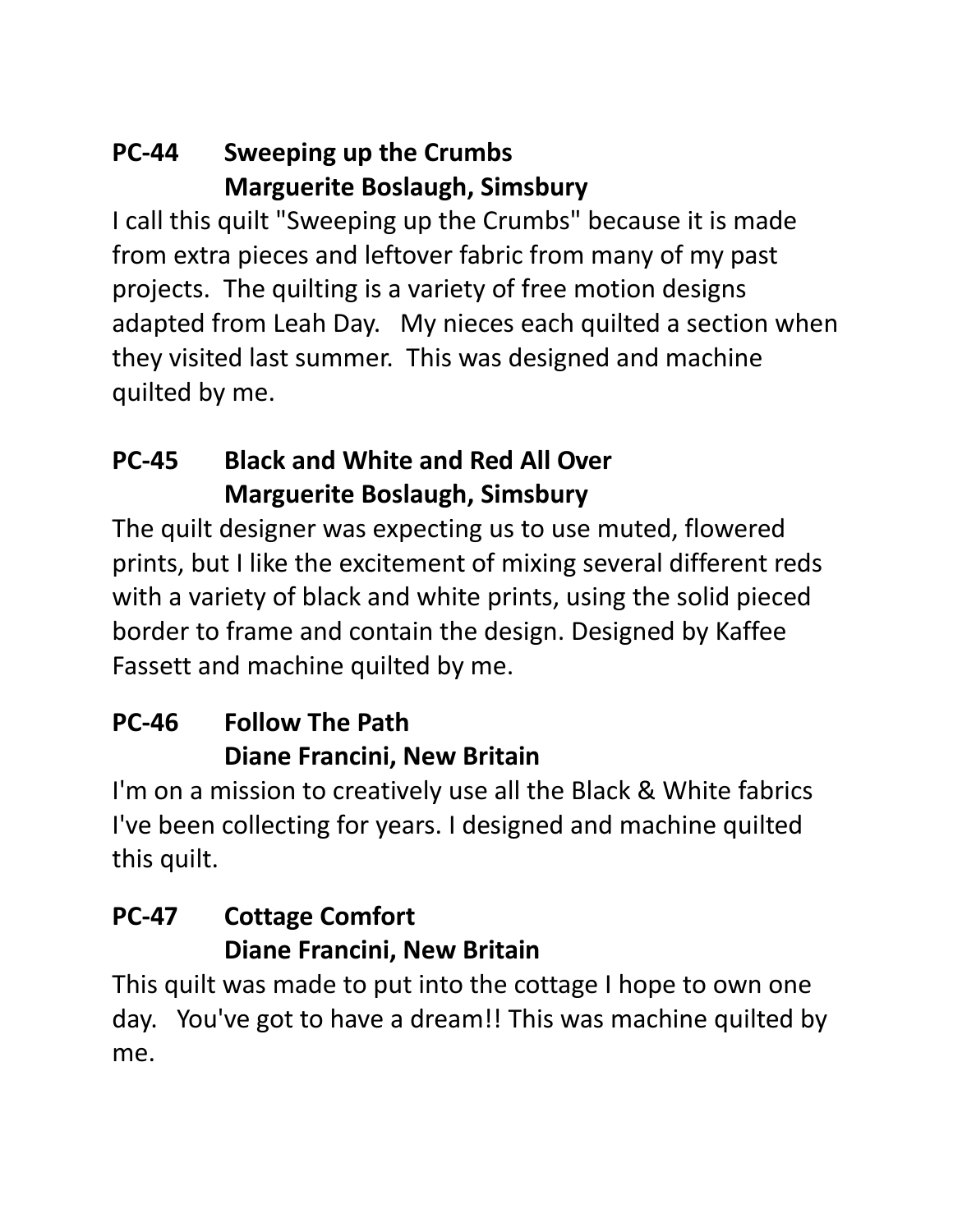#### **PC-48 Judy's Gypsy Wives Judy Prohaska, Canton**

An intriguing Block of the Month from Waterwheel House. Fun and challenging with fascinating end results Designed by Jen Kingswell and professionally machine quilted by Sandra Morawski.

### **PC-49 Lots of Dots Judy Prohaska, Canton**

A block of the month from Waterwheel House a couple of years ago. I couldn't resist all my favorite colors and those dots! Queen Bee patterns. Professionally machine quilted by Sandra Morawski.

### **PC-50 Nantucket Blues Judy Prohaska, Canton**

I saw this quilt in a catalog and decided to make my own interpretation of all the blues of Nantucket. This is designed and hand quilted by me.

### **PC-51 Ocean Waves Judy Prohaska, Canton**

Couldn't resist the gorgeous colors and figuring the placement of each one. Simplicity can be so pretty! Designed by me and professionally machine quilted by Sandra Morawski.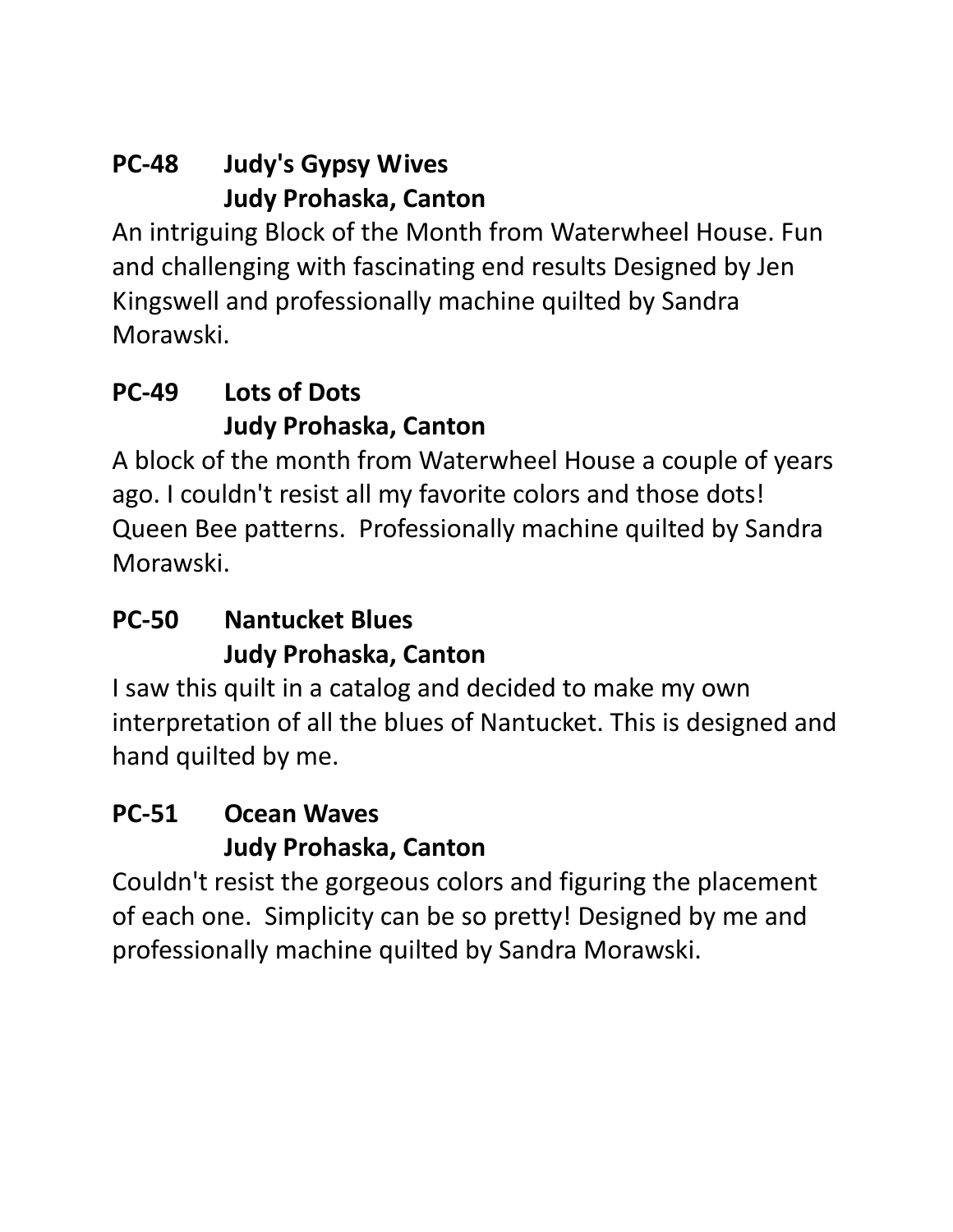### **PC-53 Just Circling Around Anne Schwabik, Glastonbury**

Based on a pattern called "Looptastic" from Modern Quilting. Blue and brown batiks are my favorites and the quilt is used on my kitchen table. It was a challenge to make but I love it. Professionally machine quilted by Stitch by Stitch Quilting

### **PC-54 Night Stars Anne Schwabik, Glastonbury**

Based on a Jen Kingwell pattern called "Star Dust". I changed up the colors and doubled the size of the center star. Began the quilt in class with Caroline Berman at Sew Inspired Quilt Shop. Thanks, Caroline. Professionally machine quilted by Stitch by Stitch Quilting.

### **PC-55 Bargello Hearts Marie Knapps, Suffield**

This quilt was made for my daughter's wedding present. This is a Bargello design. Machine quilted by Mara Novak.

#### **PC-56 Watermelon Summer Robin Schofield, Simsbury**

This quilt was an experiment in design using soft summer colors and unusual patterns in the fabric. This was designed and machine quilted by me.

### **PC-57 Solar Gaze Robin Schofield, Simsbury**

I was just creating this quilt by having fun using extremely bright colored fabric. It can't get much brighter than this. This was designed and machine quilted by me.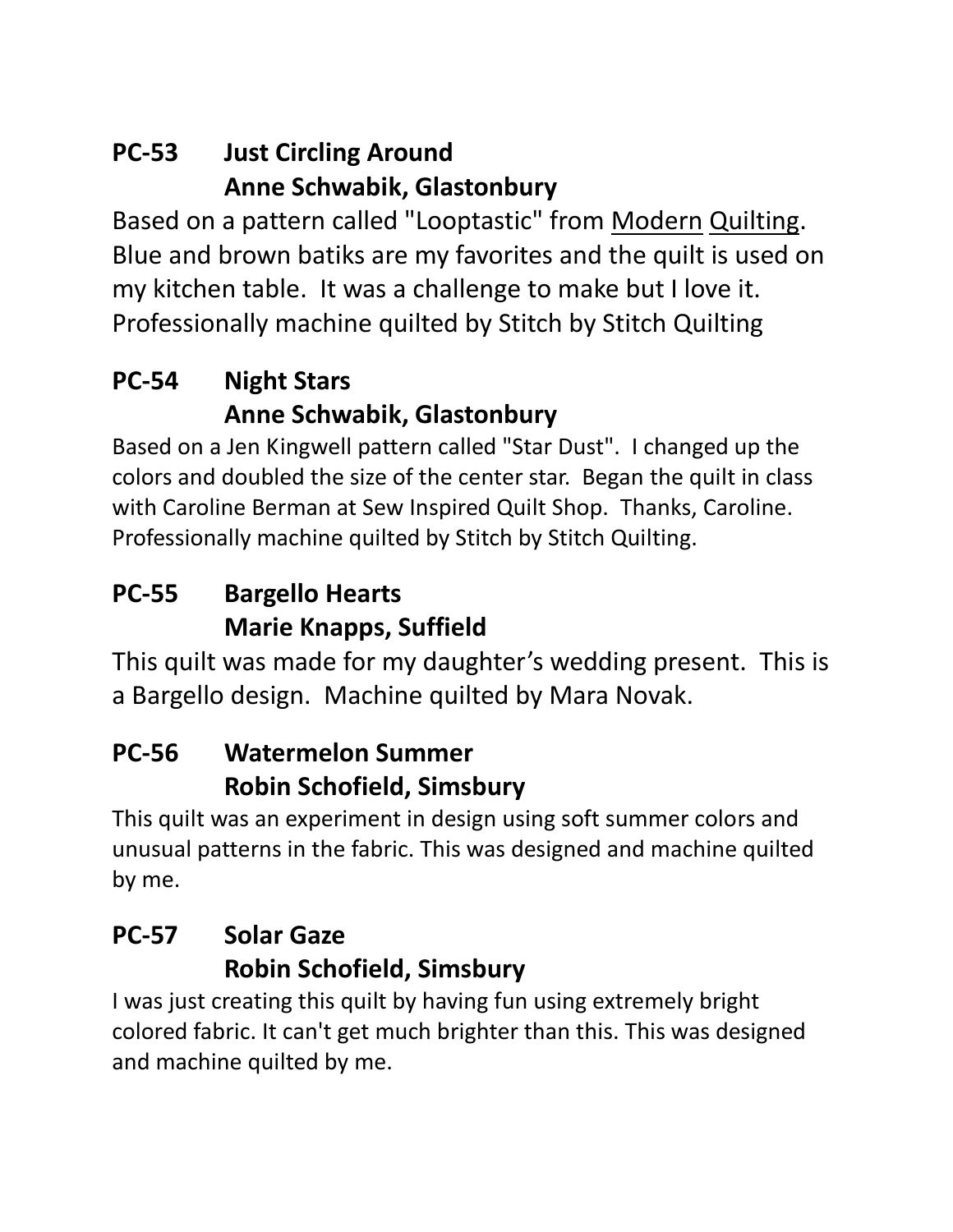#### **PC-58 Christmas Spirit Alberta Culley, Avon**

My love of Christmas influenced me in deciding to participate in a Sew Inspired Quilt Shop Block of the Month Project in 2015. Templates were used in the cutting process during the early stages of each block's construction. The beautiful batiks celebrate the pattern in each individual block. After completing "Christmas Spirit" I decided to have it as my first entry in a quilt show. Bear's Paw Quilt by Marti Mitchell. Professionally machine quilted by Donna Dellacamera.

### **PC-59 Claudette Alberta Culley, Avon**

Having purchased a group of musically themed fat quarters with the intention of making a quilt for a musically talented friend - I quickly fell in love with them. However, I had no specific pattern in mind. Thinking the musical prints called for a pattern that celebrated their beauty and genre, I eventually found "Claudette" by Villa Rosa. In its simplicity the design accomplished my goal. Hopefully, it will "sing" to my dear friend for a long time. Professionally machine quilted by Debbie D'Angelo, Quilted Basket.

#### **PC-60 Let It Snow Tina Davies, Avon**

Hoffman's batik snowflake tiles-on-the-bolt looked soft and pretty, and called for a simple setting. A layer cake served for the pieced sashing and border, and Laura McCarrick's quilting really shows off the fabric! Note how she quilted snowflakes in the corners...— no pattern, just batik "tiles" on point with sashing and setting triangles. Professionally machine quilted by Laura McCarrick.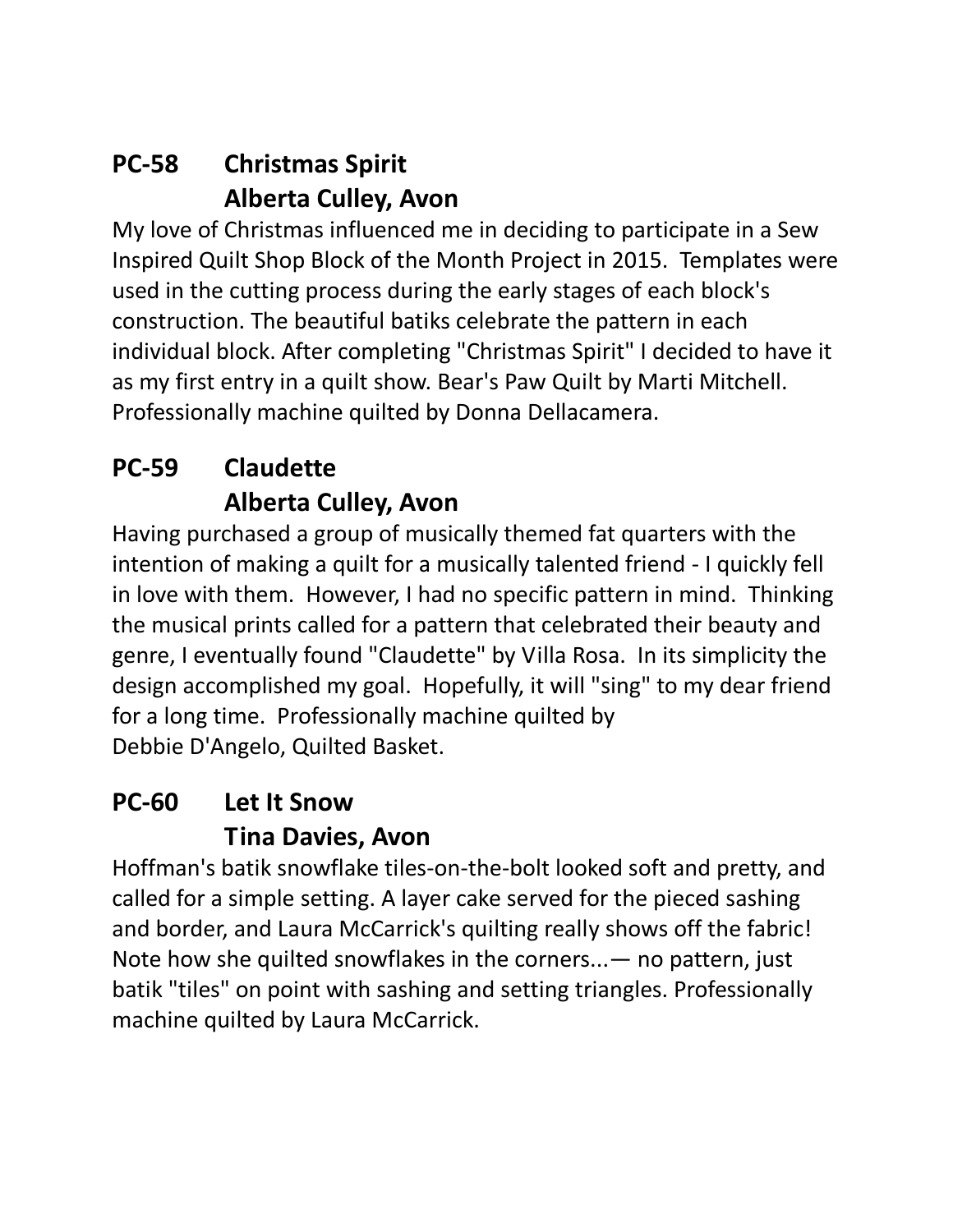#### **IN MEMORIAM QUILT Constance Ann Rowles 1941-2016**

Connie dedicated her life to helping others. She was a registered nurse and loving wife, mother, grandmother, and friend.She was an awardwinning quilter and enjoyed gardening, traveling, sewing, crocheting, and cooking. She was a wonderful, supportive friend to us all and will be greatly missed.Connie made this "postage stamp" quilt top. It was lovingly finished by friends in her Farmington Valley Quilters Wednesday morning Bee.

#### **PC-62 Cross & Crown Chris Snieckus, Barkhamsted**

I made this quilt for my daughter, Emily, for her high school graduation present. She selected all of the fabrics. The pattern is by Sandra Clemons. I did the machine quilting.

## **PC-63 Beach Glass Tina Davies, Avon**

Last summer I wanted to do something that would keep me cool, just by looking at it. This "stack, slash, & shuffle" method, coupled with some beachy batiks, did the trick. Pattern designed by Sharyn Craig and machine quilted by me.

## **PC-64 Catch A Wave Tina Davies, Avon**

This was fun to put together using a jelly roll and some yardage — in the midst of winter, it held the promise of a bright sunny day at the shore. Designed by Pat Fryer for Villa Rosa Designs. Professionally machine quilted by Laura McCarrick.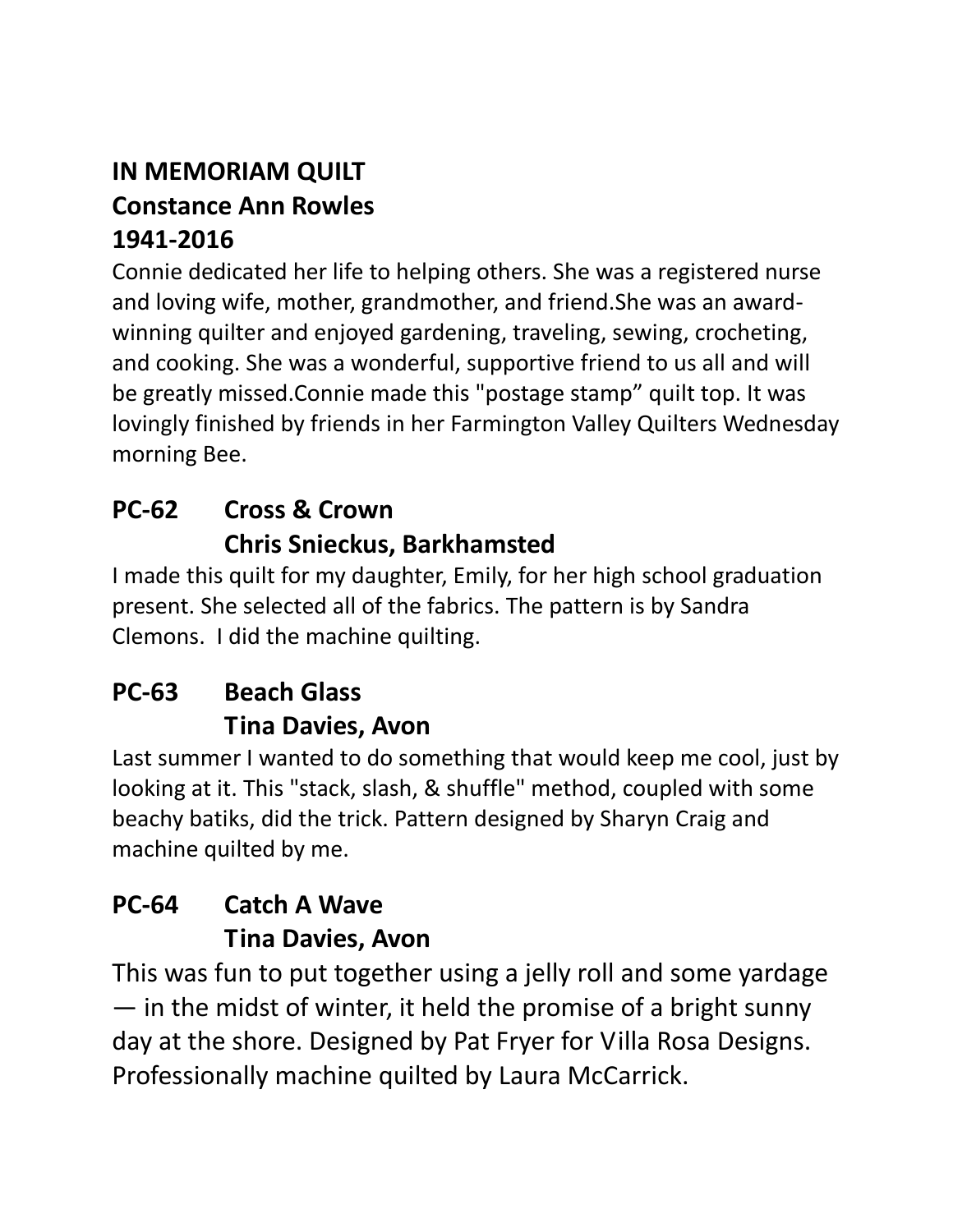### **PC-65 Paintbox Aviatrix Viv Lazich, Simsbury**

This modern medallion patchwork quilt was made during a quilt-along at Sew Inspired Quilt Shop. I used my collection of Lonni Rossi paintbox fabrics which I had collected over 10 years ago and added some newer greys. I especially love the butterflies! The pattern is by Elizabeth Hartman and I did the machine quilting

### **PC-66 The Hungry Caterpillar Quilt Peg Giles, Granby**

I made this for my nephew's first child - my brother's first grandchild. I was really enchanted by the caterpillar panels and accompanying fabrics. This is my design and is hand quilted by me

### **PC-67 Water and Sun Therapy Lynn Veith, West Simsbury**

The binding is the star of this 1775 piece 3/4 inch hexi quilt. I did not want to cut off the edges of the hexis on the edge of the quilt. I created a mirror image hexi binding, whip stitched to the front of the quilt, and hand turned it like traditional binding. The hexagons are hand pieced. It was free motion quilted by me on my Avante. Inspired by a photo on pininterest. Water and Sun Therapy was displayed in the AQS Show in Lancaster, PA in 2015.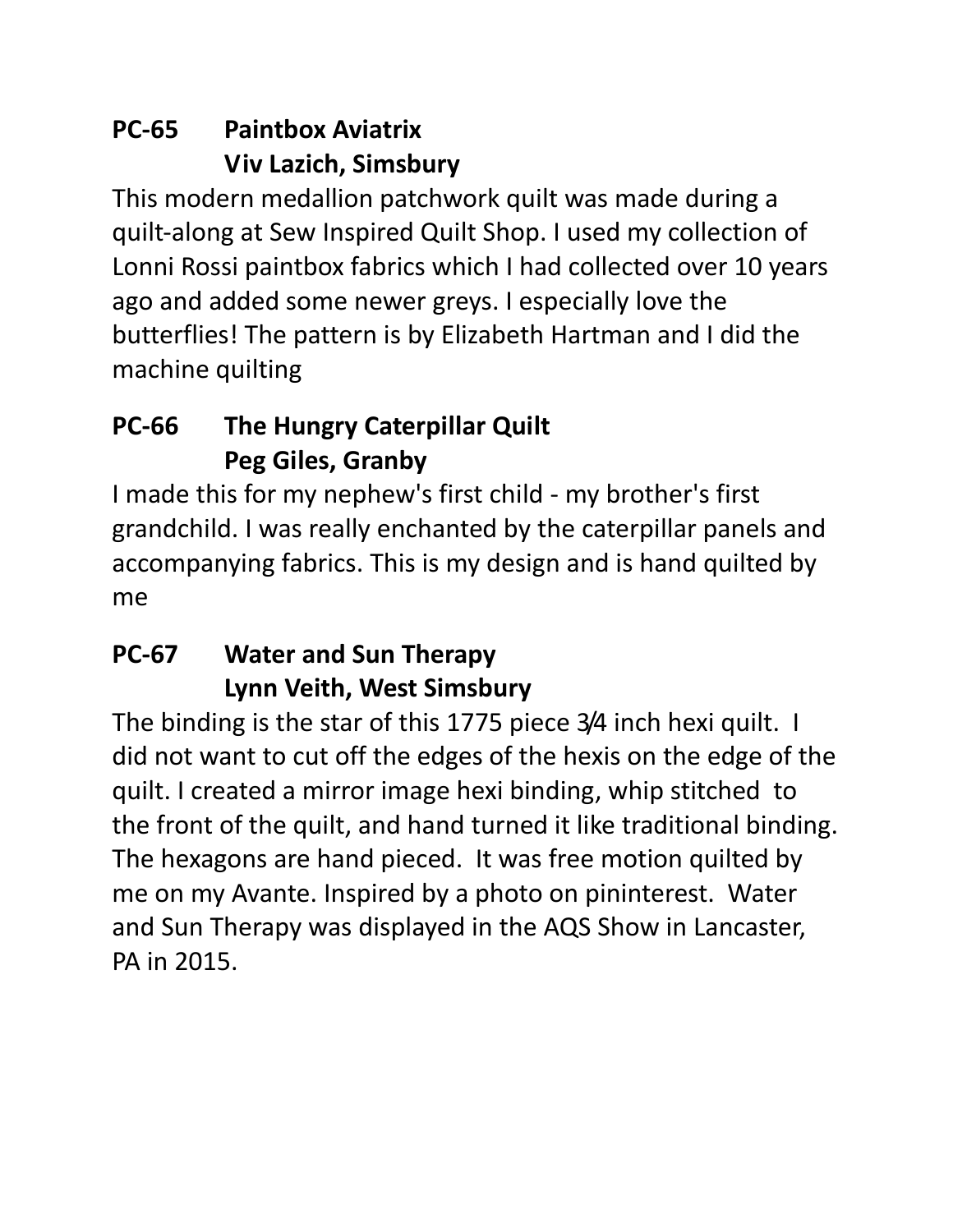### **PC-68 May Grace Abound Peg Giles, Granby**

This was for my 15-year-old step-granddaughter. I started with 9 squares that were 12 1/2", black & white (& one color) from my quilting bee. I added more squares & bright colors. The embroidery on top does not show up well, but only Cami needs to see it. This is my design and is hand quilted by me.

### **PC-69 Corkey's Quilt Maureen Hulsart, Bloomfield**

I designed this quilt for a dear friend who marched behind me in line for many years. The front depicts all the instruments and icons of St. Peter's Drum Corps. The back displays a suitcase with travel stickers of some of the countries and states where we have performed and the years we toured. Corky retired from the Corp last year at the age of 84 and I still miss hearing him behind me. I designed and machine quilted this quilt.

## **PC-71 Hopscotch Gina Finch, Avon**

This was a friendship block exchange at the FVQ guild. I really liked the block so I made a bunch myself to increase my odds of winning the 22 blocks. My stash was full of solids that I put to good use and made many, many more to create this queen size quilt. I designed this quilt and machine quilted it.

#### **PC-72 Block of the Month Friendship Quilt Sally Sargent Markey, Granby**

This was a friendship block due in May intended to be paper pieced. I re-drafted the blocks so I could cut the fabrics with traditional patterns. It came out very close to the paper pieced blocks. Design by Cathy Hall and professionally machine quilted by Lynn Veith.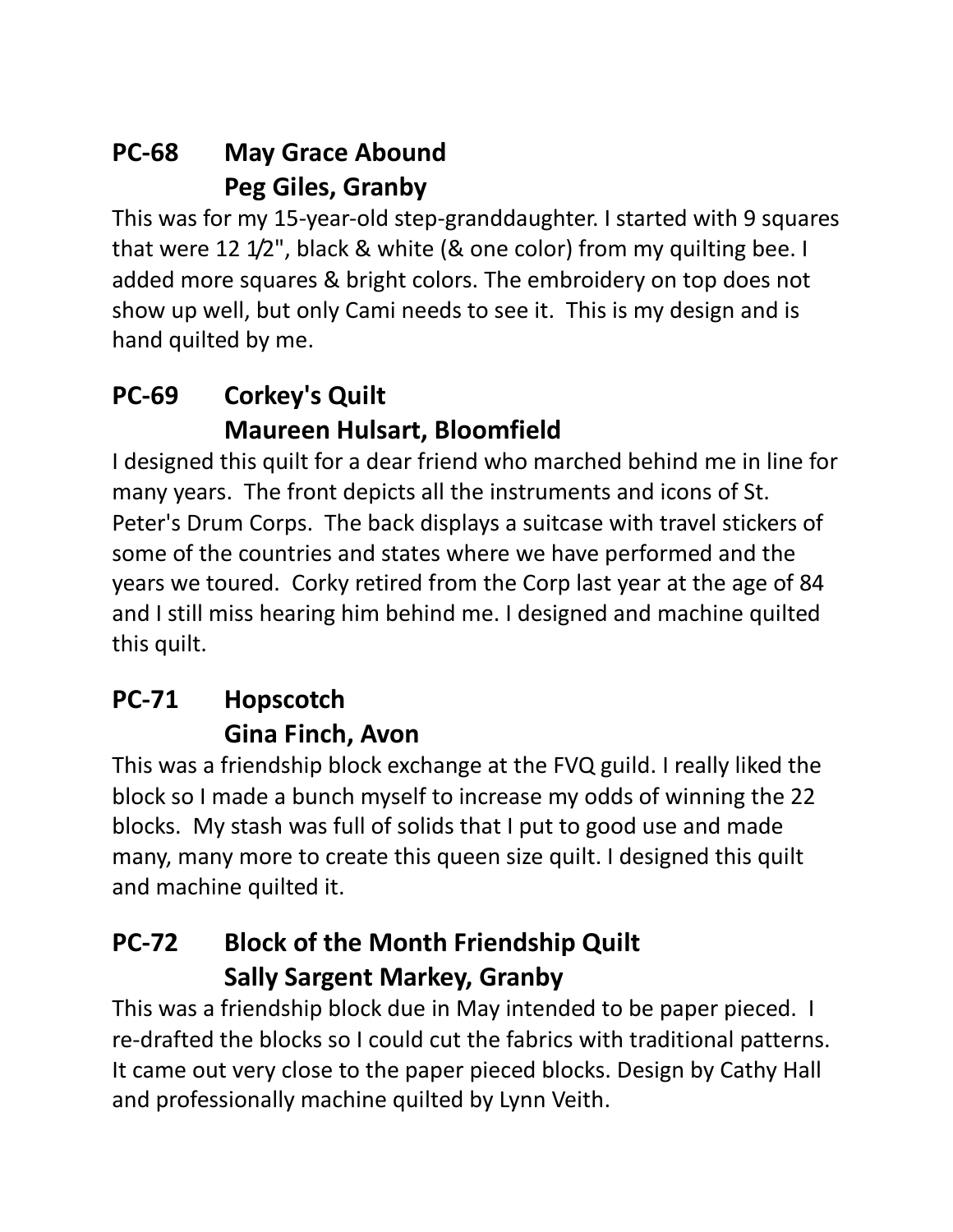## **PC-73 Another Scrap Quilt! Sally Sargent Markey, Granby**

Designed by me and professionally machine quilted by Lynn Veith.

### **PC-74 Laura & Nick Get Married Carolyn Keily, Simsbury**

This quilt was designed to incorporate the colors of the flags from the countries of ethnic heritage of the Bride and Groom: Irish, Swedish, Belgian, Italian and USA! This is designed by me. Professionally machine quilted by Donna Beaudoin, Best Friends Quilt.

#### **PC-75 Tim and Amanda Get Married Carolyn Keily, Simsbury**

This quilt is a wedding gift for Tim and Amanda. Tim is a Navy veteran and, now, an officer is the U.S. Coast Guard. The signal flags on the back spell out their names. The pattern by Karen Schindler Bialik is "Our Hearts Will Go On". Professionally machine quilted by Donna Beaudoin, Best Friends Quilt.

#### **PC-76 Rainbow Over Hopmeadow Lauren Elliott, Simsbury**

Inspired by Timna Tarr's quilts, I enjoyed working with these bright color batik fabrics. Playing with color and straight line quilting - this one was a good creative exercise. This quilt was designed and machine quilted by me.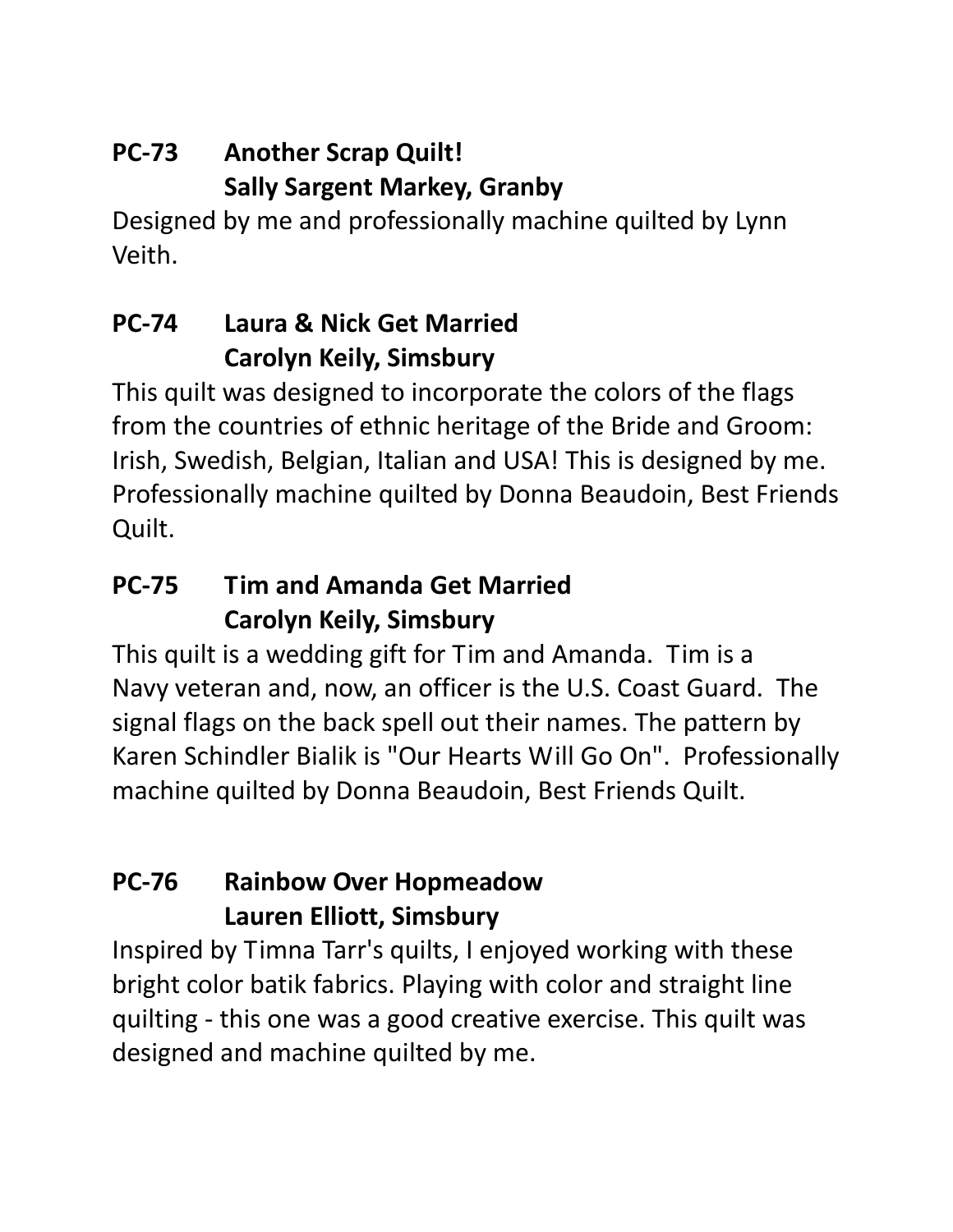### **PC-77 Tropical Cabana Lauren Elliott, Simsbury**

I put together the quilt top in one night using a jelly roll and some fabric from my stash. But the real fun was doing the free motion longarm quilting on this one. I love how the pebbles came out in the border especially. The design is "Zen Cabin" by Zen Chic, Brigitte Heitland. It was machine quilted by me.

## **PC-78 Stripped Honeydew Lauren Elliott, Simsbury**

Inspired by a sample at Waterwheel Quilt Shop (VT) where I purchased the Kaffe Fassett striped fabric, I just started making small half square triangles and here's what came out. It's a great lap size quilt. Love the colors! This is my original design and it was machine quilted by me.

## **PC-79 Blocks & Bricks Lauren Elliott, Simsbury**

I love the fabrics in this quilt - unlike any other batik style fabrics I've ever seen. I had fun with the free motion longarm quilting on this one -- doing each block a little different to match the design of the fabrics. The design is from Quilt Basket Ltd. I did the machine quilting.

### **PC-80 Red, White & Stitched All Over Lauren Elliott, Simsbury**

I started this for the guild's red and white challenge a few years ago. Not much beside color fabric selection got done by the challenge deadline; but I finished the quilt anyway in 2015. I love the contrast between the red and white. This is my original design and it was machine quilted by me.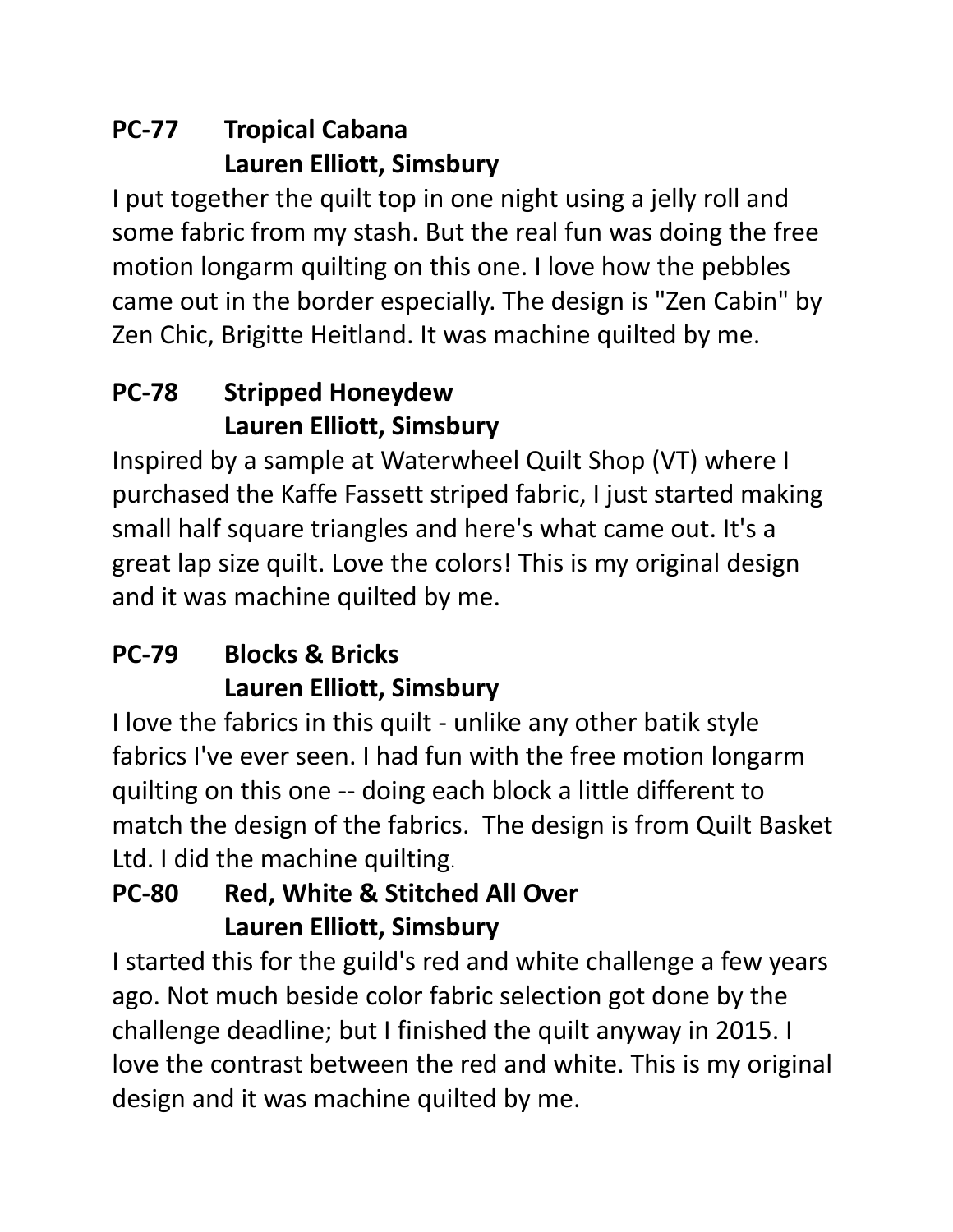## **PC-81 Gypsy Wife Jean Williams, Wethersfield**

This was a Block of the Month project from Waterwheel House Quilt Shop in Londonderry, VT. Lots of fun to do. The design is by Jen Kingwell. Professionally machine quilted by Andrew Sas.

#### **PC-82 Batik Maze Jean Williams, Wethersfield**

My own design combining left-over batik charm squares and background fabrics. The most fun was designing the layout and deciding on the quilting design. Professionally machine quilted by Andrew Sas.

#### **PC-84 Boxes of Color Mystery Quilt Peggy Thomsen, Simsbury**

This was made at the guild's 2014 Mystery Night. The pattern was from Moda Bake Shop and is designed by Andrea Harris of Urban Quiltworks. I did the machine quilting.

## **PC-86 Red 9-Patch Lucille Ladden, Granby**

A UFO quilt! In 1988 I took a class with Blanche Young called Radiant Nine Patch. The result was a pile of red blocks and blue blocks. I finally used the blue blocks for a quilt for my grandson and JUST completed the red Nine Patch Quilt. (Notice the quilt was marked for hand quilting-forget that!). This is a traditional pattern and I designed the layout. Professional machine quilted by Donna Beaudoin, Best Friends Quilt.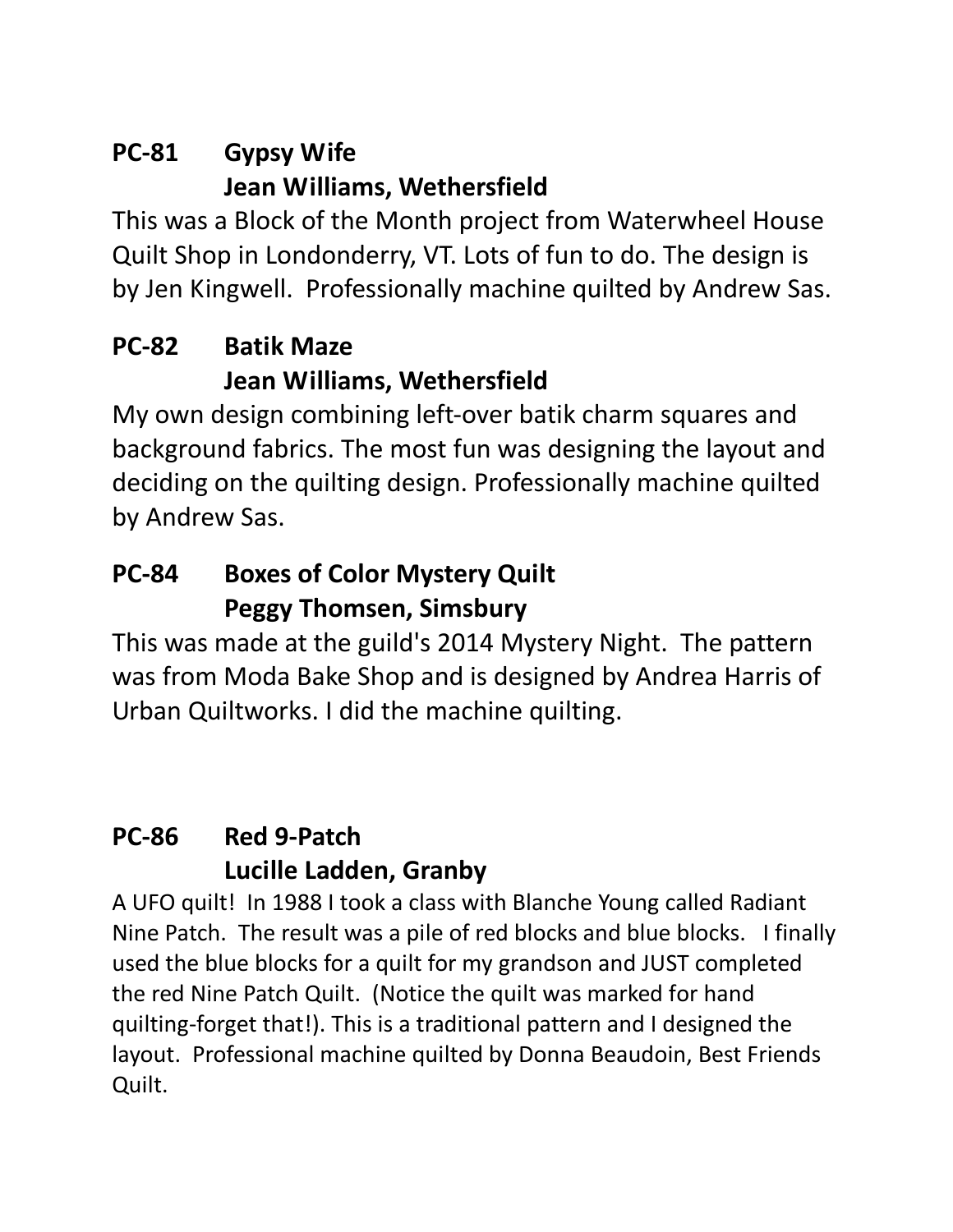### **PC-87 Kaleidoscope Lucille Ladden, Granby**

I made the blocks in 1994 using fabrics I received in a Round Robin "plaids and stripes" exchange. I finished the quilt in Sept. 2015 I based the quilt on a quilt I had seen and loved at the Berkshire Quilt Festival one year. Another UFO! This is a traditional pattern. Professionally machine quilted by Donna Beaudoin, Best Friends Quilt.

#### **PC-88 Log Cabin Broken Star Linda Walter, Bloomfield**

Started in 2012 as a wedding gift for my favorite niece Christina and her husband Nick for their future log cabin home. Happy 4th anniversary! The design is by Jean Ann Wright, Log Cabin Quilts The Basics and Beyond. This was machine quilted by me.

### **PC-89 Hodge Podge Kaitlyn Suller, Granby**

This quilt was sewed by my 12 year old granddaughter, Kaitlyn Suller. She cut and picked out her fabrics and sewed them together for her mother's birthday present. It was tied by her as she wanted a puffy quilt. Tied and hand quilted Kaitlyn and family.

### **PC-90 Hodge Podge Hailey Suller, Granby**

This quilt was made by my 12 year old granddaughter Hailey Suller. Her sister Kaitlyn also made a similar quilt which is in the show. This was a lesson to teach them sewing, cutting and measuring fabrics and introduce them to a hobby that I love. Hand tied by Hailey and family.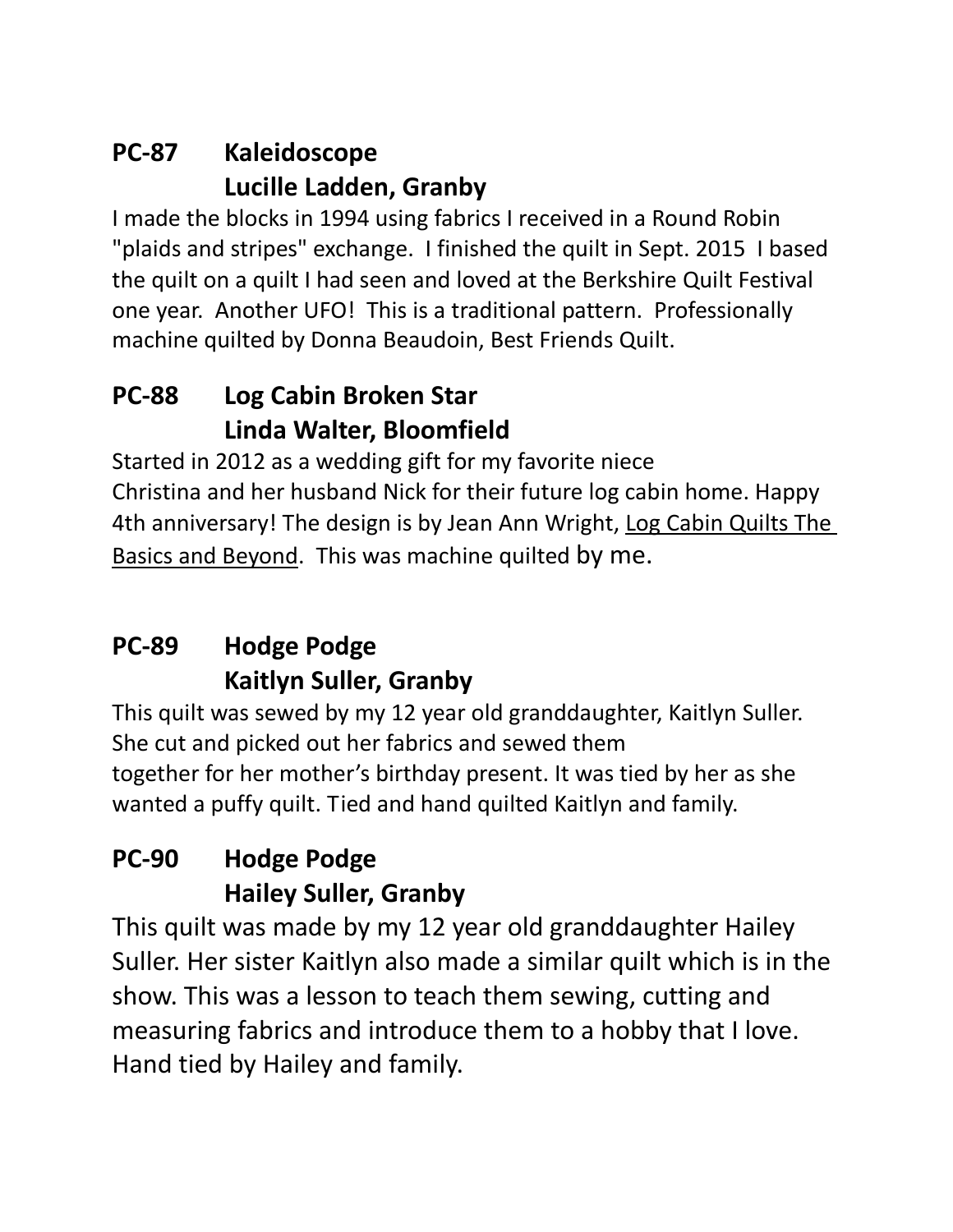## **PC-91 Gina's Family Quilt Gina Finch, Avon**

Eight years ago my mother, two sisters, my daughter and I started a family quilt. We chose an inspiration fabric that we all loved (although there is currently a dispute as to which one it is or even if it is included in any block!) and used it as a basis for our color palette. Each one of us chose six different quilt block designs and made 5 identical blocks of each. When we gathered for holidays or family get togethers - it was always fun to see who had a new block to offer, who was keeping up and what we had created. There were a couple of "girls sewing weekends" once our blocks were complete to put our quilts together and work the "quilt as you" go method. Mom, Ann LaRosa, and I have loads of quilting experience, sister Susan Drapeau has some and sister Carol LaRosa and my daughter Phoebe Finch had none. I could not be more proud of all of our hard work, sweat and sometimes tears of their completed quilts. These quilts, just like our family, may not be perfect but they are all special, beautiful and we love them all! This quilt is my design and I machine quilted it.

#### **PC-92 Ann's Family Quilt Ann LaRosa, Canaan**

My Family Quilt with my three daughters and grand daughter. This quilt is my design and I machine quilted it.

#### **PC-93 Carol's Family Quilt Carol LaRosa, Newbury, MA**

My Family Quilt with my mother, two sisters and niece. This quilt is my design and I machine quilted it.

#### **PC-94 Susan's Family Quilt Susan Drapeau, Booth Bay, Maine**

My Family Quilt with my mother, two sisters and niece. This quilt is my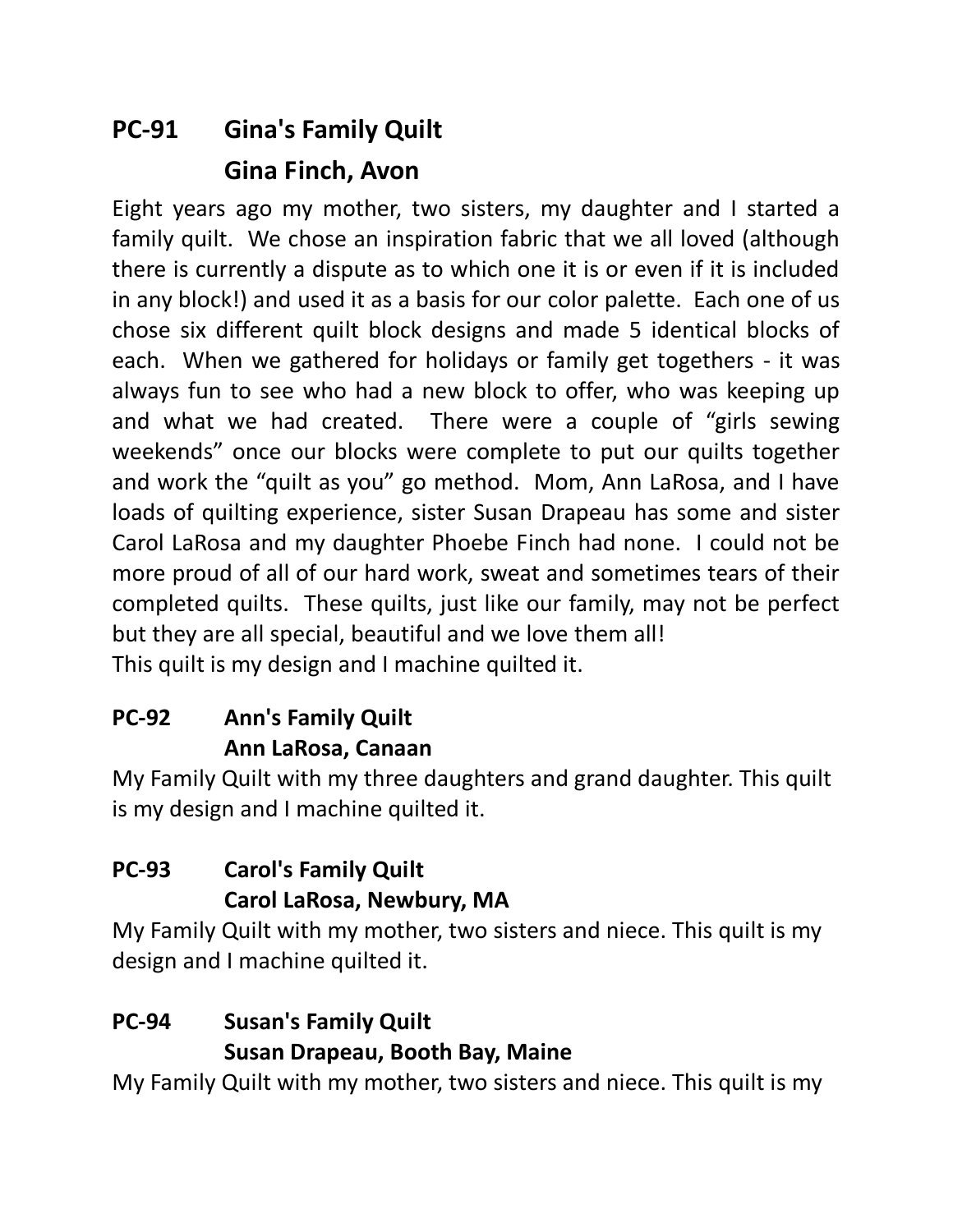design and I machine quilted it.

#### **PC-95 My Family Quilt Phoebe Finch, Avon**

My Family Quilt with my mother, grandmother and two aunts. This quilt is my design and it was machine quilted by my mother, Gina Finch.

#### **PC-96 The Alphabet Kathy Lettieri, West Simsbury**

This quilt was made to fit over the doorway in a school library. It was a fun project. This is my design and I machine quilted it.

#### **PC-97 Escher Quilt Leslie Perry, Canton Center**

Adaptation of M. C. Escher style art using a modernized tumbling blocks pattern. This is my design and I machine quilted it.

#### **PC-99 My 1st Leftover Mini Bernice Hovencamp, Bloomfield**

Made from trimmed triangle pieces from fellow quilters. This is my design and is machine quilted by me.

#### **PC-98 Psycho V's Bernice Hovencamp, Bloomfield**

Cotton Theory reversible quilt-as-you-go quilt done in a class in 1986. Psycho colors and black on one side and blues on the other side. The design is by Betty Cotton and it is machine quilted by me.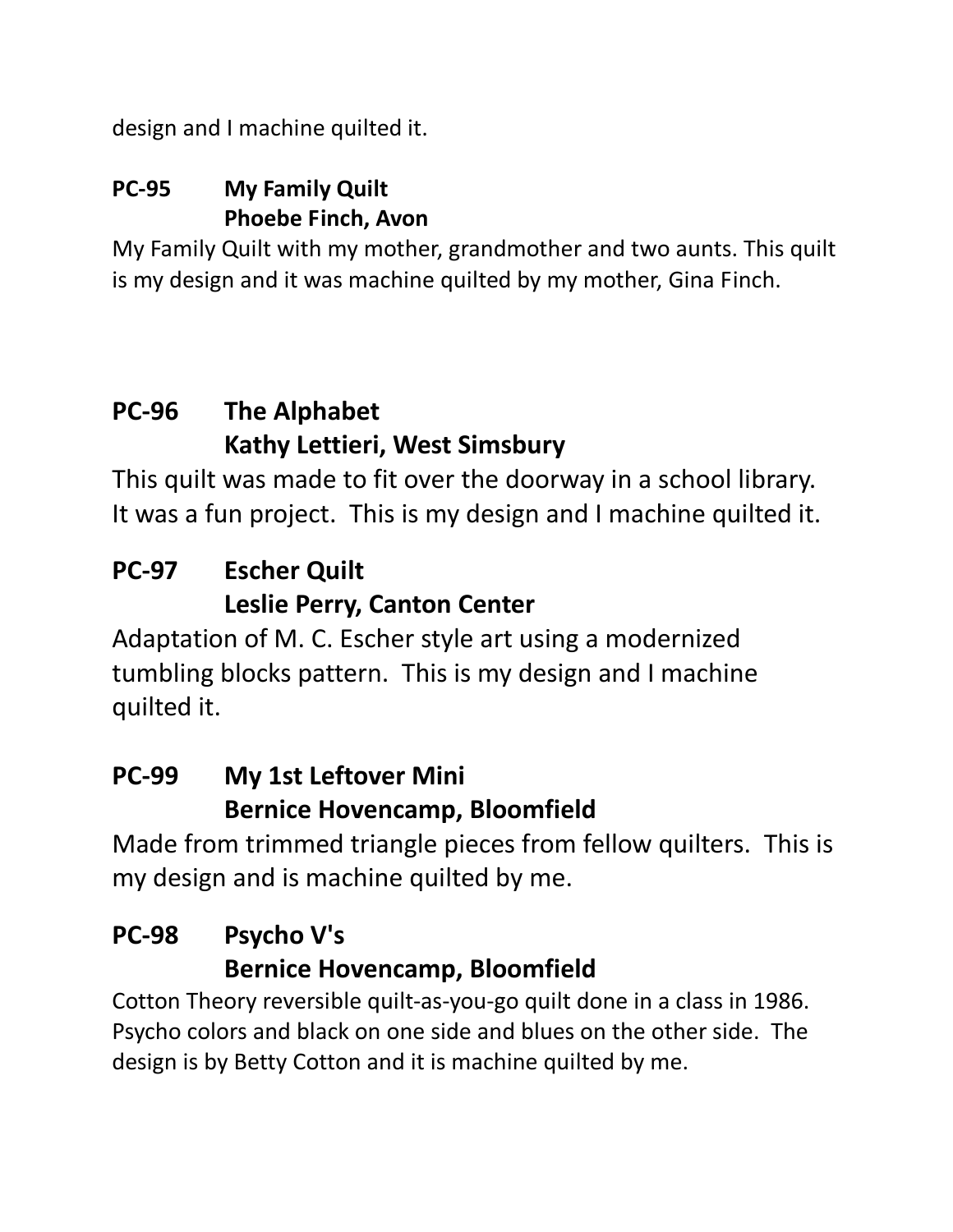#### **PC-101 My Happy Quilt Deb Jacoby, Simsbury**

This quilt was started in 2012 at a Liberated Log Cabin class with Gwen Marston at Sew Inspired Quilt Shop. The technique was outside my box however it was easy and a lot of fun. The fabric is from my stash. I smile whenever I see this quilt, hence "My Happy Quilt"! Pattern based on Gwen Marston's book, Liberated Quiltmaking. This was machine quilted by me.

### **PC-100 My 2nd Leftover Mini Bernice Hovencamp, Bloomfield**

Made using pieces trimmed from triangles from fellow quilters. This is my design and is machine quilted by me.

#### **PC-103 Moda Sampler Shuffle Deb Jacoby, Simsbury**

Fun quilt made with a Moda pattern where Sew Inspired Quilt Shop published a block per week. Made with a bundle of wonderful bright batiks that "jumped" into my hands while at International Quilt Festival in Houston last year. Background fabrics are from my stash. Free online Moda pattern sponsored by Sew Inspired Quilt Shop. I did the machine quilting.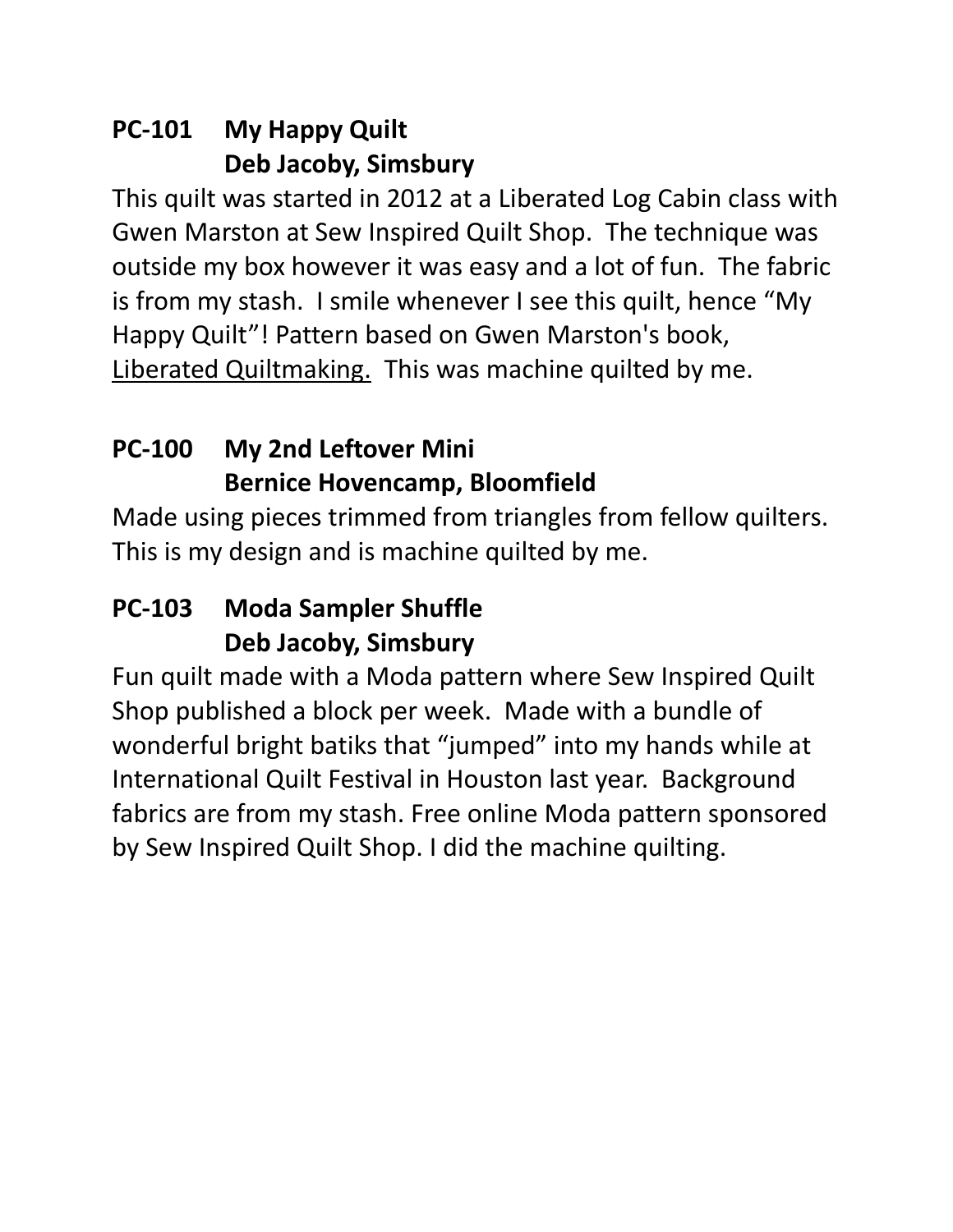### **PC-102 Amsterdam Memories Deb Jacoby, Simsbury**

The fabric in this quilt is a Dutch Reproduction fabric that was purchased while on vacation in Amsterdam. Instead of buying souvenirs when I travel, I try to buy fabric and make my own souvenir. This brings back wonderful memories not only of Amsterdam, but the river boat cruise that followed as well as a fabulous quilt shop! The design is by Pam and Nicky Lintott and I did the machine quilting.

### **PC-104 Blue Star & Nine-Patch Bernice Hovencamp, Bloomfield**

A stray block from a quilt made in 2015. Designed and machine quilted by me.

#### **PC-105 O Tannenbaum Sue Trimble, Simsbury**

Started in 2007 with friends Barb Heagney and Anne Baldis (making their own quilts). The pattern was bought from a vendor at our show that year. The machine quilting was done by me.

#### **PC-106 Christmas Joy Tablerunner Sue Trimble, Simsbury**

This was the project at a Mystery Quilt Night run by Susan Elliott in 2009, finally done! I did the machine quilting.

#### **PC-107 Coral Blooms in the Secret Garden Debbie D'Angelo, Southington**

Started at Mystery Night with FVQ on 4/5/13, loved the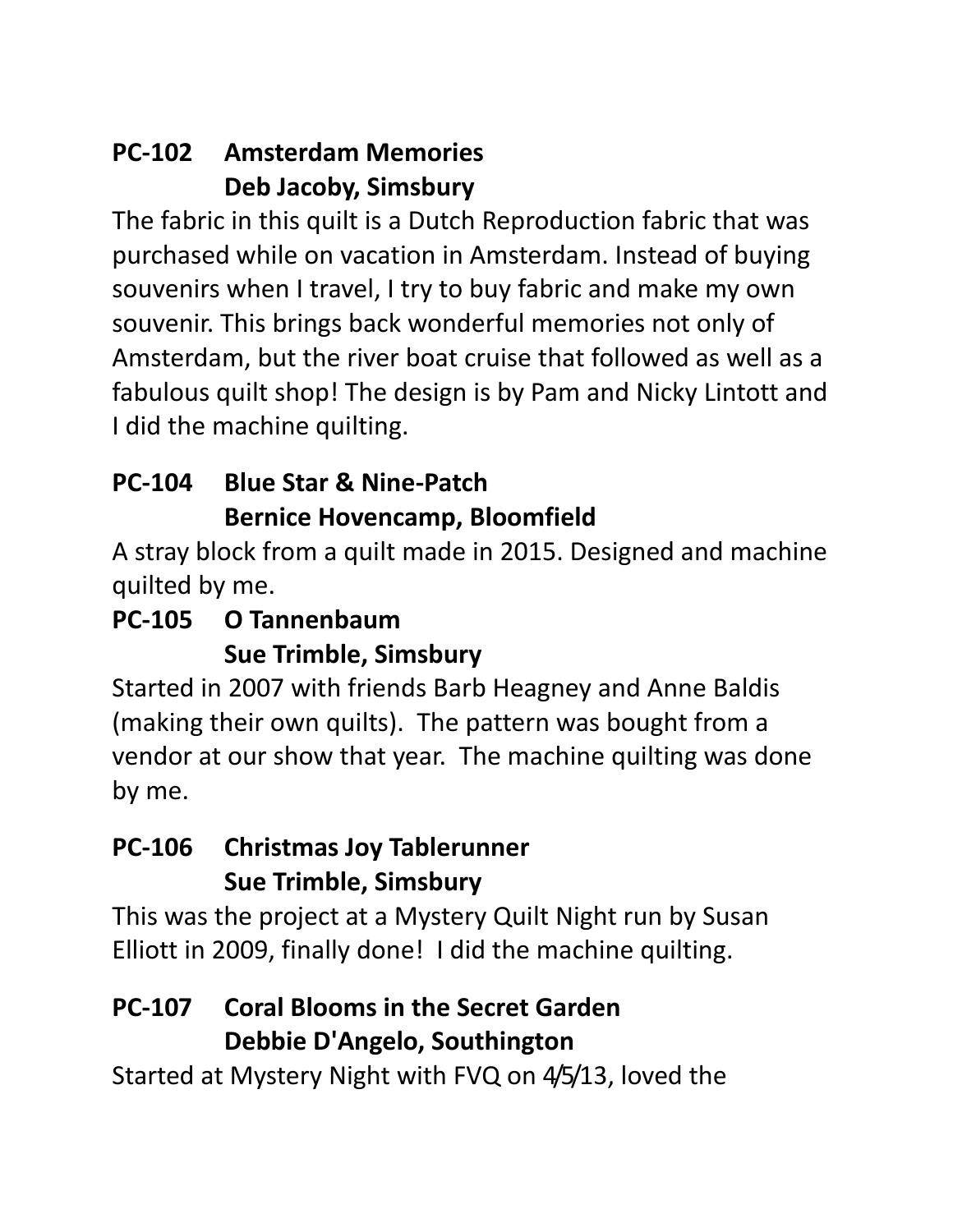technique so I decided to make the blocks larger for the outer border. Finished piecing the back 3/21/14 so I could put it in the 2014 show, but didn't. Quilted by me (Quilted Basket of Southington, CT).

## **PC-109 Sedona Debbie D'Angelo, Southington**

Started April 16, 2009 at a workshop with Judith Lazerlee & FVQ. Great bargello technique using very skinny strips, loved making this one mainly because of my focus fabric. Machine quilted by me (Quilted Basket, Southington, CT).

## **PC-110 City Scape Jean Williams, Wethersfield**

This is a fun improvisational quilt made in a class with Timna Tarr at Sew Inspired Quilt Shop. Opens up all the possibilities for those little scraps we quilters collect. This was my design and I machine quilted it.

## **PC-111 Summer Jewels Jean Williams, Wethersfield**

Fun summer quilt designed and made to be used with jelly roll strips. Took longer to machine quilt than to sew the strips together!! The design is from Suzys Artsy Craftsy Sitcom. This was machine quilted by me.

### **PC-112 Reach for the Stars Phyllis Small, West Hartford**

I made this quilt for my granddaughter, April, as a high school graduation gift to take with her to college at UCONN. This is my design and I did the machine quilting.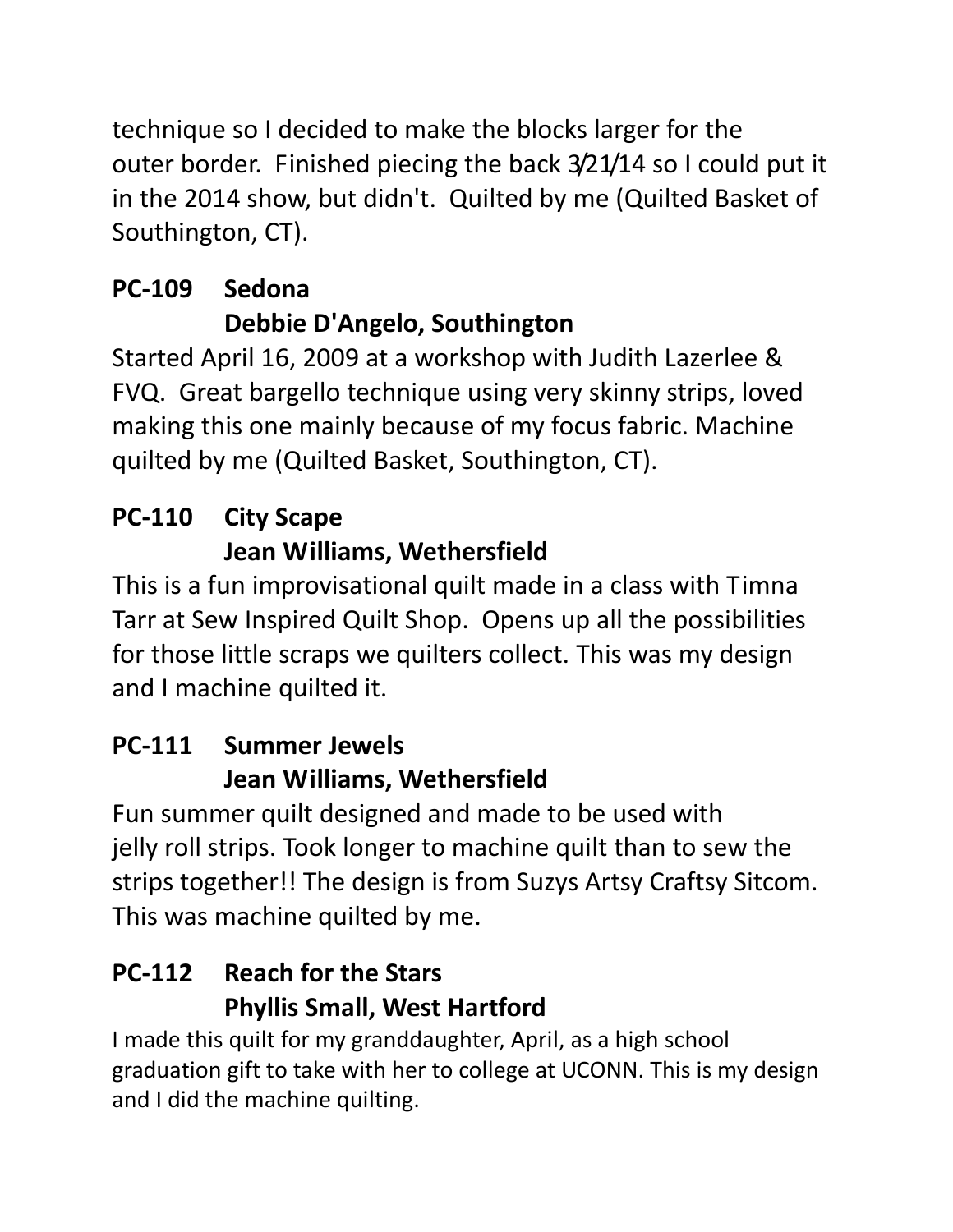### **PC-113 Seeing Spots Phyllis Small, West Hartford**

I loved a quilt made by Robin Schofield with many colored polka dots combined with black and white. Her quilt inspired me to make this adaptation of her idea. I hope to make more in this series, it was so much fun. This is my design and I machine quilted it.

#### **PC-114 Crazy Eyes Phyllis Small, West Hartford**

This was originally designed as a back for another quilt. It started getting too busy to use with that quilt top, so I just had to make two more quilt backs. Two quilts are better than one. This is my design and I machine quilted it

#### **PC-115 Nancy's Compass Anne Schwabik, Glastonbury**

This was made for my sister from Carol Doak's Mariner's Compass Stars. I fell in love with the outside border fabric and selected all of the other fabrics to coordinate with the border. My sister gave me a list of patterns that she wanted me to pick from and Mariner's Compass was at the top of her list. I loved making this quilt and it went together so easily. Professionally machine quilted by Pat Ferguson.

#### **PC-116 Bella Batik Linda Hurst Adams, Cromwell**

Inspired by the quilts made by my mom, Meredith, I took on the challenge of making my first quilt! The pattern is "Jungle Fever", by Karen Montgomery. The fabrics were included with the kit, but I had to decide which of the batiks would go together to make the blocks. It was fun to see each unique block take shape. Professional machine quilted by Judy Ross.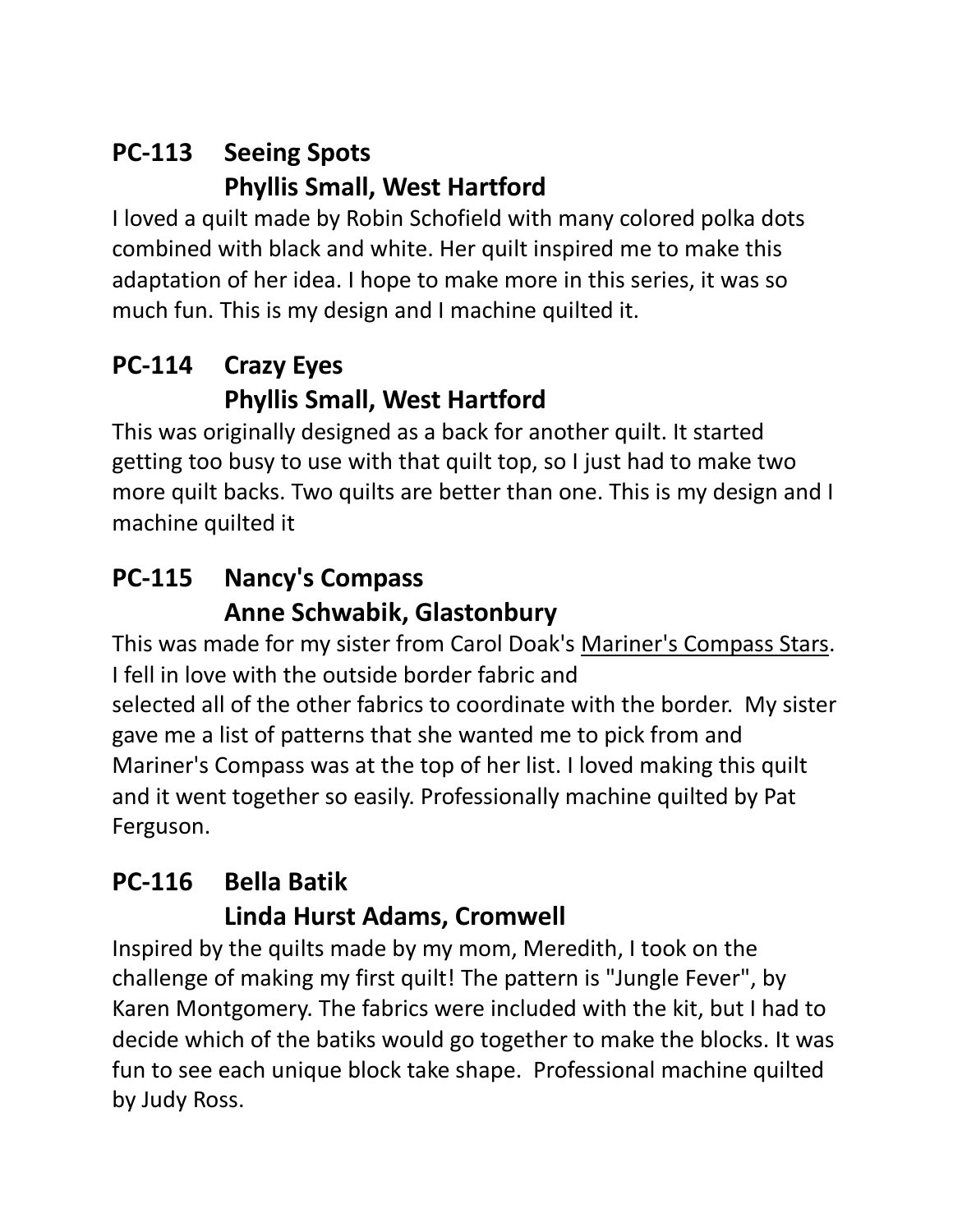### **PC-117 How does your garden grow? Marguerite Boslaugh, Simsbury**

I liked the clean modern look and simple quilting of Purl Soho's mini quilt so I enlarged it and added the clouds and worms just for fun. This is a Purl Soho pattern with my adaptions. It is machine quilted by me.

### **PC-119 Annabelle's T Shirts Marilyn Webber, Simsbury**

Made for granddaughter's high school graduation. This is my design and was machine quilted by me.

## **PC-120 Feed Sack Collection Marilyn Webber, Simsbury**

I have been saving the feed sack fabrics for many years! This is my design and was machine quilted by me.

## **PC-121 AMISH**

## **Marilyn Webber, Simsbury**

While visiting the Amish community in Northern Indiana, I saw this quilt in a General Store and bought the fabric in a package but didn't realize until I got home that they don't give directions! That was many years ago. This was machine quilted by me.

#### **PC-122 Log Cabin Cheveron Marie Knapps, Suffield**

Did this at a work shop with Suzanne Ashe at Country Treasures in Vermont. This is a Fons and Porter design. Professionally machine quilted by Sharon Kozaczka.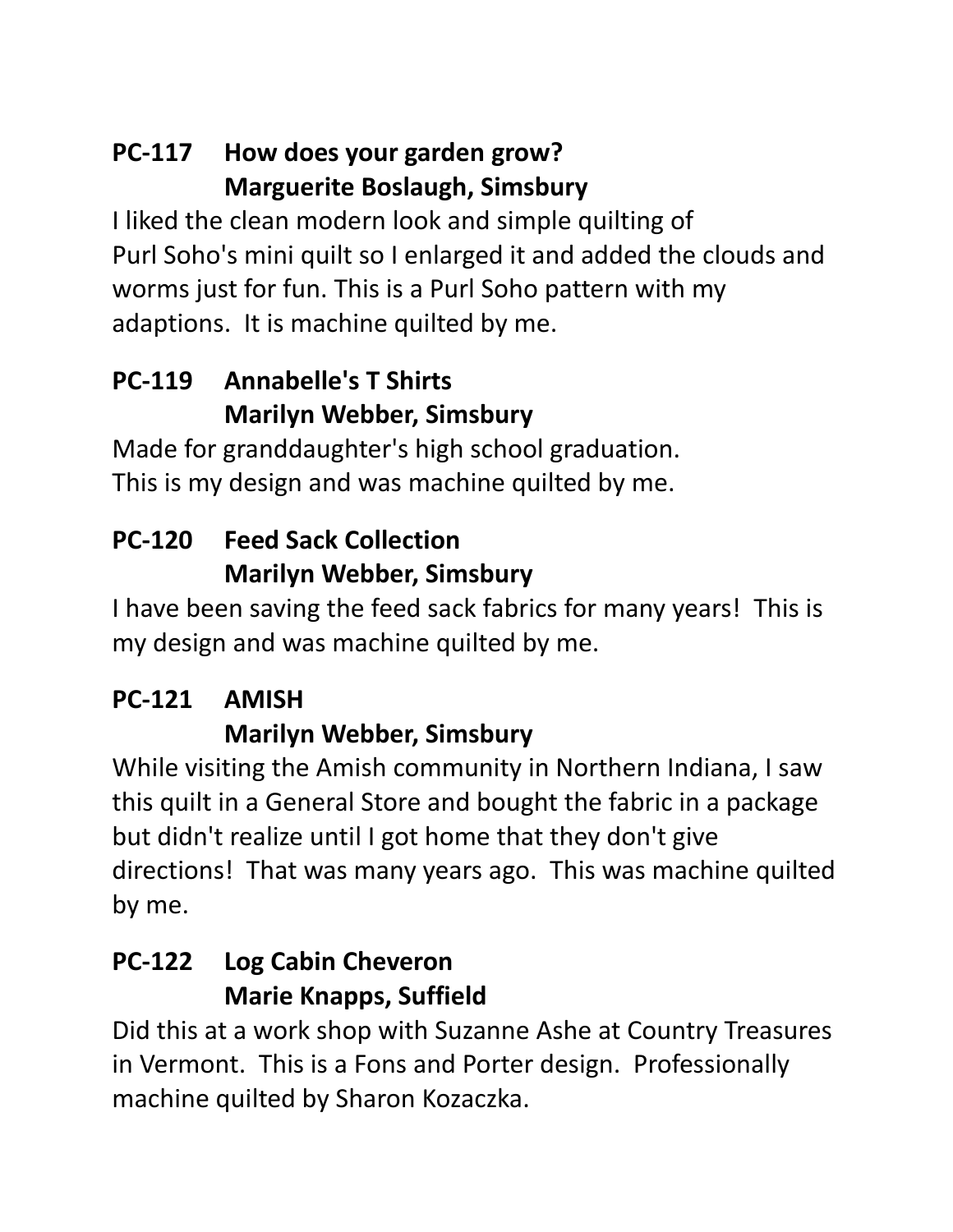### **PC-123 Common Threads Deb Mastrianni, Unionville**

Striped fabrics make me think of variegated thread! I created a pattern to share this quilt design with other fabric & thread collectors. This is my design and I machine quilted it.

#### **PC-124 Spooling Around Deb Mastrianni, Unionville**

A variation of my pattern using striped fabrics as variegated thread. This is my design and I machine quilted it..

## **PC-125 Threads Up! Deb Mastrianni, Unionville**

Another variation of my pattern using striped fabrics as variegated thread. This time the spools are white plastic! This is my design and I machine quilted it.

### **PC-126 Shape Up Deb Mastrianni, Unionville**

This is a 6-part Modern Mystery Quilt, from instructions that were available in 2012. The circle shapes were pieced and the rectangles were assembled in an improvisational method, making a unique version of this modern quilt. The design is by Weeks Ringle and Bill Kerr. The machine quilting was done by me

## **PC-127 Trim the Tree Quilt Margaret Omartian, Simsbury**

This quilt pattern was one of the Cut Loose Press introduced at the Sew Inspired Quilt Shop class that used both the Log Cabin Trim Tool and the Curved Log Cabin Trim Tool. The reds and greens were selected from my stash. The design is by Jean Ann Wright. Professionally machine quilted by Vivian Lazich.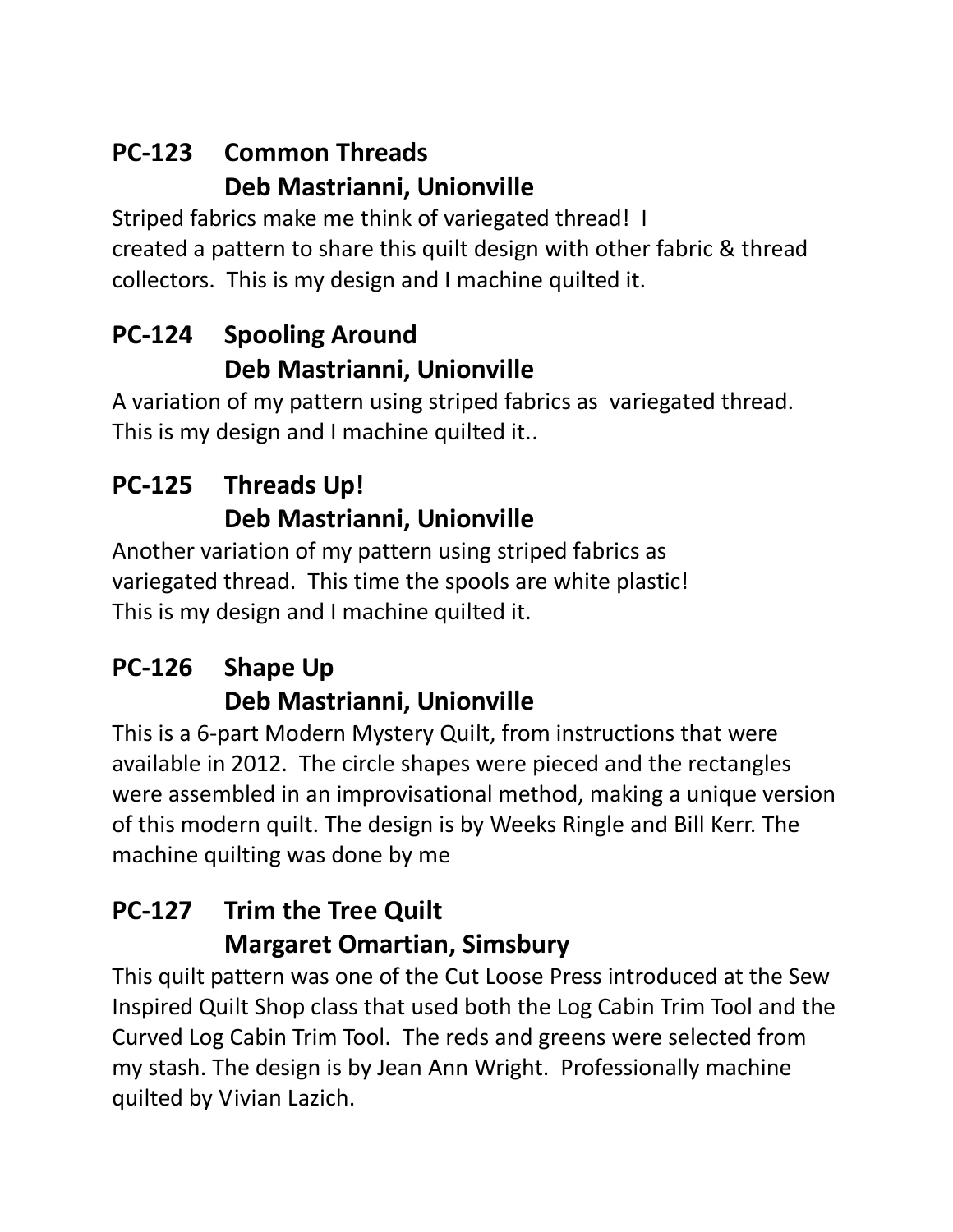## **PC-128 No Pink Karen Hines, East Granby**

Fabric bought for my granddaughter's baby shower. My daughter is not a 'pink person'. These colors appealed to me, and I love batiks. Sylvia is now 9 1/2 months old - better late than never. The pattern is from Relatively Creative and it was professionally machine quilted by Lynn Veith.

### **PC-129 Plaid Flags Bernice Hovencamp, Bloomfield**

This quilt was made by my husband, Jim Hovencamp, about 1990 and hung in his office until he retired, and now hangs over my sewing table. This is Jim's design and he did the machine quilting

#### **PC-130 Pink & Lime Scraps Bernice Hovencamp, Bloomfield**

Made by my daughter, Sherry Anne Hovencamp, in 2014 for my birthday. She used my favorite colors, hot pink & lime green, with scraps of leftover fabrics. This is Sherry Anne's design and she machine quilted it.

#### **PC-131 Owls Over the Moon Bernice Hovencamp, Bloomfield**

A quilt made for the Neonatal Intensive Care Unit (NICU) at UCONN Health Center in Farmington, CT to be used on the top of the isolette and then go home when the infant is released from the hospital. This is my design and I machine quilted it.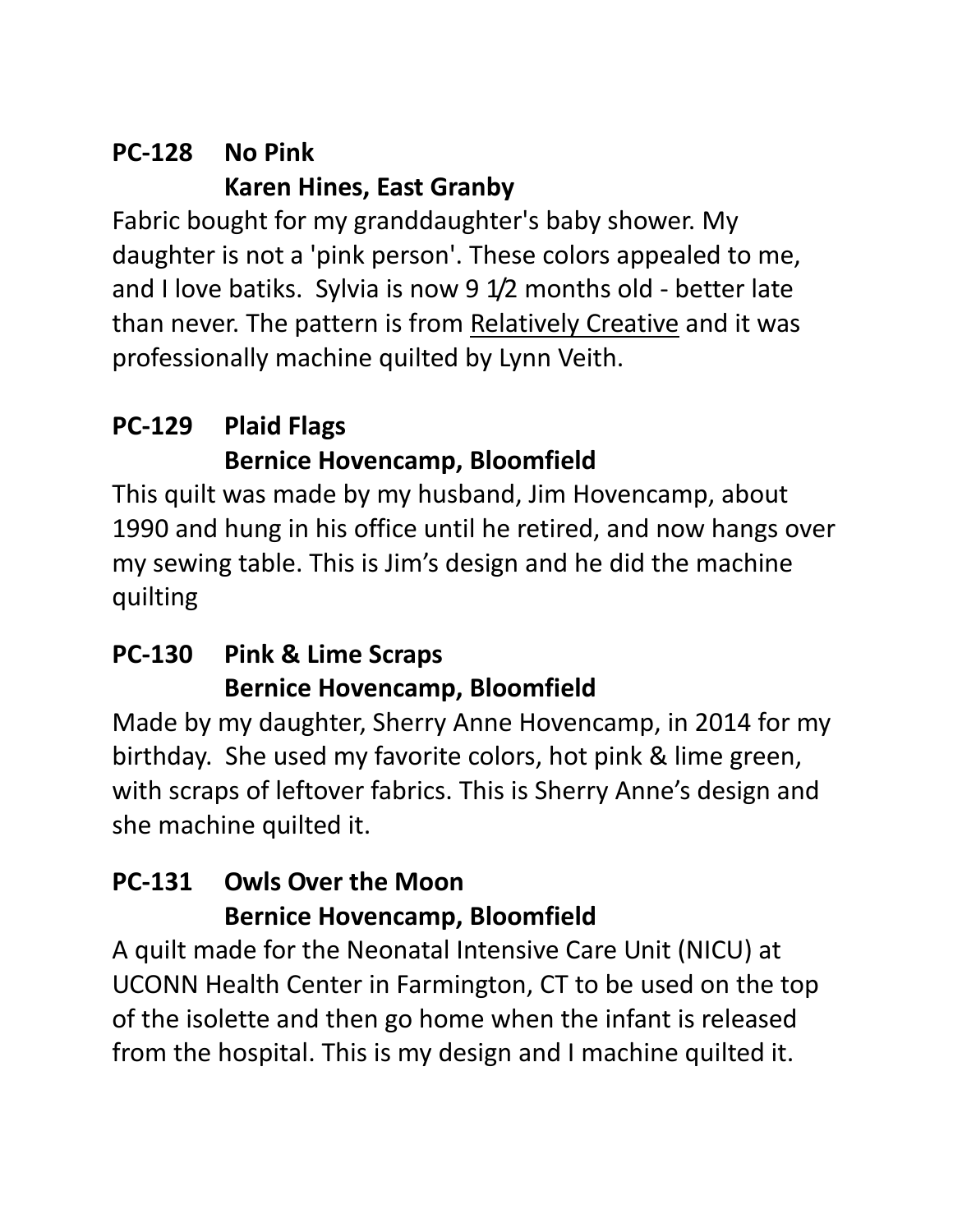### **PC-132 Flower Burst Donna Dellacamera, Unionville**

My first one block wonder. I really enjoyed this technique, it was fun to see the different designs appear from the same piece of fabric. A strip of the original fabric in on the back. This was machine quilted by me.

### **QV-20 Scraps and Stars Donna Dellacamera, Unionville**

A variation of the pattern found in American Patching and Quilting magazine, June 2015. Will be donated to Quilts of Valor. The design is by Jo Kramer and Kelli Hanken. This was machine quilted by me.

#### **PC-135 Daddy's Shirts Christine Zepp, West Simsbury**

This quilt was made for my husband's daughter out of his old dress shirts. It is a Kaleidoscope and it was machine quilted by me.

### **PC-136 Hugs Christine Zepp, West Simsbury**

Quilt was made for my husband's daughter out of his old dress shirts. This is my own design and it was machine quilted by me.

### **PC-137 Treasures In Time Kathleen Fallon, Weatogue**

Having done stitchery as a young girl, I appreciate the time it takes to do the hand towels that are no longer in use. Some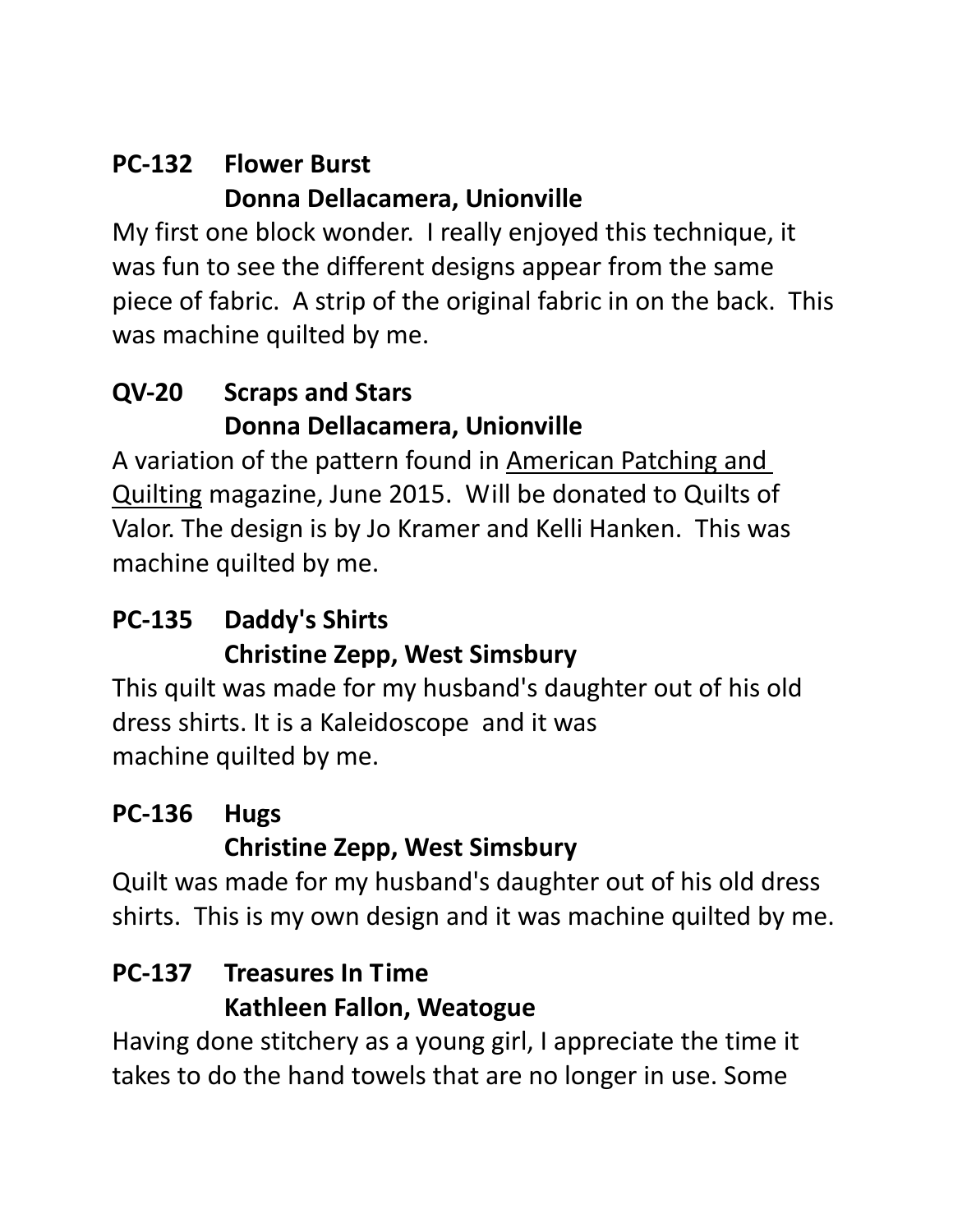were so pretty, I didn't have the heart to throw them away. A few had led a hard life but the decorated section was fine so I decided to have them continue life in a quilt. This is my design and I machine quilted it.

## **PC-138 Alaska 2014 Kathleen Fallon, Weatogue**

A 50th wedding anniversary trip had us checking out quilt shops while in Alaska and some of the fabric followed us home! They are all the things we saw on the trip except the Northern Lights which sadly, we missed. Lots of great memories. This is my design and it was professionally machine quilted by Debbie D'Angelo, The Quilted Basket.

## **PC-139 Scrappy Medallion Elaine Reimer, Wethersfield**

This was the first mystery quilt I had ever made. My mother put 192 yards of hand quilting into it. The Mystery Quilt was done at Sew Inspired Quilt Shop. My Mother, Margaret Reimer, hand quilted this.

## **QV-4 All Stars Susan Elliott, Weatogue**

Stars are one of my favorite quilt designs and they lend themselves perfectly to Quilt of Valor. I also like clear colors with white. Figuring out how to do the star points without waste was challenging. I plan to award this quilt immediately following the show. This is my design and I did the machine quilting.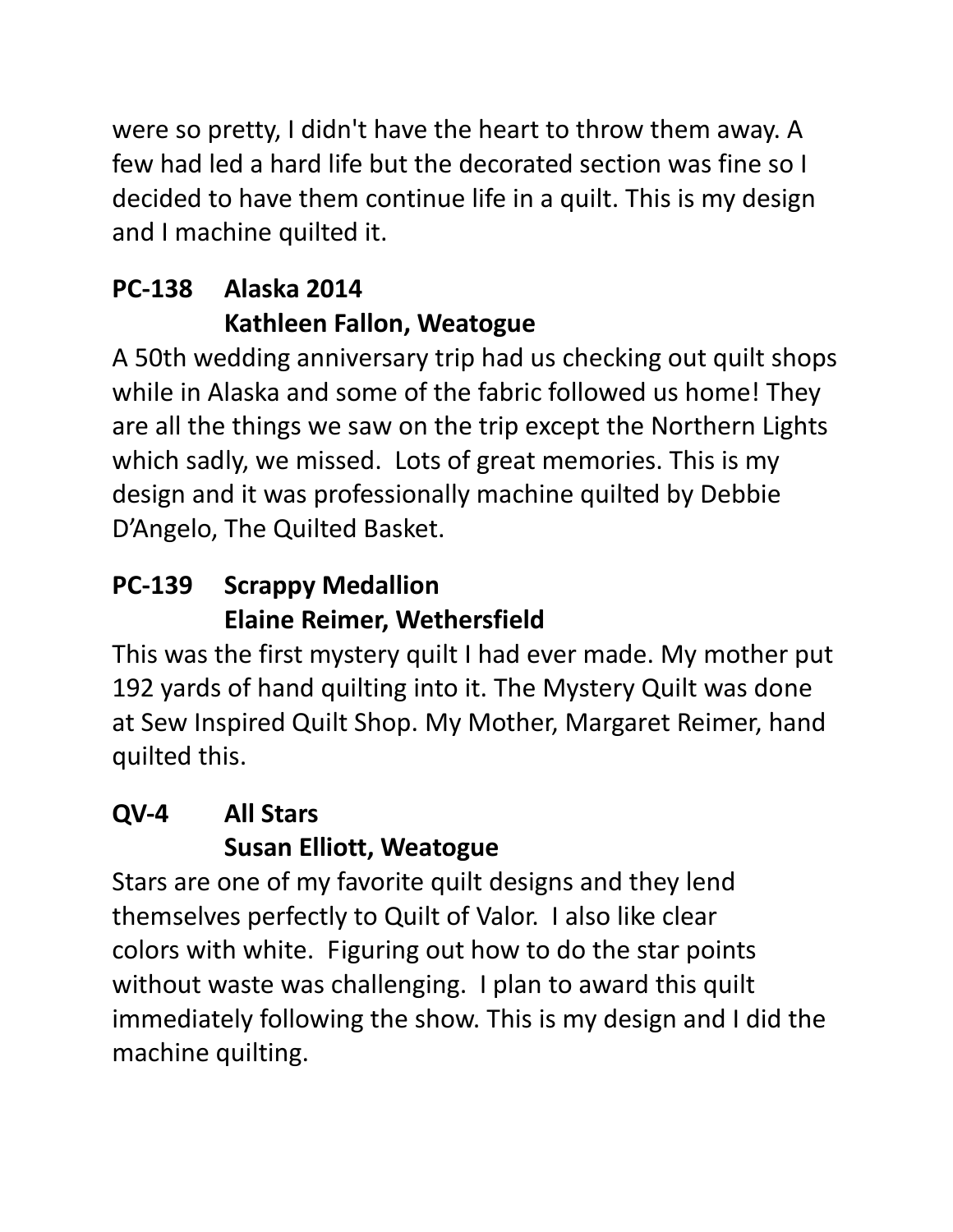#### **QV-3 Tipped Star Outside the Block Group**

Our art-quilt group, Outside the Block, made this quilt to honor a veteran or service member with comfort. Diane Francini, Judy Prohaska, Phyllis Small, and Robin Schofield. The pattern is designed by Marsha McCloskey and Phyllis Small machine quilted it.

#### **QV-5 Once a marine always a marine - J. Tyler Macy Michelle Palmer, Simsbury, CT**

Made for my son, Joseph Tyler Macy, to honor his service to our country, 2003 - 2008 as a US Marine. This is my design and I machine quilted it.

#### **QV-8 Quilt of Valor Anne Schwabik, Glastonbury**

Quilt of Valor from McCall's Quilting by Bev Getschel. Professionally machine quilted by Stitch By Stitch Quilting.

### **QV-9 Patriotic Coins Lynn Veith, West Simsbury**

When I finish a quilt, I cut my scraps into predetermined sizes. One size is a 6 inch strip. When the collection is large enough, I piece the scraps together to create yards and yards of 6 inch rows, then I use the rows to create quilts such as this one. I was able to make 3 Quilts of Valor with my latest red, white and blue stash! This is my design and I machine quilted it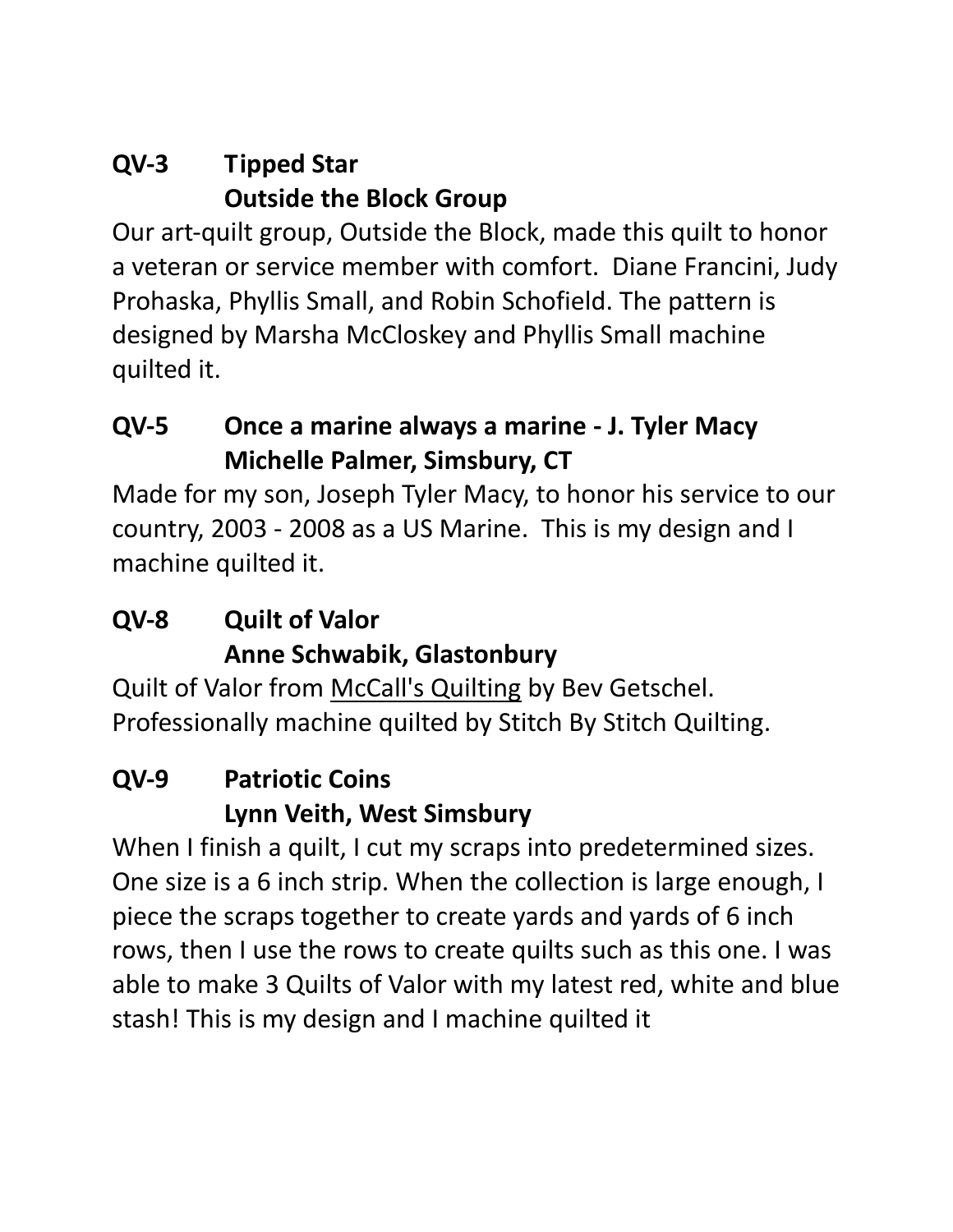#### **QV-10 The Connecticut Star - Quilt of Valor Maureen Hulsart, Bloomfield**

This Quilt of Valor is made for Sheila Alexson, a Navy Veteran I admire a great deal for her service to our country. This is a paper-pieced quilt from Carol Doak's book 50 Fabulous Paper-Pieced Stars. The Star depicted is the Connecticut Star. Laura McCarrick did a beautiful job custom quilting this quilt.

### **QV-11 Summer Picnic Carolyn Keily, Simsbury**

This Quilt of Valor will be donated to a Vietnam veteran. The design is by Tricia Lynn Maloney and it was professionally machine quilted Donna Beaudoin, Best Friends Quilt.

### **QV-12 Patriotic Moda Sample Marguerite Boslaugh, Simsbury**

This was last year's sampler pattern by Moda. I enjoyed making it in a variety of red, white and blue fabrics as a Quilt of Valor. This was machine quilted by me.

## **QV-13 Star Spangled Lauren Elliott, Simsbury**

Inspired by a few orphan squares left over from past Sew Thankful Quilters Quilt of Valor quilts, I created other square blocks and took fabric from my stash. This quilt is destine for a member of the naval or coast guard service. This is my original design and it was machine quilted by a Volunteer Longarm **Quilter**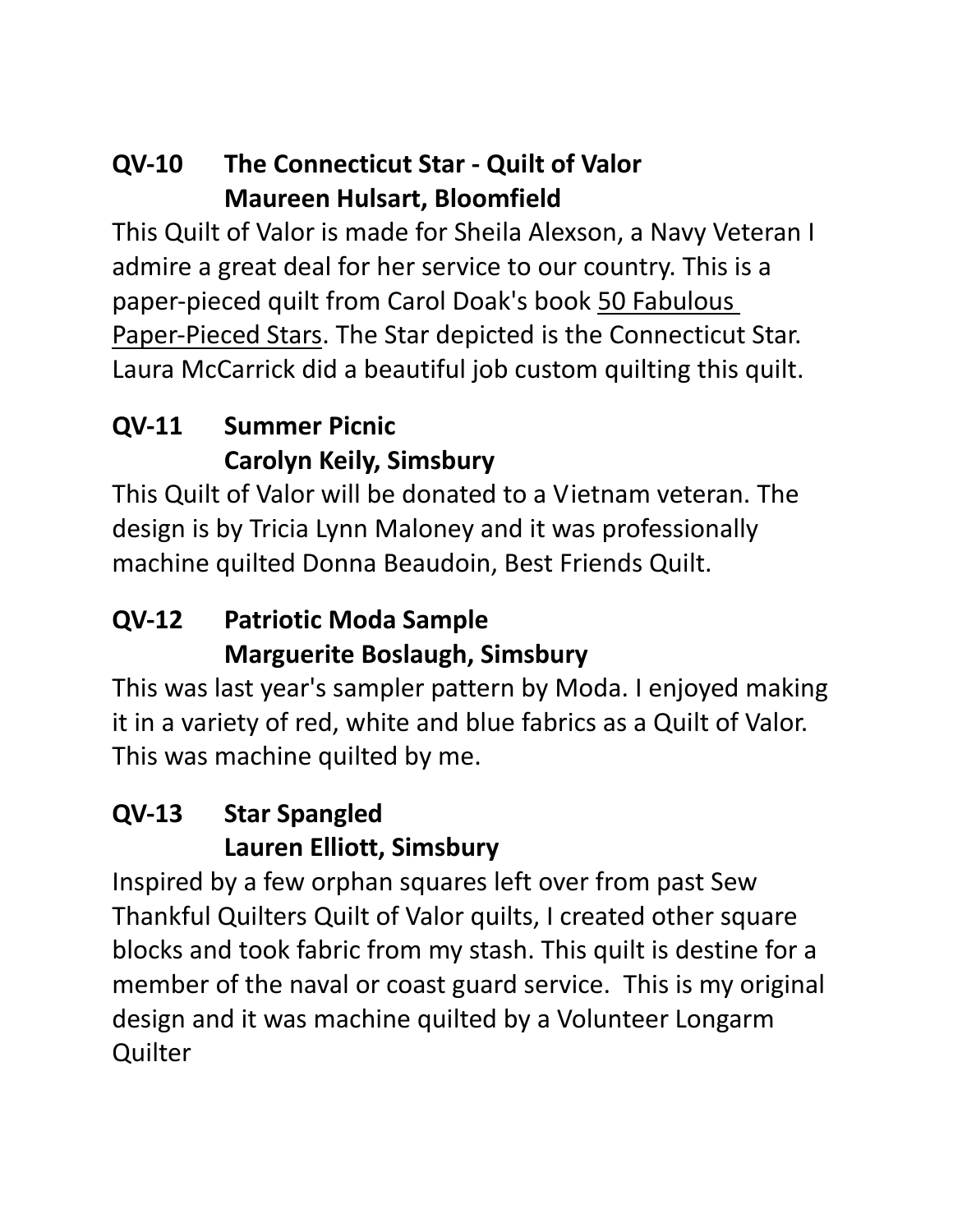#### **QV-14 Bordered Strippy Red Bernice Hovencamp, Bloomfield**

Foundation strips of various widths are sewn to either side of a 2" red strip, centered diagonally on a 10-1/2" square piece of muslin. Blocks are then trimmed to a 9-1/2" square and sewn together with a 2" red sashing strips and borders are added to the center block. This is my design and it was professionally machine quilted by Caroline Berman.

### **QV-16 Twin Star Bernice Hovencamp, Bloomfield**

Red, white and blue Twin Star finished 12" blocks are bordered by gold sashings with blue cornerstone. This is my design and it was machine quilted by my daughter, Sherry Anne Hovencamp.

## **QV-17 Zigzag Quilt of Valor Marguerite Boslaugh, Simsbury**

This traditional pattern is sometimes called rail fence and the arrangement of color looks a bit like it is woven. The red, white and blue are a traditional Quilt of Valor color scheme. Look at the back to see why it might be a good choice for a Navy or Coast Guard Veteran. This was machine quilted by me.

### **QV-18 Quilt of Valor for Michael Sapia Elaine Reimer, Wethersfield**

This quilt has been made for Michael Sapia and reflects some of the things that he has enjoyed in his life. This is my design and was professionally machine quilted by Debbie D'Angelo, The Quilted Basket.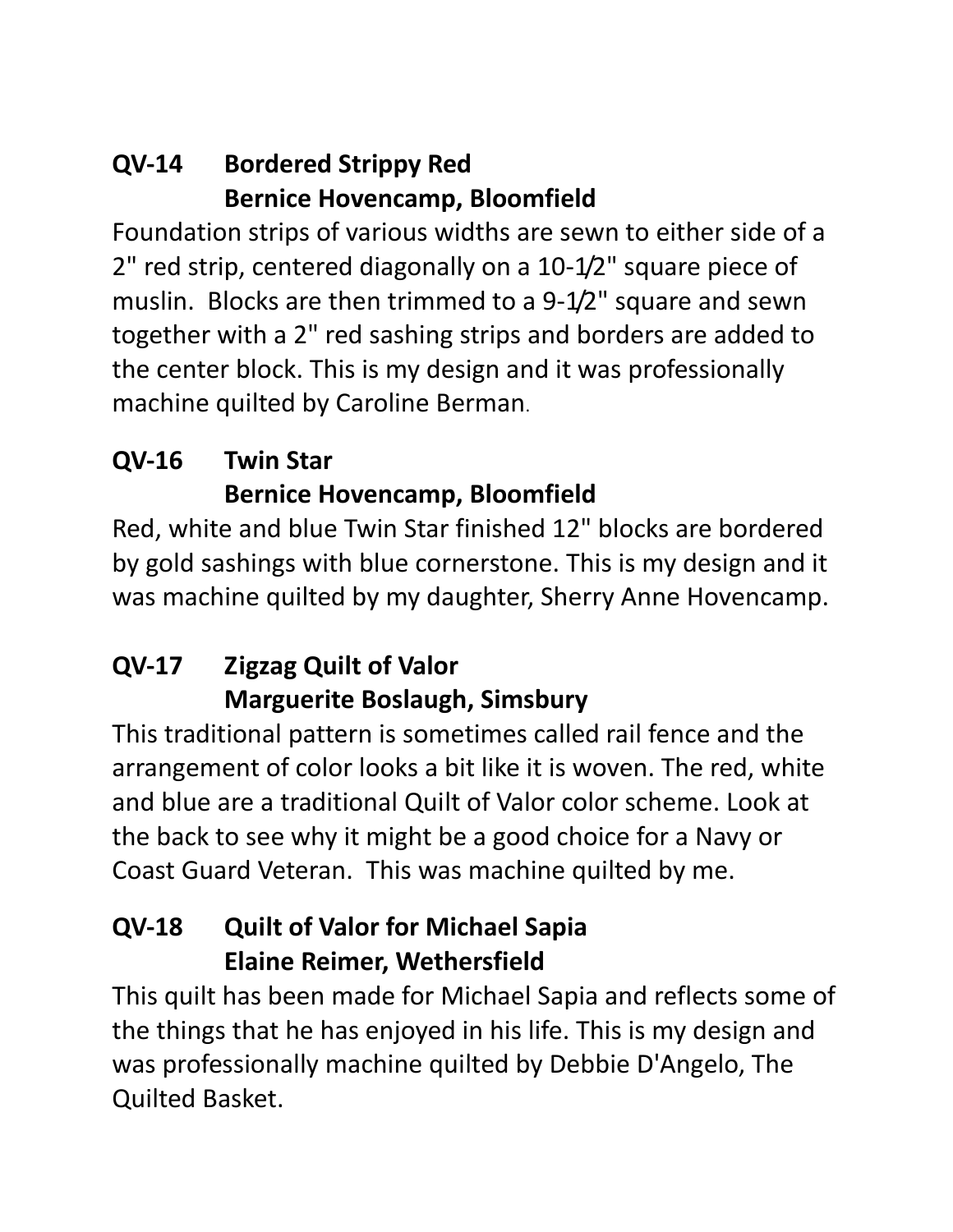### **QV-19 Rings of Freedom Barbara Heagney, Simsbury**

I made this quilt for my nephew who has been deployed 4 times since 9/11. I am very proud of him and grateful for his service. The pattern was designed by Barb Hvizdak

#### **AR-21 Impressionistic Portraits of People I Love Sandi Schrader, Burlington**

The first time I saw a Monet painting I learned about the optimal distance from which to view a piece of art. I wanted to try my hand at impressionist portraits. I made these portraits for friends and family, especially for the surviving spouses of long-term relationships. Up close they are pieces of fabric. From a distance, the faces appear. It has been fun to see which color combinations work the best. Clearly it is all about the value (light to dark) of the color. This is my design (based on pictures I took) and was machine quilted by me.

#### **PC-140 Simply Imagine — My Second Quilt Carol Martinchek, Canton**

This quilt is for my daughter. Most of the fabric including the panel was purchased at a quilt shop near her college while we were there for her graduation! She loves inspirational quotes, to travel and values community service so this suits her perfectly. This is my design with guidance from Mary Watt, The Quilted Ewe and I machine quilted it.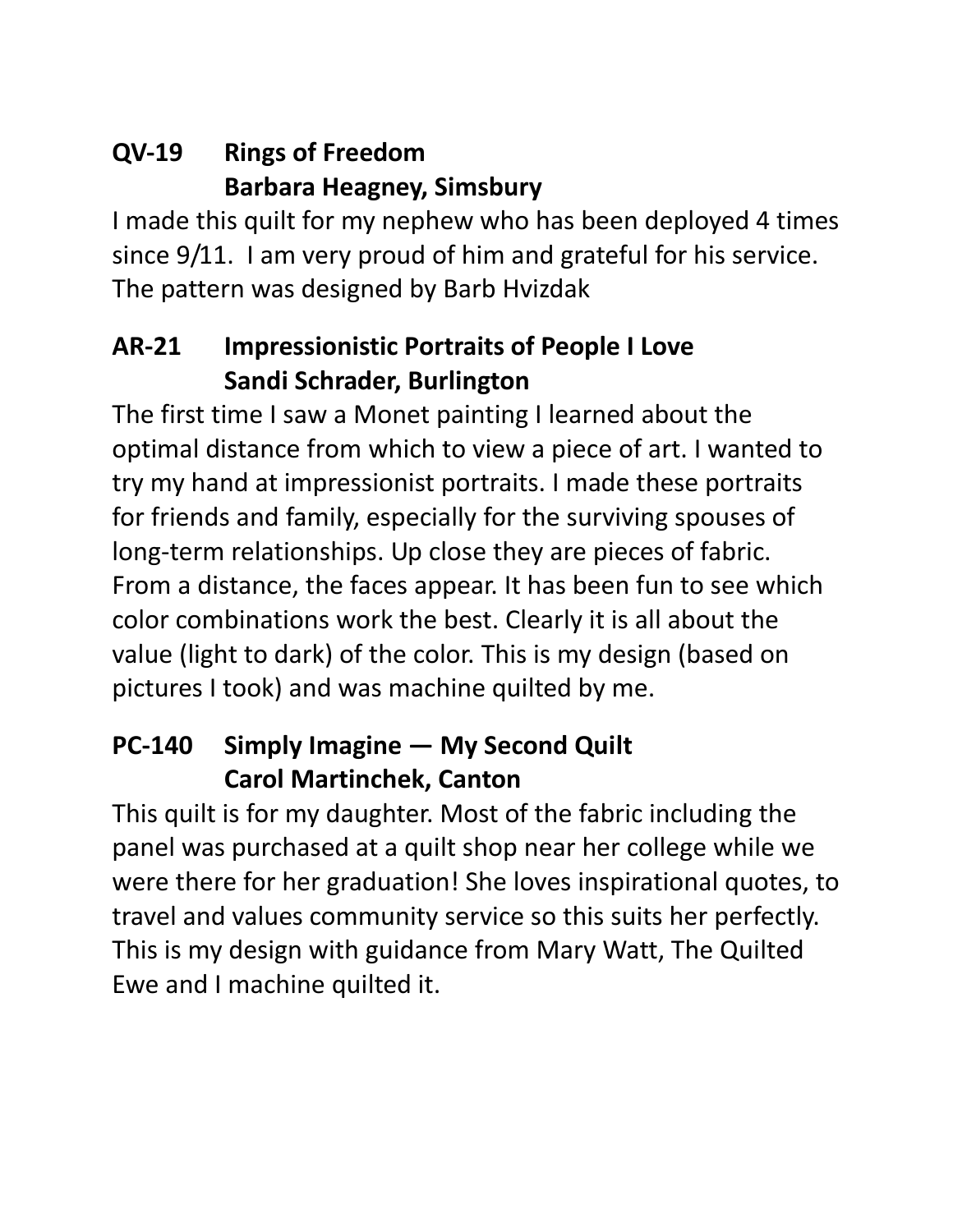#### **PC-11 Indigo With Stars Phyllis Small, West Hartford**

I purchased this antique quilt (circa 1895) at the Sisters Outdoor Quilt Show from Karen Gilsdorf, Redmond, OR. It is hand pieced and hand quilted, quilter unknown. I love the idea of white stars on blue background juxtaposed against this year's raffle quilt of blue stars on a white background.

### **PC-12 Beach Botanicals Karen Hines, East Granby**

I used up every scrap piece of fabric from another quilt in order to make this quilt. The lighter, tan fabric reminds me of sand, and the turquoise blue reminds me of water and flowers. I designed this quilt and it is professionally machine quilted by Lynn Veith.

### **PC-13 Blooming Flowers of Friendship Naoma Morgenstein, Unionville**

A quilt group I belong to called "Loose Threads" was an offshoot of the larger Naples Quilt Guild. We decided to use our scraps by making nine-patch blocks. I've made them into wall hangings and quilts. The surprise was that all were very different. Members signed my blocks. This quilt was designed and hand quilted by me.

### **PC-14 Nature Rhythms Mary Gridley, Simsbury**

This quilt was made from a kit featuring the Nature Rhythms collection by Johnny Karwan. It was designed by S.K. Peters for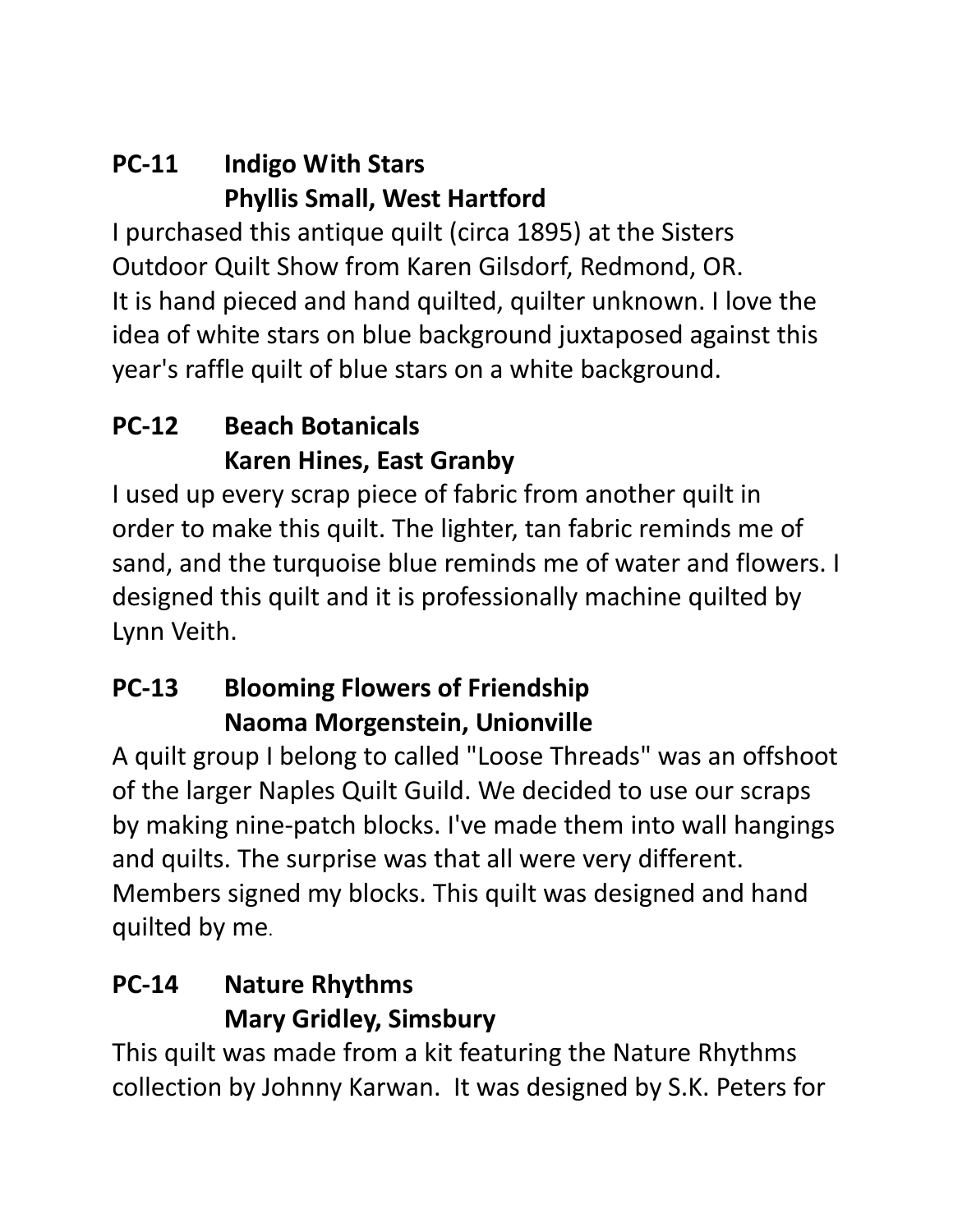Clothworks and professionally machine quilted by Debbie D'Angelo, Quilted Basket.

### **PC-15 Concentric Stars Sally Sargent Markey, Granby**

This quilt was made with leftover scraps from other quilts. I used the purple dividing strip to unify the scraps so they wouldn't be so confusing. I designed and hand quilted this quilt.

## **PC-16 Yellow, Blue & White Squares Sally Sargent Markey, Granby**

This was a fun and funky quilt to create. I love yellow and blue and black and white fabrics. The only tricky part was balancing all of the yellow and blue blocks so the eye moves all over the quilt. I designed this quilt and it is professionally machine quilted by Lynn Veith.

### **QV-1 Quilt of Valor Peggy Thomsen, Simsbury**

I made this at a workshop at Sew Inspired. It was designed by Mark Lipinski and machine quilted by myself.

### **QV-2 "America-Land of the Free and the Brave" Meredith Hurst, Weatogue**

This quilt was made to give to a veteran who served our country. It is considered a "Quilt of Valor". I hope some vet will feel honored to receive it and know how much his or her service is appreciated. This was designed by me and is professionally machine quilted by Judy Ross.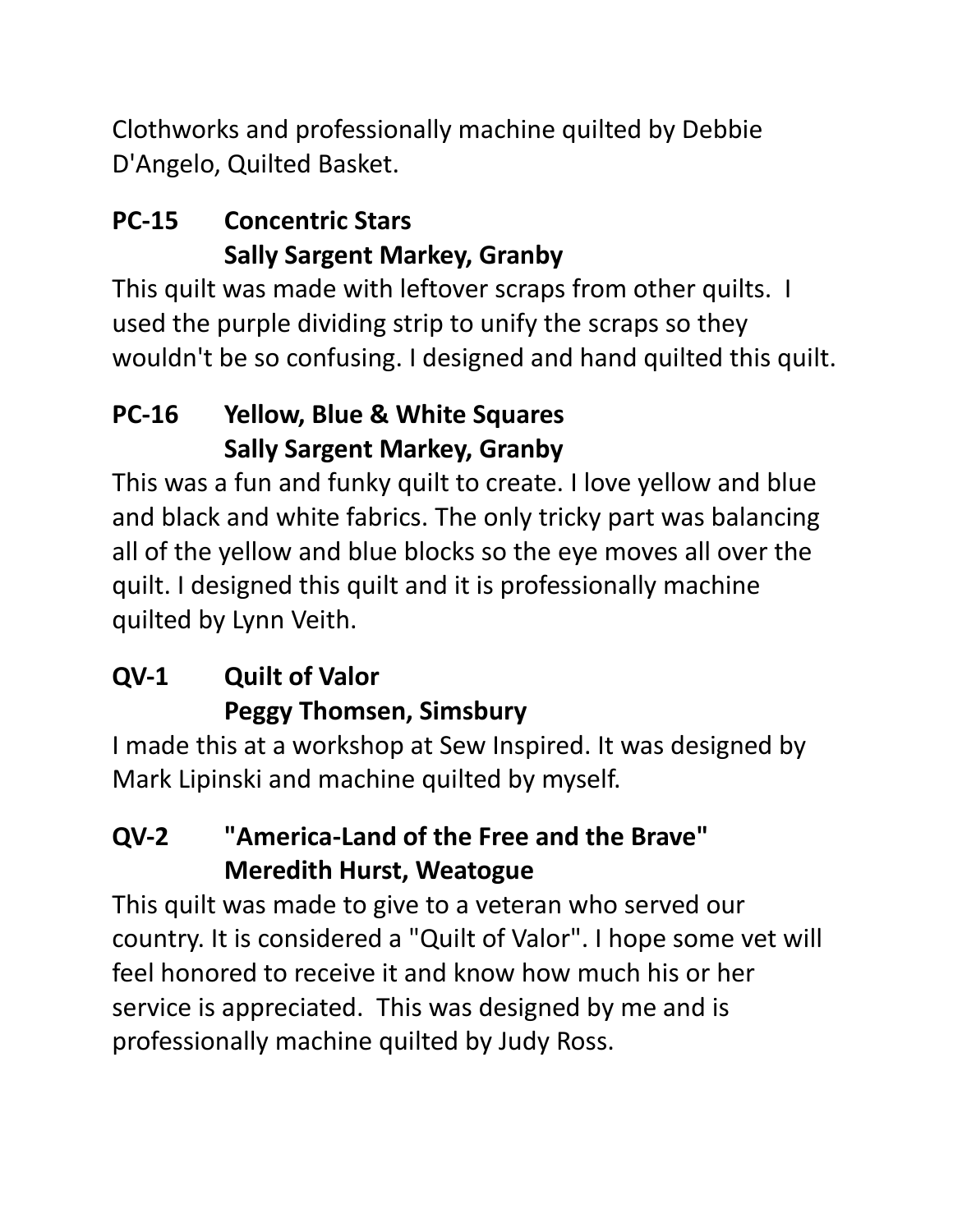#### **AP-6 Song Bird Trio Susan Elliott, Weatogue**

I bought this quilt kit at FVQI's last show. I just love birds, trees, and the colors. I did change out a couple of the fabrics to get more contrast. It now looks great in my living room. The design is Quilt Lily Designs by Karen Pratt and machine quilted by me.

### **AP-7 Love Letters Betsy Henebry, East Hartland**

From the book Cold Wind Blows. I reduced the blocks and added the prairie points instead of the called for rick rack. The pattern is by Barb Adams from CT Publishing. It is hand quilted by me.

### **AP-8 The Duplin's Hen House Michelle Palmer, Simsbury**

Hand Appliqued and hand quilted - a nod to my sister's hen house in Maine. The pattern is by McKenna Ryan and hand quilted by me.

#### **AP-9 Palmer/Macy Tree of Life Michelle Palmer, Simsbury**

Hand appliqued, scrappy design, loved every minute of making this quilt! The pattern is by Lilly Pilly and machine quilted by me.

### **AP-10 Childhood Memories Elke Mayer, Granby**

One of a mother and daughter challenge to create a childhood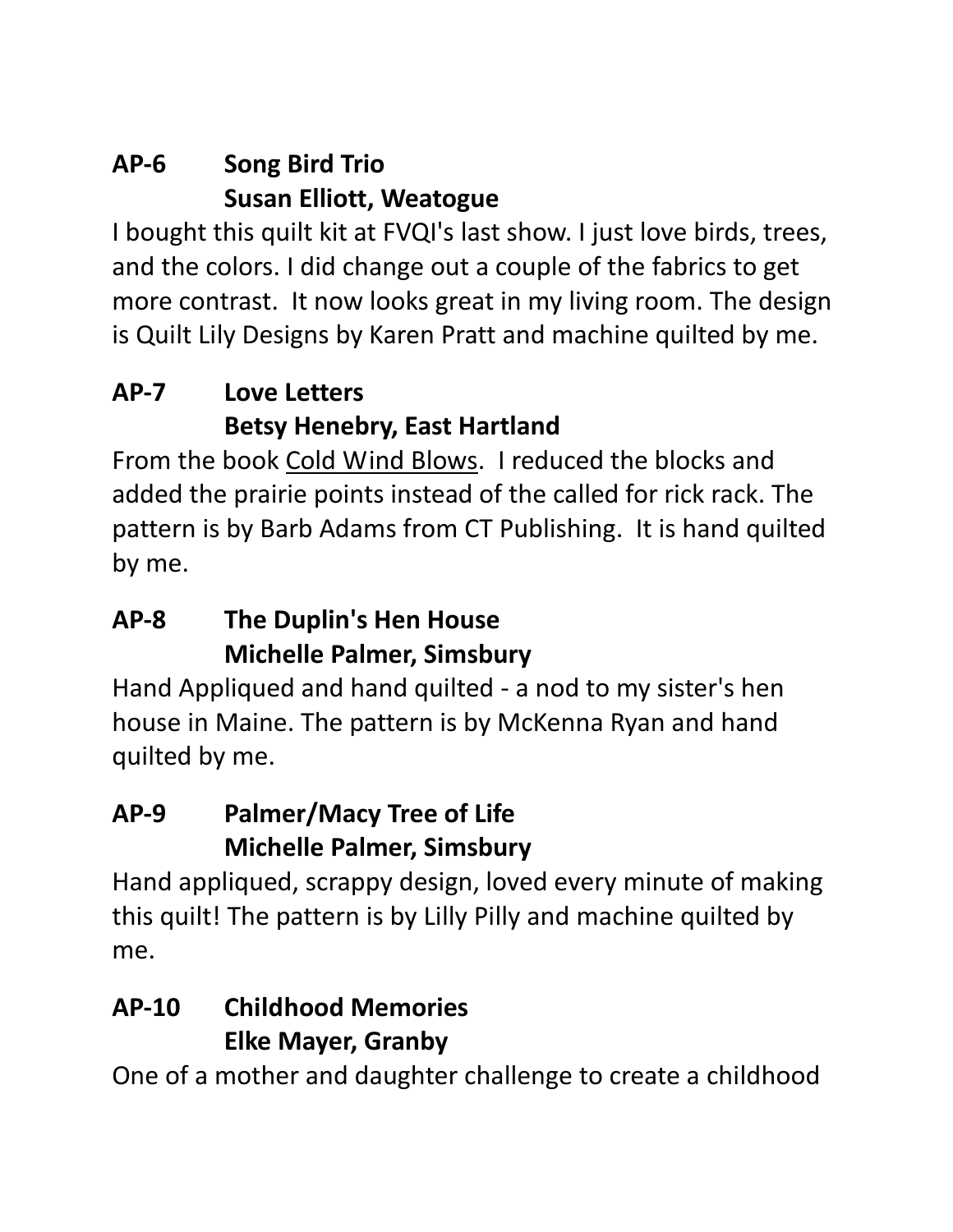memory, using both the same fabrics. I think we all had those wooden blocks to play with, creating our own little world and fantasies. A great fun project. This was designed and machine quilted by myself.

### **AP-11 Flower Trellis Betsy Henebry, East Hartland**

I found this pattern in the magazine Quilt Mania #94*.* I plan to never make this large of a quilt again. This is hand quilted by me.

### **AP-12 Designer Fish Linda Walter, Bloomfield**

I started this in a class with Jo Diggs at the World Quilt Show - New England, August 2014. Quilting with big stitches and without a hoop or marking was very liberating. Completed February 2015. This was designed and hand quilted by me.

## **AP-13 Outfoxing the Hound Donna Gosselin, Suffield**

"Outfoxing the Hound" was created for our grandson, Ellis who was born in 2016. We have traditionally created a quilt for each of our (now 5) grandchildren. This quilt combines Grampa ZZ's love of cartooning with Nana's love of sewing and quilting. The design is by Roy and Donna Gosselin and machine quilted by Donna.

## **AP-14 Jungle Playground Donna Gosselin, Suffield**

"Jungle Playground" was created for our granddaughter, Neala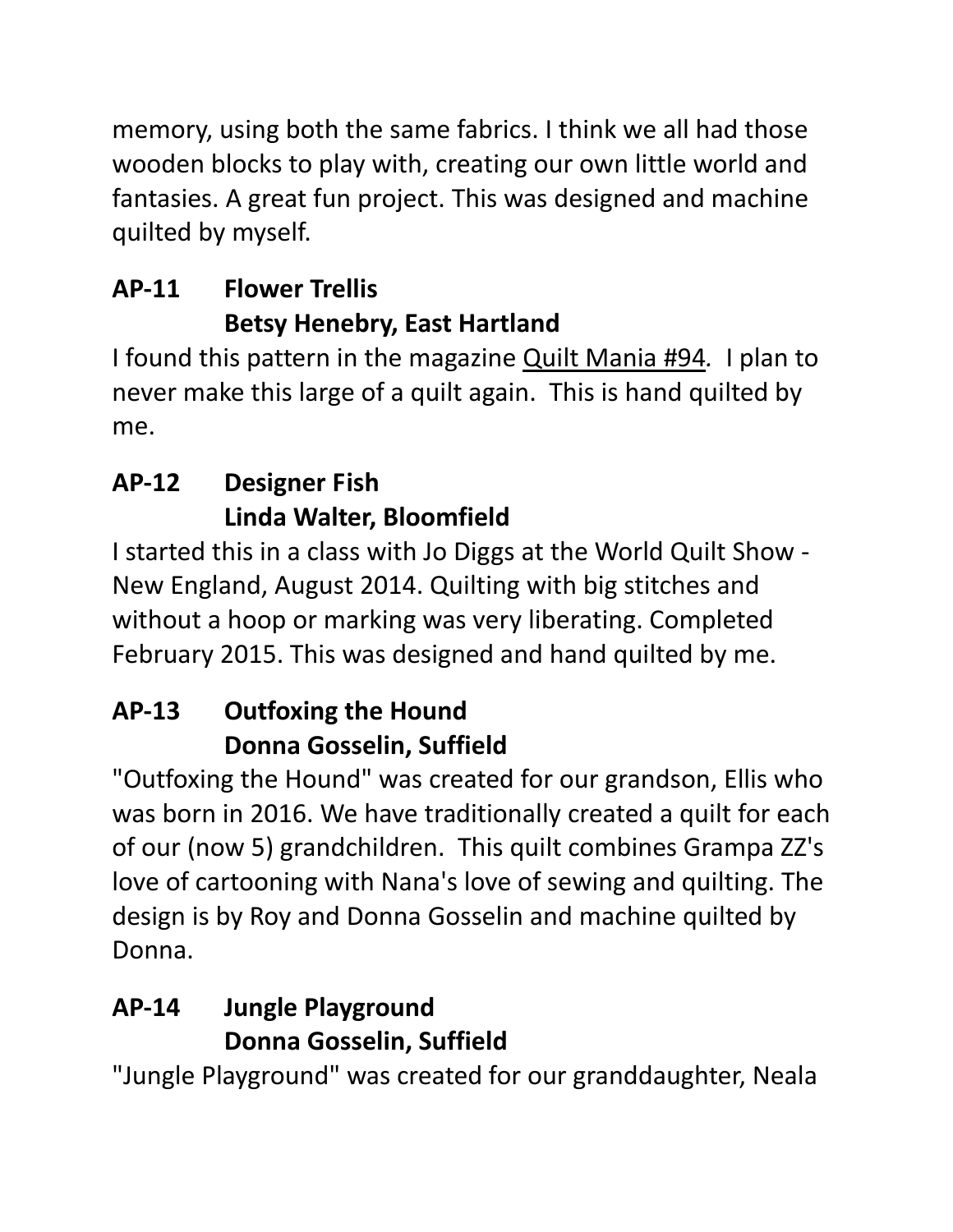upon her birth in 2015. As a continuation of our family tradition, we have adapted and designed this whimsical quilt for our fourth grandchild, combining her grandfather's love of art with her grandmother's love of quilting. This is a Michael Miller Design, customized by Roy Gosselin. Donna did the machine quilting.

## **AP-15 Sunbonnet Kids from Nebraska Lynda Cook, Weatogue**

The blocks for this quilt were hand appliqued by my husband's Aunt Dorothy Mullinix of Lincoln, NE in 1934 when she was 13 years old. Fifty years later when her daughterJudy learned to quilt, Judy constructed the top and taught Aunt Dorothy to hand quilt so Dorothy could complete the quilt. Traditional sunbonnet Sue and Sam. Dorothy Mullinix hand quilted it.

## **AP-16 Beautiful Butterflies Judy Prohaska, Canton**

I won these appliqué friendship blocks several years ago. (Guild members submit a block or blocks of a prescribed pattern in their own color interpretation and one person goes home with all the blocks!). I had fun making the butterflies fly. This is my design. Professionally machine quilted by Sandra Morawski .

## **AP-17 Camelot Crosses Anne Schwabik, Glastonbury**

Based on "Lucy Boston's Patchwork of the Crosses". The focus fabric, which is in every block and the borders, is called "Camelot by Jason Yenter". There are 13 blocks and they are all English paper-pieced by hand, then set on point, and the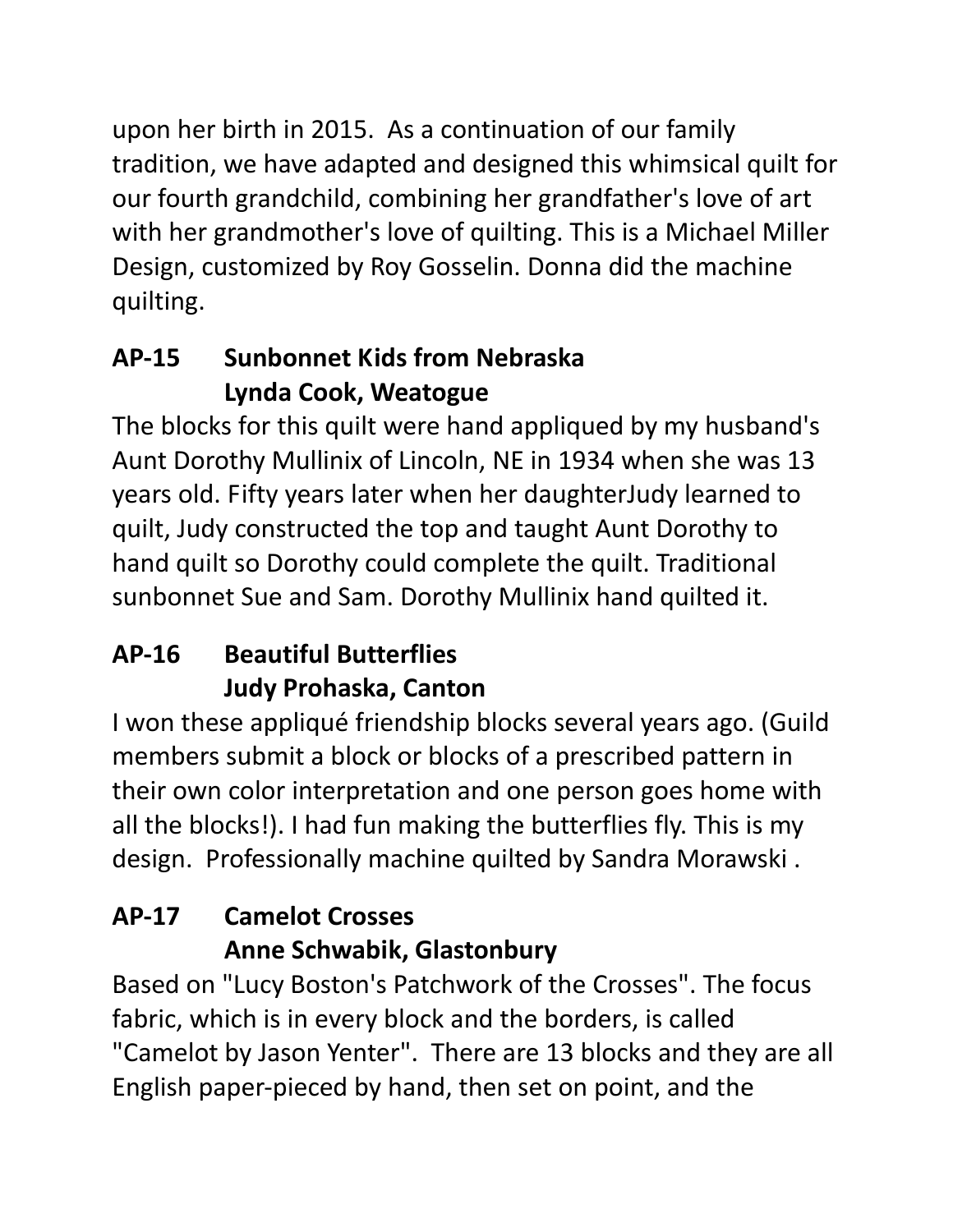borders are hand-appliqued to the blocks. The pattern Lucy Boston's Patchwork of the Crosses. Professionally machine quilted by Pat Ferguson.

### **AR-6 Custom House by Monet Meg Lines, Bloomfield**

This quilt is an interpretation of "Custom House" by Claude Monet. I painted, embroidered, appliqued, and bleached fabric to achieve effect and then pieced and quilted by machine. I designed the quilt and machine quilted it.

## **AR-7 Pink Eights Meg Lines, Bloomfield**

I fell in love with a quilt from an Australian site but could not find the pattern so I improvised. I simplified or adapted several blocks and used some different colors but tried to retain the overall effect. Pattern was adapted from picture of "Fancy Flowers" quilt at embroiderytips/fancyflowers. I machine quilted it.

### **AR-8 A Small Corner of My World Robin Schofield, Simsbury**

I wanted to try an applique pattern that is called Kantha stitching, so it seemed as if this was the perfect design to try it on. The bold red stitches create depth, color and interest to my quilt. It was also very relaxing to add the designs. This was designed by me and I hand quilted it.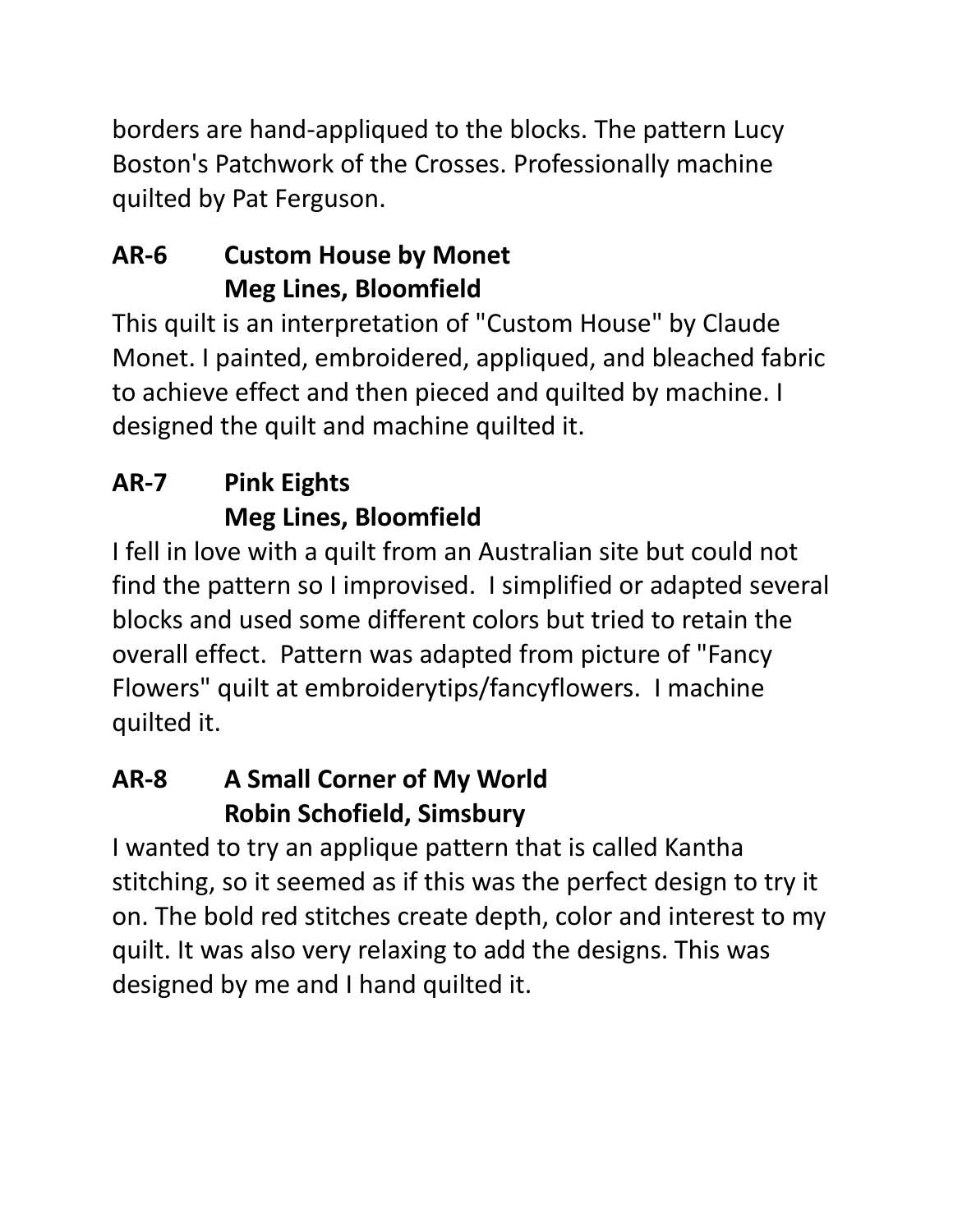### **AR-9 The Harvest by Vincent Van Gogh Roberta Morehouse, Simsbury**

This is an art quilt reproduction of the Harvest by Van Gogh, 1888. My objective was to recreate his color and texture and subject in fabric, thread and paint. I designed the pattern derived from Van Gogh's Harvest. The machine quilting was done by me.

### **AR-11 It is the Design That Counts Robin Schofield, Simsbury**

This quilt was an experiment in color and design. It was designed and machine quilted by me.

#### **AR-12 Sunflowers on Parade Lynn Veith, West Simsbury**

After making an apple core quilt (the 3rd quilt made using the petal fabric), cutting the pieces on my Accuquilt Cutter, I had the petal shapes leftover. I challenged myself to design a quilt with everything from my stash. The pieces are fused and free motion quilted on my Avante.

#### **AR-13 Leaves of Simsbury Lynn Veith, West Simsbury**

The technique to create the leaf shadows is called discharging. Real leaves were placed on black fabric and sprayed with a solution which turned the fabric mottled. The leaves were traced and fused slightly offset of the shadow to give the illusion of floating. Designed and free motion quilted by me.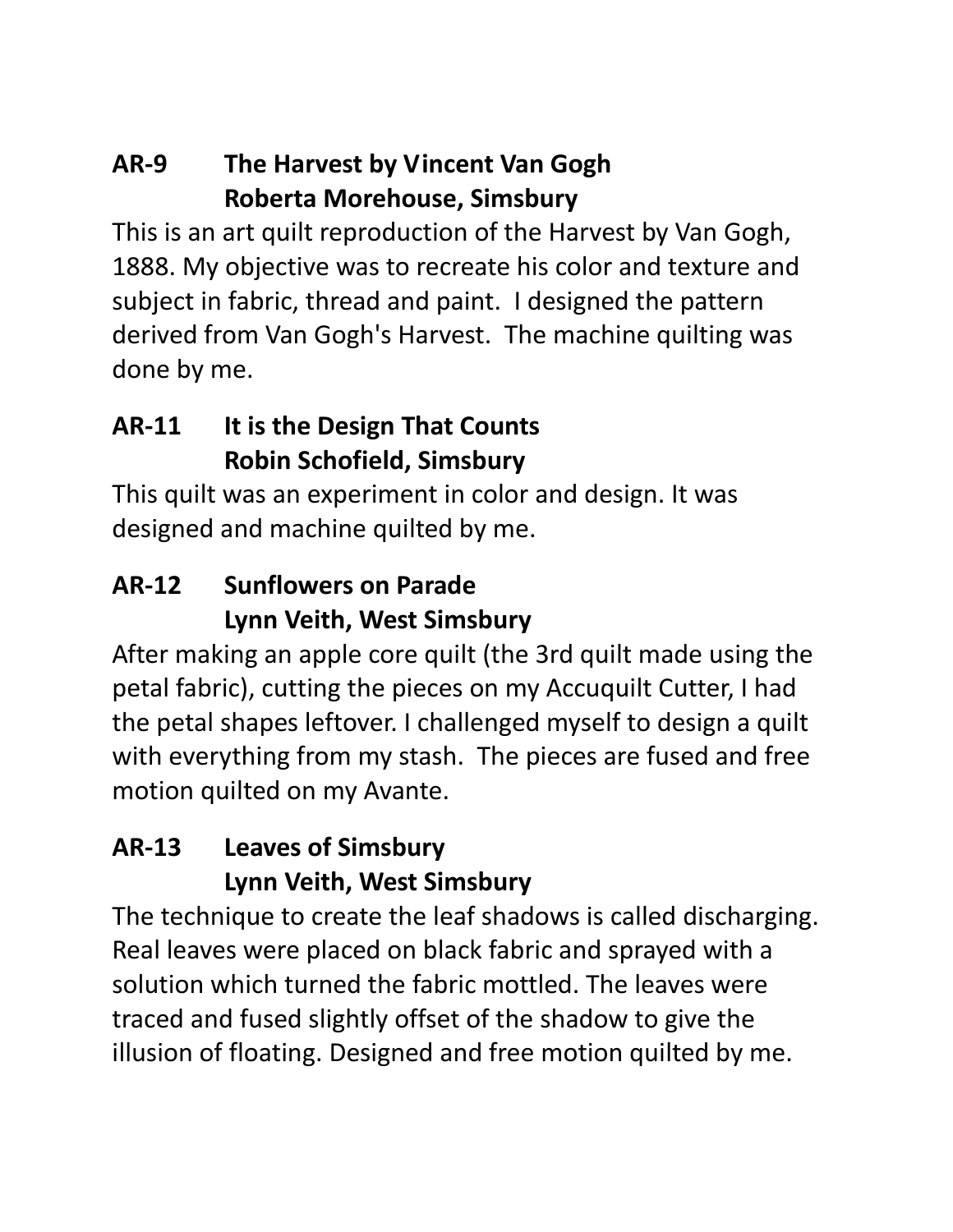#### **PC-17 Just For Me Susan Elliott, Weatogue**

This quilt started with me finding a pile of 2.5" x 4.5" white rectangles in my scrap bin. I just started to make stars and it was so much fun I continued. All the fabric for the stars is from my scrap bin and no two are alike. Of course, I had to cut more rectangles, but I was well on my way to a quilt before I needed to cut more. Setting the stars on point was just the right setting. This was designed and machine quilted by me.

## **PC-18 My Stars Susan Elliott, Weatogue**

This quilt pattern in Quilty Magazine Jan/Feb 2014, is called "Heart of the Ocean". I had purchased many fat quarters of Paisley Parade by Linda Lynn DeBone for Henry Glass and had been looking for a pattern to showcase the fabrics. I also wanted a pattern with a secondary design. I redesigned the pattern for larger blocks and to be queen size. I love making large blocks so this was tons of fun to do. I made matching throw pillows so after the show this will go on my bed. Designed by Jocelyn Ueng and machine quilted by me.

### **PC-19 Gypsy Quilt Dorothy Witter, Avon**

I love to do jigsaw puzzles! This was like putting a puzzle together, getting the vertical lines correct. Designed by Jen Kingswell and professionally machine quilted by Debbie D'Angelo, Quilted Basket.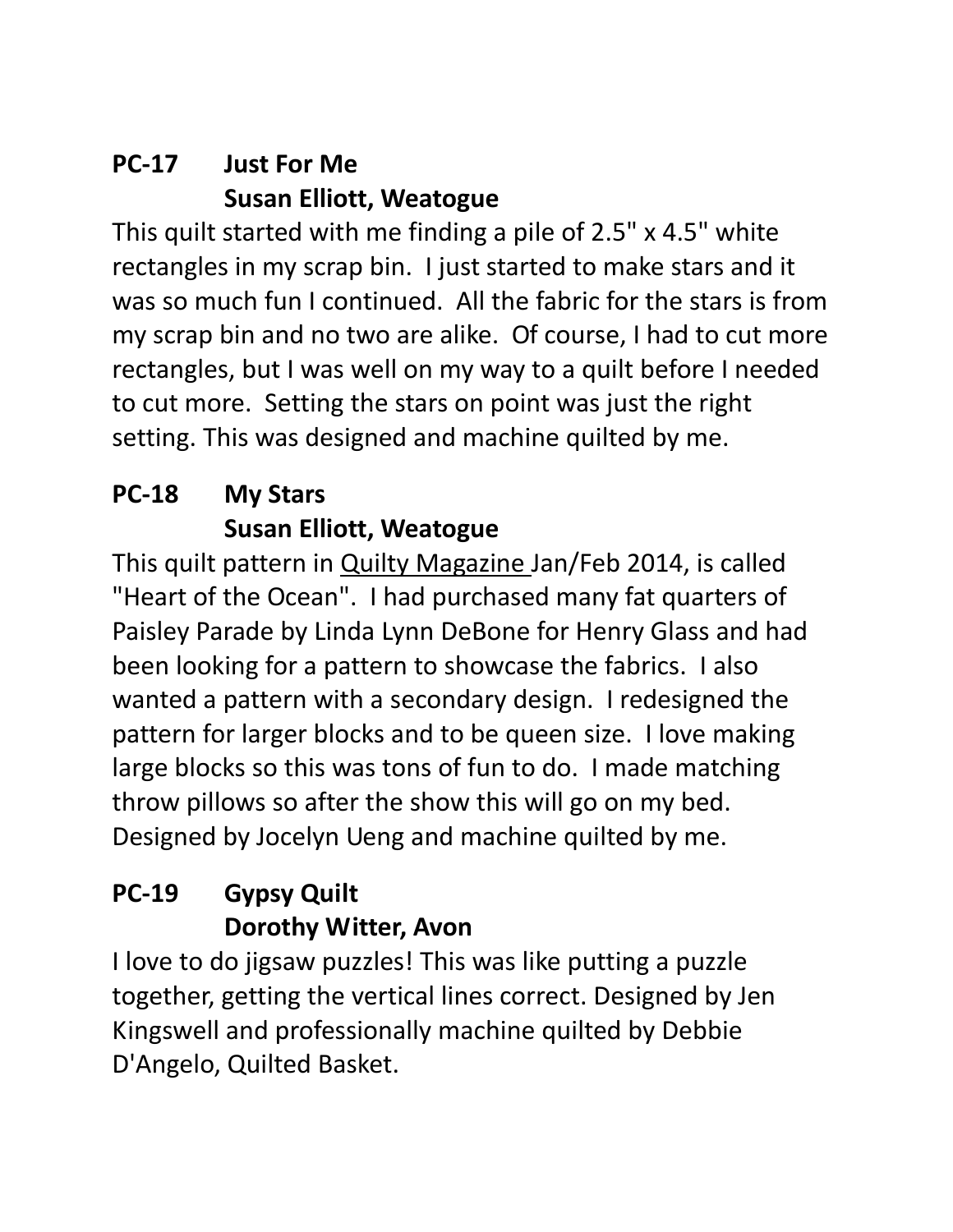#### **PC-20 Grandma's Garden Revisited Dorothy Witter, Avon**

I started piecing these hexagons together to have something to do at bee meetings. It got a little out of hand! This is an old hexagon pattern. Professionally machine quilted by Christian Lane Quilters.

#### **PC-21 As the Crow Flies Dorothy Witter, Avon**

This was done with patterns offered online through Sew Inspired. They are Moda sampler shuffle patterns. Professionally machine quilted by Debbie D'Angelo, Quilted Basket.

#### **PC-22 Florida Whirl Betsy Henebry, East Hartland**

Bought the fabric in Florida while visiting Sandi Kingsley. Together we worked with EQ7 coming up with a pattern for the fabric. I added the center and outer blocks. Surprised her with the finished top when she came to visit me in Maine. This was designed using Electric Quilt 7 and hand quilted by me.

#### **PC-23 Passion for purple, and for kids too! Michelle Palmer, Simsbury, CT**

Inspired by the small center purple fairy, this quilt grew. I designed this quilt and did the machine quilting.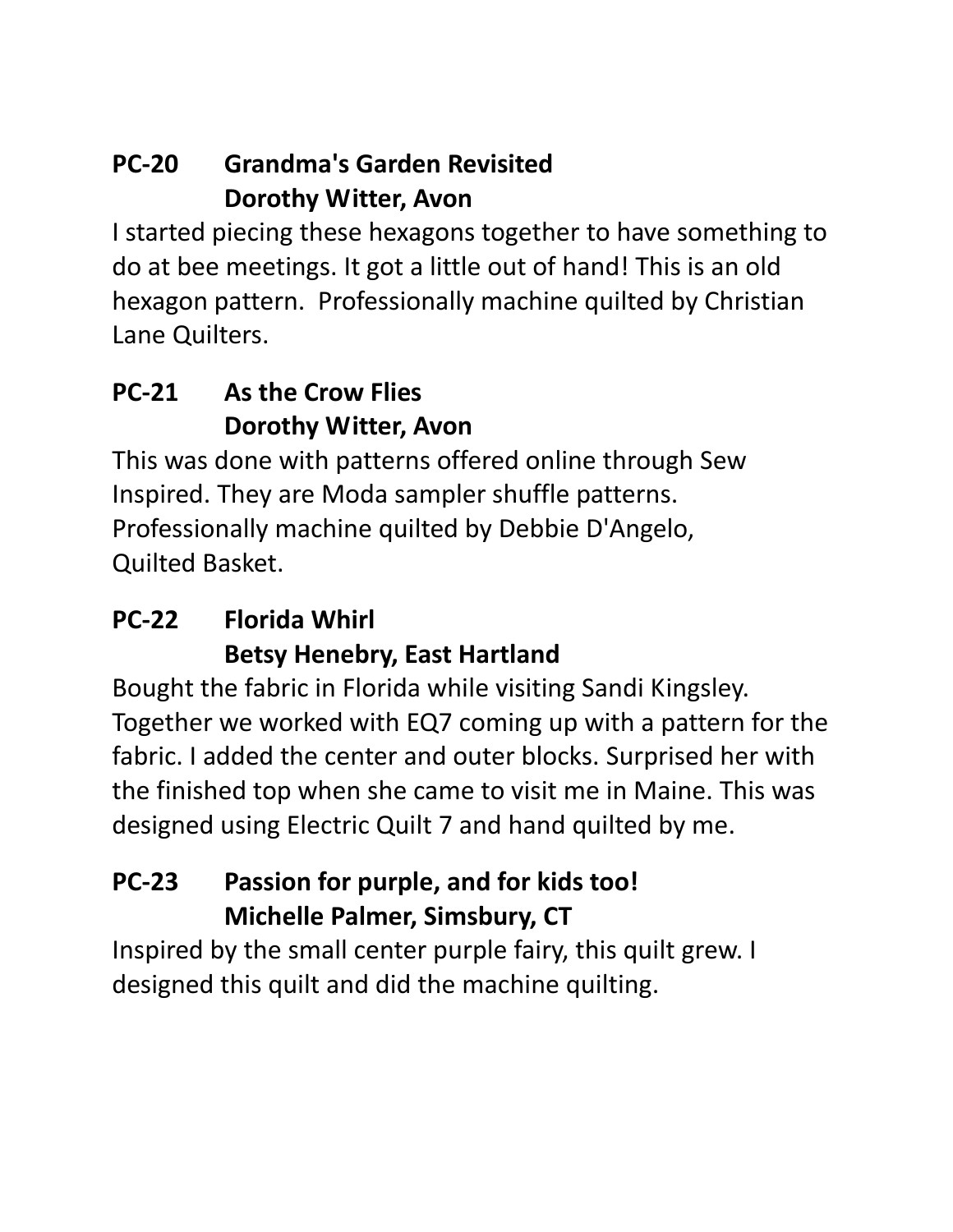#### **PC-24 Turtle Parade Michelle Palmer, Simsbury, CT**

The center panel started as an exercise in color gradations - from there I had fun building it out as a baby quilt. I designed this quilt and did the machine quilting.

#### **PC-25 Strawberry Fields Forever Michelle Palmer, Simsbury, CT**

Never one to throw away the smallest scrap, I created the center from my stash then had fun with adding piping and a curved applique bias strip for fun… I designed this quilt and did the machine quilting.

## **PC-26 Polka Dots, Pearls and Owls Michelle Palmer, Simsbury, CT**

Inspired by medallion quilts, with a twist of whimsy! I designed this quilt and did the machine quilting.

## **PC-27 From Sanford Maine, To Paris & Beyond Michelle Palmer, Simsbury, CT**

I had more fun with this quilt than I ever thought possible - I was obsessed with the fussy cutting and making it a quilt about my life's experiences and all things meaningful to me. Designed by Elizabeth Hartman, Patchwork City and professionally machine quilted by Sandy Morawski.

### **PC-28 Quartet Norma Hartley, Farmington, CT**

A medley of blues, purples and hot pink. I have no idea, just cut fabric and put it together. Professionally machine quilted by Deb D'Angelo, Quilted Basket.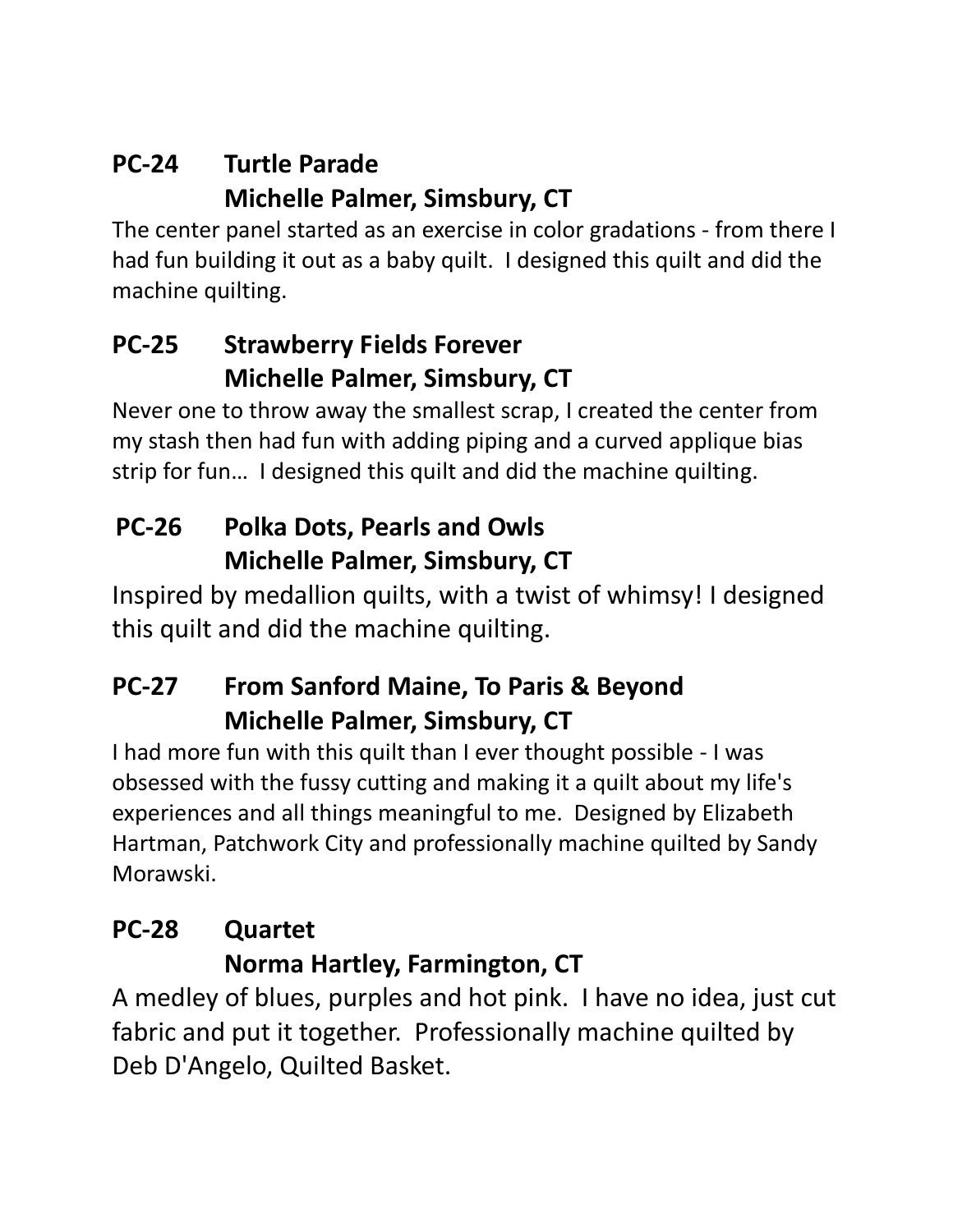### **PC-29 The Planets Minako Oba, Farmington, CT**

This is my first big machine piecing quilt. I usually piece by hand( still do old fashion way, handwork gives me peace and serenity)....so of course I made mistakes....I forgot about seam allowances....they have some weird shape because of this mistake, but let's call it's not a mistake, an ART????? Image of Mars, Jupiter, planets we don't know much..... This was designed and hand quilted by me.

## **PC-30 Japanese Simplicity Elke Mayer, Granby, CT**

The selective cutting of the fish, butterfly and dragonflies, combined with only the black fabric in addition to the kimono silk fabric enhances the essence and purity of this quilt. In that the colored fabrics is emphasized and the beauty lies in its simplicity. This is reversible quilt. Designed and machine quilted by Elke.

#### **PC-31 Spring Fling #2 Elke Mayer, Granby, CT**

Every year in spring I have the urge to create a quilt which reflects the change of season and the appearance of fresh colors. Using the same block and fabric in different sizes and arrangement created this refreshing quilt pattern and the feeling of spring time. Designed and machine quilted by Elke.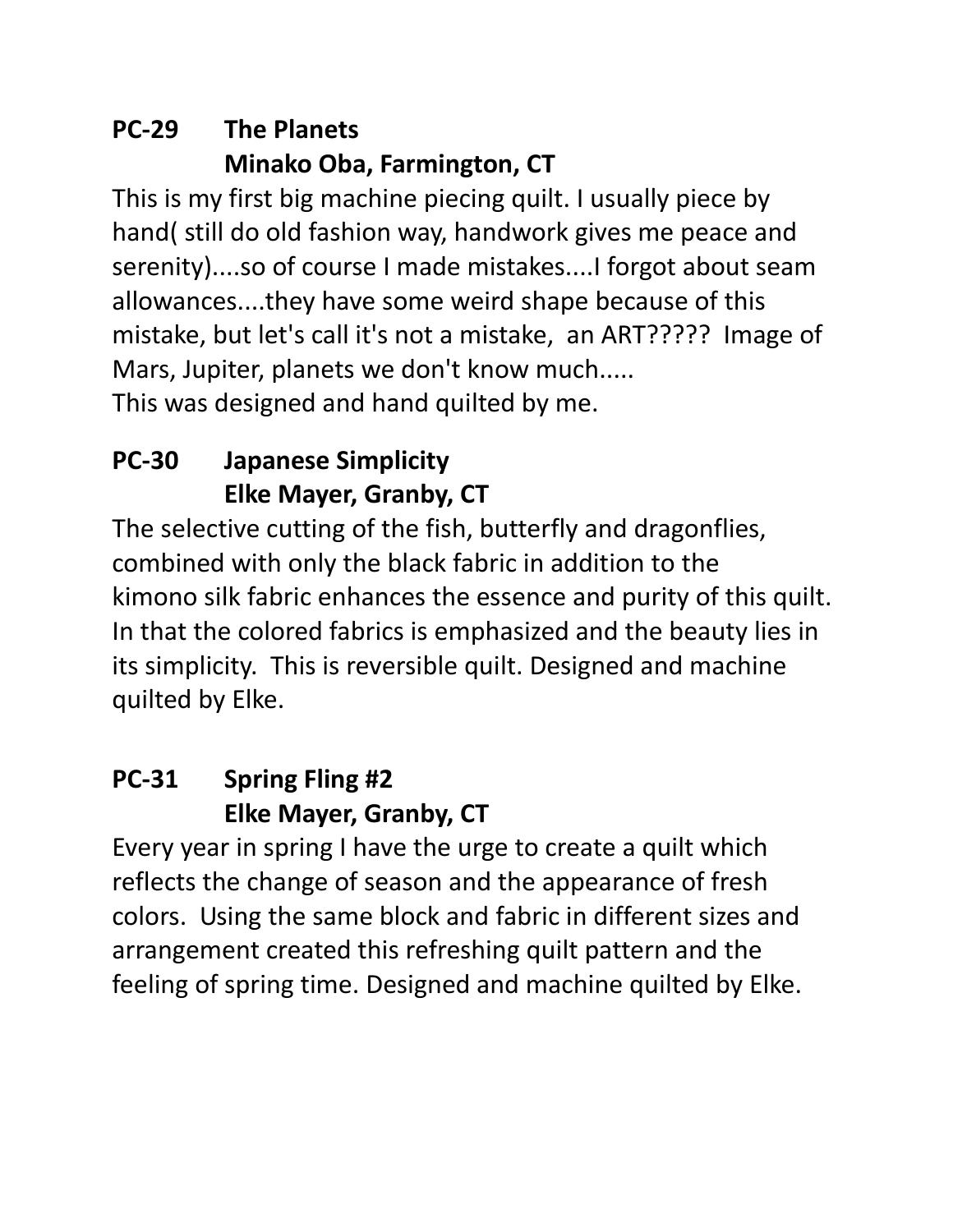#### **PC-32 Blue Pinwheels Meg Lines, Bloomfield, CT**

I loved the motion created by blending "Snail's Trail" and "Star" blocks in Shakespeare in the Park by Judy Martin and had wanted a blue quilt for my bedroom. Thanks to Deb for the wonderful quilting. Designed by Judy Martin and professionally machine quilted by Debbie D'Angelo, Quilted Basket.

### **AR-10 Venetian Tiles Elke Mayer, Granby**

Inspired by a tile design found in Venice. The second in a series of the same design in different color combinations. The quilt is made from raw silk (front and back) with cotton batting. The machine quilting was done by me.

### **QV-6 Toss Across Leslie Perry, Canton Center**

I was striving to create a Quilt of Valor using traditional red, white and blue colors with a modern vintage feel. The design is by Camille Roskelley and I machine quilted it.

#### **PC-141 Amanda's Quilt Aurelle Locke, West Granby**

Made for my daughter Amanda. The pattern is by Larissa Key and it was professionally machine quilted by Judy Ross.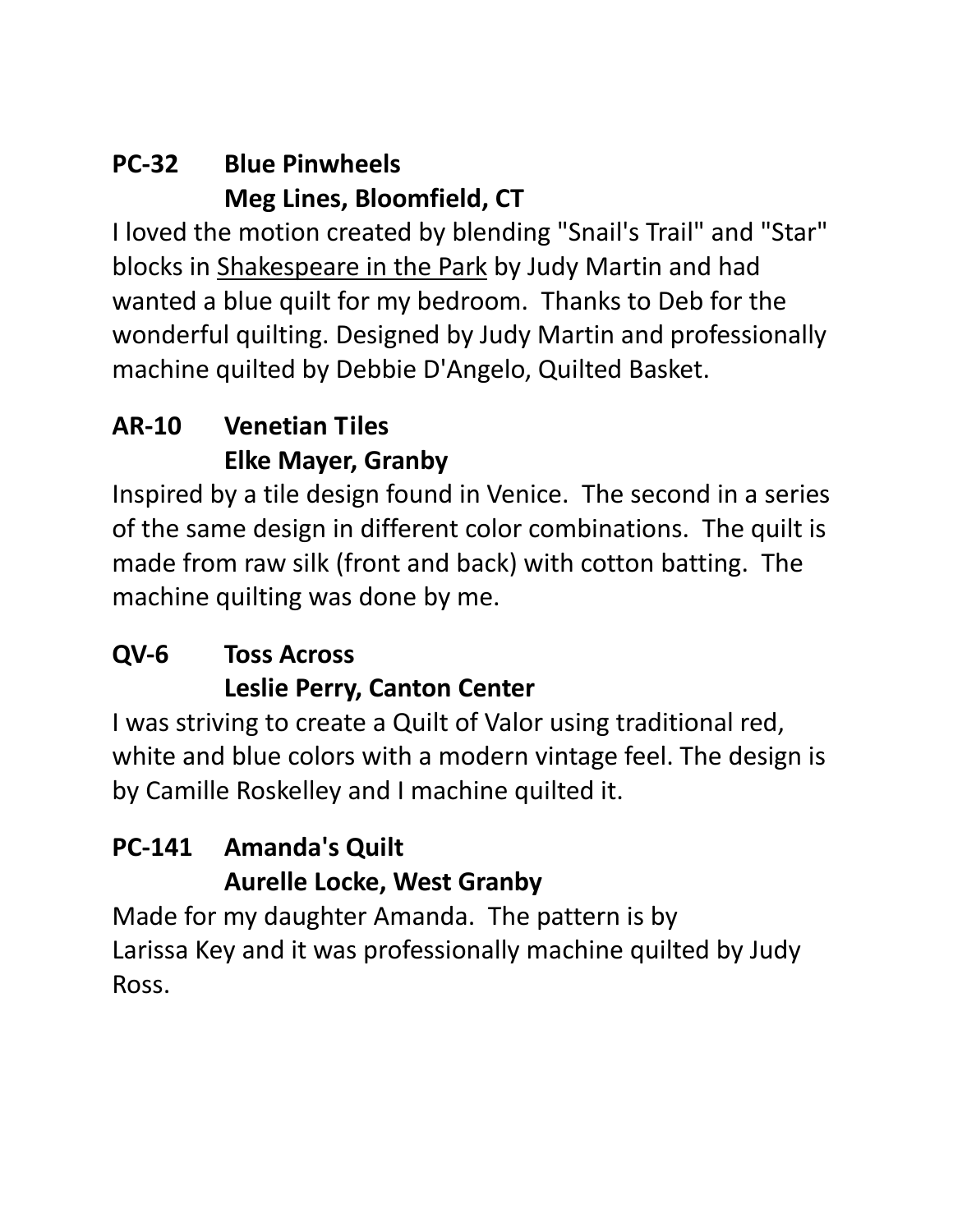#### **AR-22 Narcissus & Fruit Pauline Shaw, Simsbury**

I took a class with Susan Vassallo . She showed us how to "paint" on fabric and I painted a plaid. I found a photo of Matisse's Narcissus & Fruit, so I decided I could use the plaid as the Narcissus. I like Matisse's bright colors and "flat" perspective so I interpreted his painting with cloth, embroidery & beading. It is my first attempt at machine quilting. For "Whimsie" I photo transferred a portrait of Matisse by artist Andre Durain and a photo of Mme. Matisse by her husband. He named the painting "The Green Line" because of the green line down the center of her face. It caused much controversy in the art world at that time. Designed by me with the help of Henri Matisse.

#### **AR-23 Come to the Mardi Gras Pauline Shaw, Simsbury**

The guild's 2011 quilt challenge was to use paint chip colors representing our initials. My initials are PMS so I thought I'd do something sort of "crazy". I chose "Purple Passion" (P), "Melange Green" (M) and "Spice" (S). I used batik fabrics and decided on a Mardi Gras theme using the three colors.

I appliqued and embroidered Mardi Gras celebrants to give the quilt a 3D look. It was awarded a ribbon for "Best Embellishments". This is my design and I hand quilted it.

# **PC-142 Gator**

#### **Michelle Palmer, Simsbury**

This is a Quilt of Valor for Captain Haydn Fullam, US Airforce of Chattanooga, TN. This designed by me and I machine quilted it.